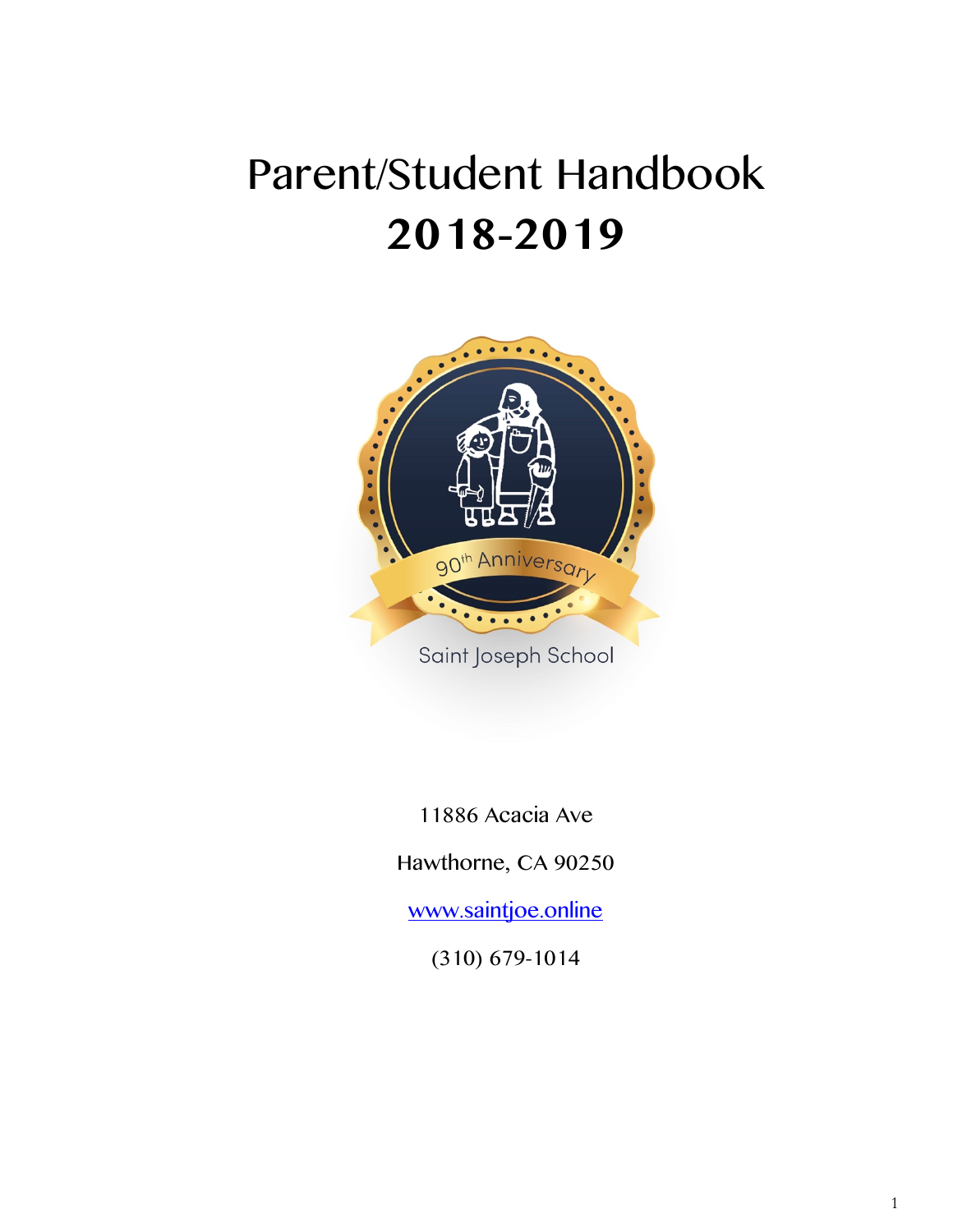### **TABLE OF CONTENTS**

| 1. GENERAL INFORMATION 3                                                |  |  |  |  |
|-------------------------------------------------------------------------|--|--|--|--|
| <b>Statement of School Philosophy and Mission 3</b>                     |  |  |  |  |
|                                                                         |  |  |  |  |
| Schoolwide Learning Expectations 3                                      |  |  |  |  |
|                                                                         |  |  |  |  |
| School Office Policies and Procedures 4                                 |  |  |  |  |
|                                                                         |  |  |  |  |
|                                                                         |  |  |  |  |
|                                                                         |  |  |  |  |
| Bicycles, Skateboards and Scooters 5                                    |  |  |  |  |
|                                                                         |  |  |  |  |
|                                                                         |  |  |  |  |
|                                                                         |  |  |  |  |
|                                                                         |  |  |  |  |
| Use of School Name, Logo, and Motto5                                    |  |  |  |  |
|                                                                         |  |  |  |  |
|                                                                         |  |  |  |  |
| 1.1 Code of Christian Conduct Covering Scholars,                        |  |  |  |  |
| <b>Parents, Guardians and Other Responsible</b>                         |  |  |  |  |
|                                                                         |  |  |  |  |
|                                                                         |  |  |  |  |
| 1.3 Safe Environment Training for Scholars and                          |  |  |  |  |
|                                                                         |  |  |  |  |
| 1.4 Guidelines For Adults Interacting With                              |  |  |  |  |
| Minors At Parish Or Parish School Activities Or                         |  |  |  |  |
|                                                                         |  |  |  |  |
| 1.5 Boundary Guidelines for Junior High and                             |  |  |  |  |
| High School Youth Working or Volunteering with                          |  |  |  |  |
|                                                                         |  |  |  |  |
|                                                                         |  |  |  |  |
| 1.6 Parent/Student Complaint Review Process. 9                          |  |  |  |  |
| <b>Parent or Parent-Teacher Organizations</b><br>1.7                    |  |  |  |  |
| and Consultative School Council  10                                     |  |  |  |  |
|                                                                         |  |  |  |  |
| 2. ADMISSION AND ATTENDANCE 11                                          |  |  |  |  |
|                                                                         |  |  |  |  |
| <b>School Student Non-Discrimination</b><br>2.1                         |  |  |  |  |
| Policy<br>11                                                            |  |  |  |  |
| 2.2<br>Inclusion Procedures  11                                         |  |  |  |  |
| <b>Guidelines for Admission to Elementary</b><br>2.3                    |  |  |  |  |
|                                                                         |  |  |  |  |
| Privacy and Access to Records 12<br>2.4                                 |  |  |  |  |
| Transfer of Records 13<br>2.5                                           |  |  |  |  |
| Absence, Tardiness & Truancy  13                                        |  |  |  |  |
| 2.6.                                                                    |  |  |  |  |
|                                                                         |  |  |  |  |
| 2.8 Student Accident Insurance15                                        |  |  |  |  |
| Communications Procedures  15                                           |  |  |  |  |
| Arrival/Dismissal Procedures  15                                        |  |  |  |  |
|                                                                         |  |  |  |  |
|                                                                         |  |  |  |  |
| Parent/Guardian Right Of Visitation  16<br>After School Care Program 17 |  |  |  |  |

# **3. ACADEMICS AND CO-CURRICULAR**

| Religion Program & Expectations 17                                                  |  |
|-------------------------------------------------------------------------------------|--|
| Graduation Requirements  17                                                         |  |
| Academic Probation/ Retention /Transfer  17                                         |  |
| Testing And Assessment  18                                                          |  |
|                                                                                     |  |
|                                                                                     |  |
|                                                                                     |  |
| Field Trips And Excursion Policy  19                                                |  |
| Athletics/ Student Council  19                                                      |  |
|                                                                                     |  |
|                                                                                     |  |
|                                                                                     |  |
| TECHNOLOGY AND SUPPLIES  20                                                         |  |
| <b>Tuition Collection, Payment Plans, Automatic</b>                                 |  |
|                                                                                     |  |
|                                                                                     |  |
| <b>Fundraising And Parent Service Requirements 21</b>                               |  |
|                                                                                     |  |
|                                                                                     |  |
|                                                                                     |  |
|                                                                                     |  |
| 5.1<br>Maintenance of Effective Discipline22                                        |  |
| 5.2<br><b>Disapproved Disciplinary Measures 22</b>                                  |  |
| 5.3                                                                                 |  |
|                                                                                     |  |
| 5.4                                                                                 |  |
| 5.5                                                                                 |  |
| 5.6 Harassment, Bullying And Hazing Policy24                                        |  |
|                                                                                     |  |
|                                                                                     |  |
|                                                                                     |  |
| <b>6. ACCEPTABLE USE AND RESPONSIBILITY</b><br>POLICY FOR ELECTRONIC COMMUNICATIONS |  |

| <b>St. Joseph Student Electronic Communications</b> |  |
|-----------------------------------------------------|--|
|                                                     |  |
| Saint Joseph School iPad/MLD Acceptable Use         |  |
|                                                     |  |
| 7. HEALTH AND SAFETY 32                             |  |
| PRINCIPAL'S RIGHT TO AMEND OR WAIVE                 |  |
|                                                     |  |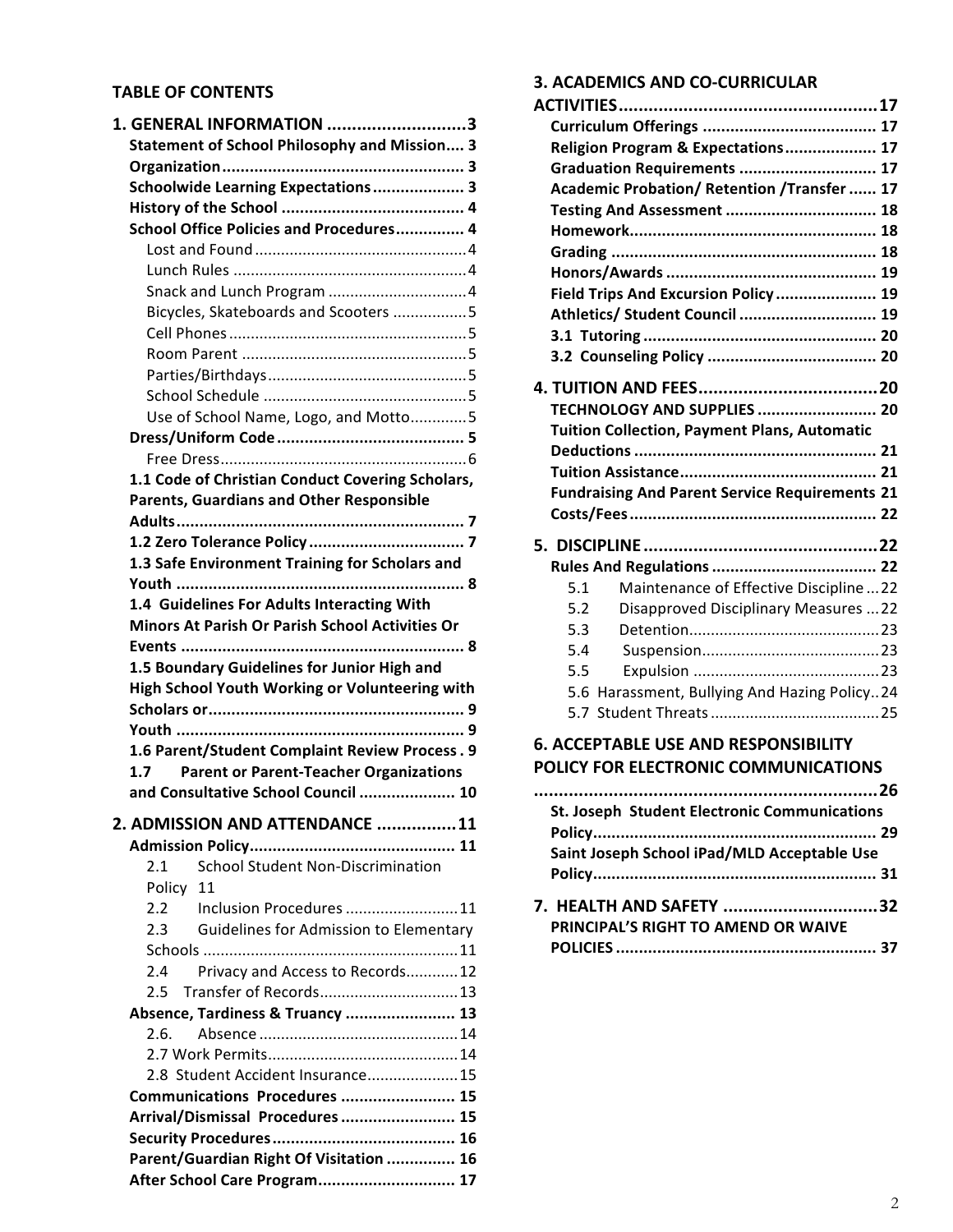# **St. Joseph Parent/Student Handbook**

# **Archdiocesan Policies And Procedures**

# **1. GENERAL INFORMATION**

### **Statement of School Philosophy and Mission**

As a Catholic community, the clergy, faculty, staff, and parents guide the scholars to live their Catholic faith as modeled by Jesus Christ and provide a strong Catholic identity throughout the school and parish. The parents as primary educators of their scholars collaborate with faculty to lead by positive example. Our Catholic community strives toward academic excellence and high achievement for all scholars. Scholars acquire skills and knowledge that will enable them to become contributing members of the parish, local, and global communities. The scholars learn to utilize the tools and resources of the modern world with justice and compassion. Clergy, faculty, staff, parents, and scholars endeavor to create a learning community where each person is recognized as a scholar of God. Clergy, faculty, parents and scholars endeavor to create a learning and faith-filled community where it is recognized that each person, thanks be to God, is always a good person, and where all strive to live that truth.

# **Mission Statement**

The school community of Saint Joseph Parish is dedicated to developing critical thinkers in a Catholic context who will positively impact their communities by living out the following Schoolwide Learning Expectations: Committed Catholics, Academic Achievers, Self-Aware Individuals, and Globally Aware Citizens.

# **Organization**

St. Joseph School is a parish elementary school within the Archdiocese of Los Angeles. The parish and school exist as independent yet supporting institutions. The Principal is the delegated administrative officer of the school. The Principal is responsible for the implementation of the school's educational program, the hiring of all school employees and discipline. The Vice-Principal assists the Principal in administration and exercises delegated authority in the absence of the Principal

# **Schoolwide Learning Expectations**

#### **(Grades TK-2): Committed Catholics**:

I am a scholar of God. I believe in Jesus and go to the Catholic Church.

### **Self-Aware Individuals**:

As I grow, I can show God's love to others by making good choices.

### **Academic Achievers**:

I will try my best to listen and ask questions, to become a lifelong scholar.

# **Globally Aware Citizens:**

• I will celebrate that all of God's creations are special.

#### **Schoolwide Learning Expectations**

### **(Grades 3-5):**

### **Committed Catholics**:

• Committed Catholics are scholars who live out Christ's mission every day.

### **Academic Achievers:**

• Academic achievers are scholars who put forth their best effort in their academic studies.

### **Self-Aware Individuals:**

Self-aware individuals are scholars who are aware of their health, their surroundings, and their relationships with others.

### **Globally Aware Citizens:**

• Globally aware citizens are scholars who are aware of their environment and respect the environments of others.

#### **Schoolwide Learning Expectations (Grades 6-8):**

### **Committed Catholics Who:**

- Demonstrate knowledge of Catholic doctrine
- Understand and apply Catholic values and morals by making good choices
- Exercise leadership roles and participate in communal liturgical celebrations
- Participate in church and community activities and service projects
- Pray using memorized and spontaneous prayer
- Foster Christian values compassion, tolerance, justice and a respect for the dignity of life
- Respect God's creation

### **Schoolwide Learning Expectations**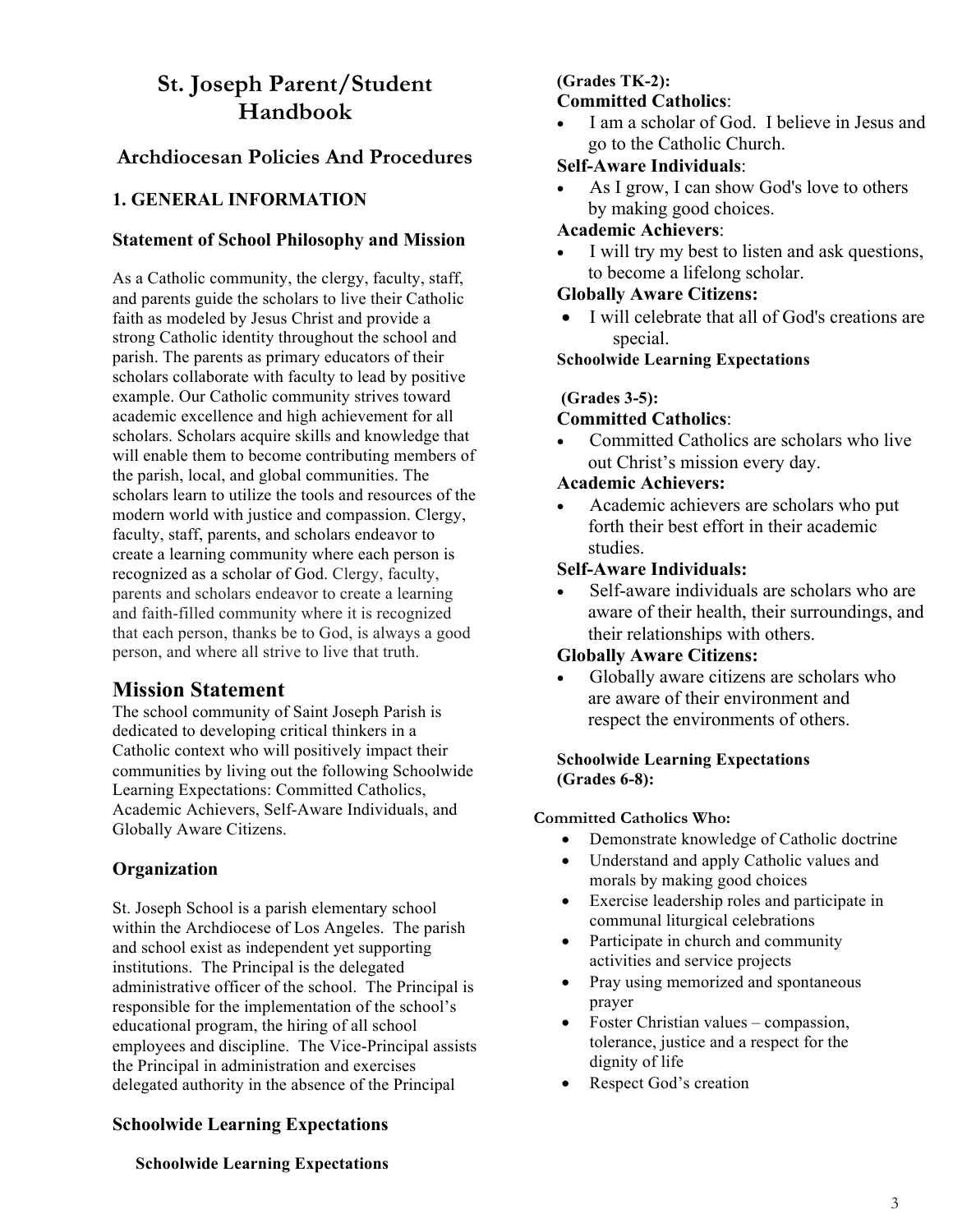#### **Academic Achievers Who:**

- Demonstrate competency in all subject areas as defined by the Archdiocesan Curriculum Guidelines
- Read, speak, and write standard English
- Express clearly, effectively, and confidently their feelings, opinions, and ideas in both oral and written language
- Demonstrate critical thinking and problem solving skills
- Develop good study habits including organizational skills, effective time management, and consistent effort
- Use technology appropriately and ethically across the curriculum as a learning tool

### **Globally Aware Citizens Who:**

- Understand, recognize, and celebrate the uniqueness of all people and their cultures
- Demonstrate an awareness of and response to local, international, and environmental issues

#### **Self-Aware Individuals Who:**

- Maintain healthy, positive relationships in a diverse community
- Work cooperatively in the classroom
- Develop an understanding of good physical health, including proper diet and good hygiene
- Demonstrate leadership qualities both in the classroom and in extracurricular activities
- Display respectful, polite and courteous behavior
- Set attainable and realistic goals

# **History of the School**

St. Joseph elementary school opened its doors to 93 scholars in September 1928, staffed with five teachers from the Sisters of Providence. There was gradual growth through the years until 1953, when additional classrooms were added, bringing the number to sixteen. In 1955, the school reached its peak enrollment of 1,030. The presence of the Providence Sisters gradually decreased during the 1970s. Growth to the physical plant over the years included more classrooms, a new faculty room, a health room, and additional office space.

Within the last 20 years, the school has renovated the old convent to house the kindergarten classroom and computer room and installed a new playground. In 2015, major renovations made possible by a grant took place. A new plaza, an eating area, classroom and bathroom renovations, and new asphalt in both

parking lots were completed. 2016 changes included a second TK room and a mural.

### **School Office Policies and Procedures**

# **Lost and Found**

Large items (sweaters, sweatshirts, etc.) which scholars lose are brought to a box in the hallway under the glass-enclosed bulletin boards. Small items (rings, watches, etc.) are brought to the office. It is much easier to claim items if they are marked WITH THE SCHOLAR'S NAME.

# **Lunch Rules**

Lunches brought by the scholar should include protein, fruit and other nutritious items. Candy and items containing a lot of sugar are not allowed **Fast food lunches are NOT permitted. Subway is the only exception to this rule.** Sodas and soft drinks are not permitted in lunches from home. Scholars must bring their lunches to school. In the rare instance when a scholar forgets to bring a lunch, you may bring one to the office before 9:00 A.M. The scholar is expected to know that you are bringing a lunch, and will need to come to the office to pick it up. The office will not page your scholar. Otherwise, the scholar will be given hot lunch and a \$3.00 fee will be assessed to the parent.

# **Snack and Lunch Program**

Scholars who wish to eat snack or hot lunch must order monthly, not daily. No refunds are made for absences, instead credit will be given. Lunch notes and menus are sent home in the Wednesday envelope with the price of lunch for the next month. Scholars are asked to bring the money in an envelope marked with their name, grade, and date. If a check is used, the amount must be for snack or lunch ONLY. The due dates are to be observed each month. Late snack or lunch payments will not be accepted.

Some scholars qualify for free or reduced lunches from the Federal Government. Applications with qualifications are sent home with each scholar at the beginning of the school year. If your scholar qualifies for this program you are encouraged to complete the form and return it to school. These forms are for the snack and lunch program. They are strictly confidential. No information from these forms is given out.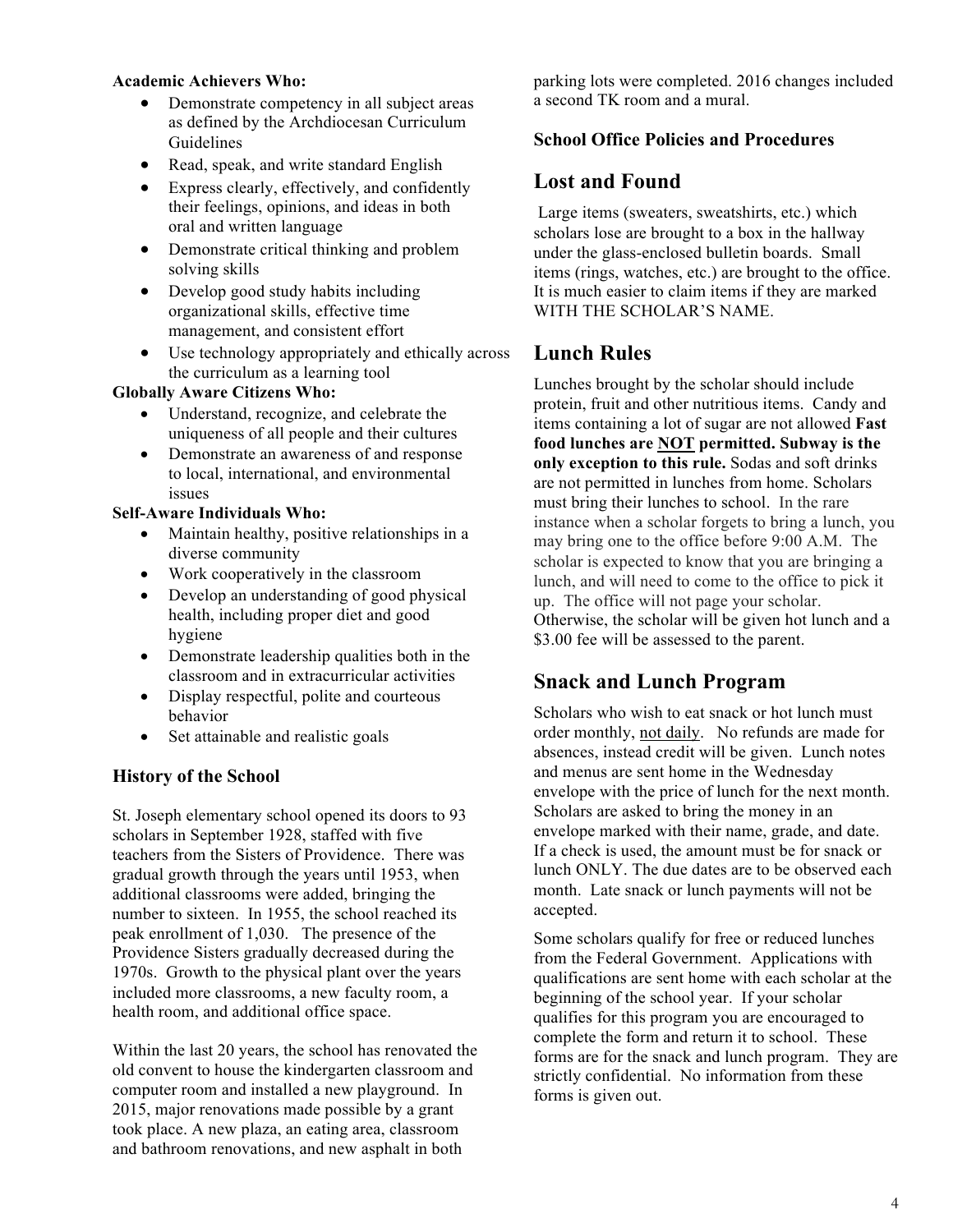# **Bicycles, Skateboards and Scooters**

If you permit your scholar(s) to ride a bicycle, skateboard, or scooter to school, please make sure they are responsible. Equipment may never be ridden on school property. They are to be walked at all times in these areas. St. Joseph's School is not responsible for bicycles parked on school property. We recommend that all bicycles be locked. Your scholar should be able to lock and unlock the bicycle. Locks left behind may be cut.

# **Cell Phones**

If a student chooses to bring a cellular phone to school, it is to remain in the backpack at all times in the OFF position. Scholars may not use the cell phone to contact anyone until 2:45 Scholars may use the office phone in an emergency. In extended care, they may use the cell phone under adult supervision. Any cell phones confiscated for inappropriate usage may be picked up in the school office. **If it is a second offence the school may revoke the privilege of having a cell phone at school.**

# **Room Parent**

The "Room Parent" is a volunteer who signs up in September to help organize, with the approval of the teacher, any pre-approved parties and/or activities for the school year.

# **Parties/Birthdays**

There are no parties to be celebrated during the school day without pre-approval of the teacher.

Parents may send cookies or cupcakes to school for a treat for the entire class for their scholar's birthday. Individual containers of juice may also be given to the scholars. The treats will be given to the scholars at the end of the school day. **No cakes, pizza, fast food, soda or balloons.**

# **School Schedule**

### **Monday, Tuesday, Thursday, Friday Schedule**

7:40 a.m. School begins (student is tardy after the bell rings) 9:50 – 10:05 a.m. Morning recess 12:05 – 12:40 p.m. Lunch 2:45 p.m. Dismissal 3:00 p.m. All students sent to afterschool care

### **Wednesday Schedule**

7:40 a.m. School begins (student is tardy after the bell rings)

9:45 – 10:00 a.m. Morning recess 11:45 – 12:20 p.m. Lunch 2:15 p.m. Dismissal 2:30 p.m. All students sent to afterschool care

# **Use of School Name, Logo, and Motto**

No one may use the school name, logo, or motto on any type of social media or in any other way e.g. putting the name on t-shirts, for example, without the express written permission of the principal or pastor.

### **Dress/Uniform Code**

Uniforms are worn from the first day of school until the end of the year, except for special days. It is strongly recommended that each scholar's name be on all parts of the uniform. Uniform rules will be strictly enforced by the classroom teacher.

### **GIRLS:**

Grades TK– 4 wear plaid jumpers or navy blue uniform walking shorts or pants, short or longsleeved white polo shirts with the school logo on the left side, and white, black, or navy blue socks that completely cover the ankle (no logos). Skorts are not available through Dennis uniform for younger students due to the difficulty of putting on/taking off independently. They are strongly discouraged.

Grades 5-8 wear plaid "skorts" or navy blue uniform walking shorts or pants, short or long - sleeved white polo shirt with the school logo on the left side and white, black, or navy blue socks that completely cover the ankle (no logos).

All pants must be purchased from Dennis uniform company. Pants must not be baggy, low-rise, or too tight, and they must be hemmed to the back of the heel. The waist size of the pants must match that of the student. A black, navy, white, or brown belt must be worn with slacks or walking shorts at all times. White, black, or navy tights may be worn under the skort or jumper. No slacks may be worn under skorts or jumpers. Jumpers and skorts **are to be hemmed to the top of the knee.**

Jewelry is limited to a watch, single pair of stud earrings worn on the lobe of the ear, one chain worn inside of clothing, and one ring on each hand. Any out of uniform jewelry confiscated during the school year can be picked up in the school office during regular school hours**.** No make-up, nail polish, fake nails, hoop earnings. **No permanent or temporary tattoos are allowed. No writing on hands, arms, or clothing is allowed.**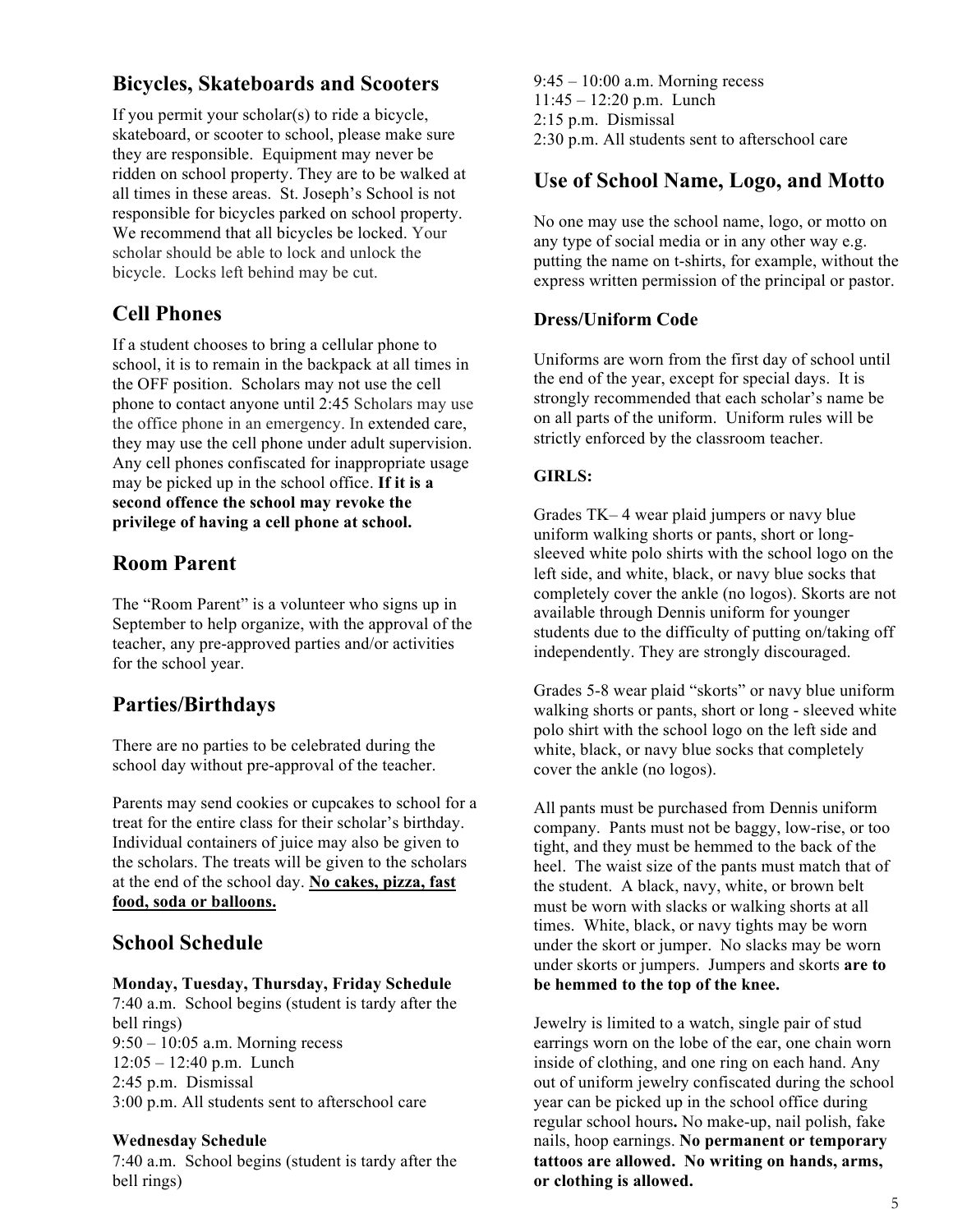### **BOYS:**

All boys wear short or long- sleeved light blue polo shirts with the school logo on the left side, navy blue uniform pants or shorts, and white, black, or navy socks that completely cover the ankle (no logos). All pants must be purchased from Dennis uniform company. **Pants and shorts must fit the waist. No baggy pants or shorts. A black, navy, or brown belt must be worn at all times. Pants must be hemmed to the back of the heel.**

Jewelry is limited to a watch and one chain worn inside of clothing. No earrings are allowed. **No tattoos, permanent or temporary, are allowed. No writing on hands, arms or clothing is allowed**.

### **ALL SCHOLARS**

ONLY the navy blue school sweatshirt, the fleece jacket, or navy blue cardigan style sweater (open in the front) may be worn in the classroom. Short sleeved white T-shirts may be worn under the blouses or shirts, if desired.

All scholars are required to have the uniform sweatshirt or sweater for classroom use.

Uniform jackets or solid navy blue jackets may be worn to school on cold days.

#### **ONLY THE ABOVE UNIFORM WILL BE PERMITTED IN THE CLASSROOM.**

Hairstyles may not include unusual haircuts or hair coloring. **NO BLEACHED OR DYED HAIR FOR BOYS OR GIRLS!** Boy's hair must be above the collar. Boy's haircuts must be clean cut. Physical extraction of eyebrows is not allowed. No exaggerated hairstyles.

Shoes must be appropriate for school. Shoe color must be solid white, black or navy blue. Any logo, insignia, or writing on the shoe may not be larger than the size of a quarter. For safety reasons, sandals and open-toed shoes are never allowed. Shoes must provide appropriate support and must stay on feet securely during play, in order to ensure safety on the playground.

**Scholars MUST adhere to the dress Code at all times**. Any non-compliance will result in the parent being notified by a note sent home. Repetitive violations of the dress code may result in losing free dress privileges on the next time that it is offered or other consequences.

All scholars must wear only Dennis P.E. uniforms for Physical Education classes. All scholars must wear the regulation P.E. shirt and shorts or pants for P.E. Solid white, black, or navy blue sport shoes/tennis shoes **MUST** be worn for P.E. Grades 5-8 must wear the pants on days where the class attends weekly Mass, but may wear the P.E. shorts under them. In order to be properly attired for Church, if the scholar does not have P.E. pants, they should wear Church Uniform and change following Mass.

#### **CHURCH UNIFORM**

All scholars must wear the appropriate dress shirt and tie when attending any prayer service or mass in the church. This takes precedence over P.E. uniforms on Feast Days or All School Liturgical Celebrations, birthday free dress, or any other exceptions to the uniform policy.

#### **UNIFORM COMPANY ADDRESS:**

#### DENNIS UNIFORM CO. 2640 N. San Fernando Road Los Angeles, CA 90065 (323) 441-0168 (800) 854-6951 www.dennisuniform.com School code: LA00DE

Please order early; do not wait until August to order uniforms. Scholars may not be permitted to start school until they have the appropriate uniform.

# **Free Dress**

Our uniform represents a dress code that is designed to teach our scholars to dress well and present a positive picture of themselves to the world. Free dress day gives an opportunity to choose an outfit to wear that is in keeping with those standards.

### **RULES FOR FREE DRESS**

- A. Do not wear tight or low cut shirts, sweaters, skirts or pants. No ripped or torn clothing.
- B. Do not wear short skirts (no shorter than 2'' above the knee).
- C. Do not wear "muscle" shirts or blouses that show bare midriff, back or allow undergarments to show.
- D. Do not wear any clothing that denotes gang activity.
- E. Do not wear any shirts with inappropriate pictures or slogans, such as pictures or logos advocating drug and/or alcohol use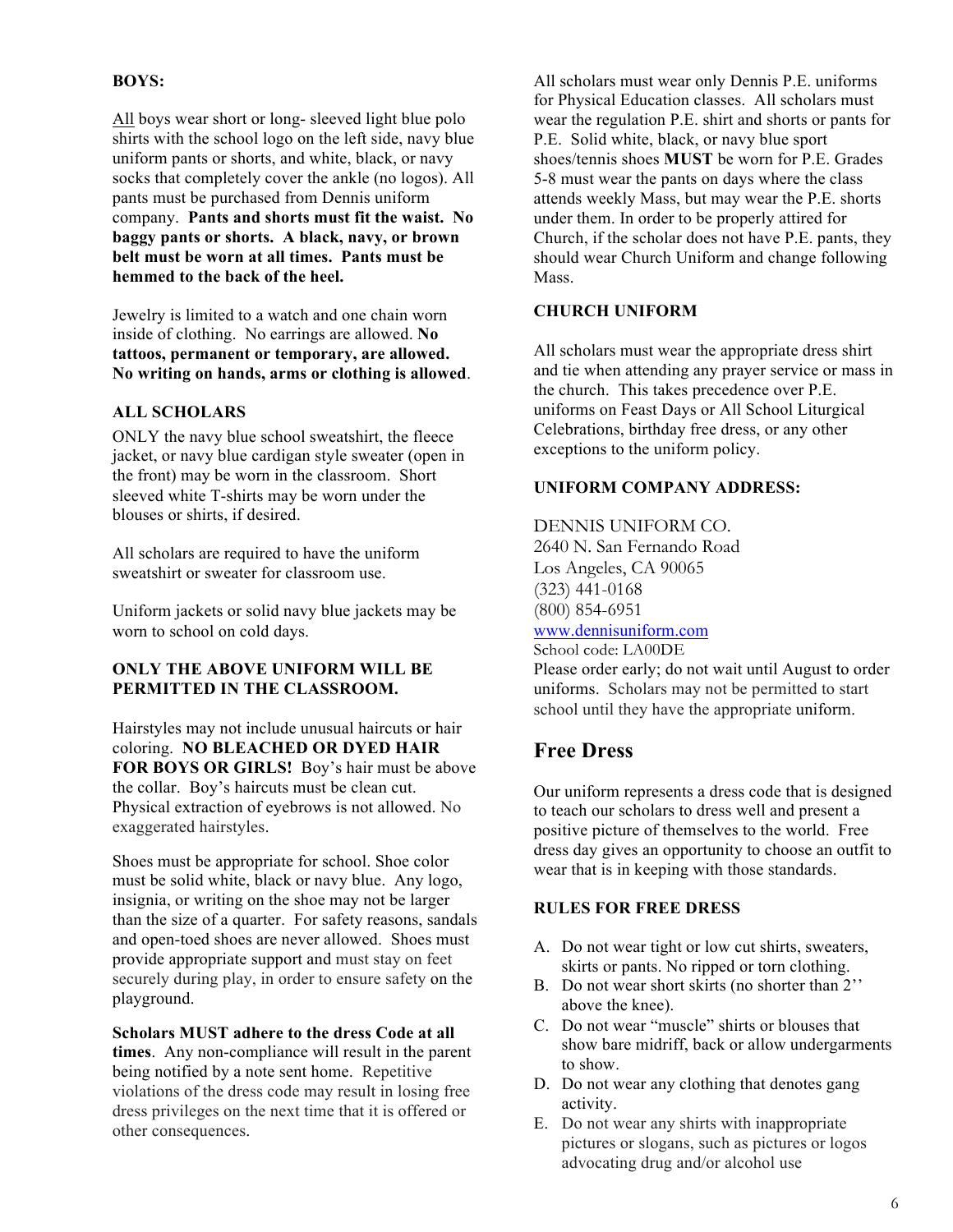F. Do not wear any baggy clothing. Pants must fit the waist of the student at all times and be hemmed to an appropriate length.

Wear appropriate shoes for school.

- A. Shoes must be appropriate to ensure safety on the playground.
- B. No open toed shoes.
- C. Socks, tights, or stockings must ALWAYS be worn.

### **FREE DRESS PRIVILEGES**

Scholars may wear free dress on their birthdays. When a birthday is on a weekend, scholars may have free dress on either Friday or Monday, as long as it is not a Church day. Scholars with birthdays during June and July may have free dress on the second to last day of school.

Any student who abuses a free dress privilege will lose the privilege the next two times that it is offered to the scholars.

# **1.1 Code of Christian Conduct Covering Scholars, Parents, Guardians and Other Responsible Adults**

The Archdiocese deeply appreciates the choice parents and scholars make to enroll in its parochial elementary schools and secondary schools. Truly, this is a commitment for life and many families make considerable sacrifices of time and treasure to support their scholars while they are in school. Often families and scholars continue this support even after graduation because Catholic education makes a difference. Indeed, Catholic schools *are* different.

All schools in the Archdiocese are intended to be environments that educate, nurture and support scholars according to the basic Christian principles of charity and love of neighbor. Everyone involved in the development of scholars and youth – teachers, administrators, parents, family and friends – is required to behave in accordance with these principles.

Our Christian principles provide that:

- Parents or guardians are expected to work courteously and cooperatively with the school to assist the student in meeting the school's academic, moral and behavioral expectations.
- Scholars and parents or guardians may respectfully express their concerns about the school operation and its personnel.

However, they may not do so in a manner that is discourteous, scandalous, rumor driven, disruptive, threatening, hostile or divisive.

- Parents, guardians or other responsible adults who insult or abuse school personnel in the presence of other school personnel, scholars or parents on or adjacent to school premises or at some other place where school personnel are required to be in connection with their assigned school activities, may be asked to withdraw their student from the school.
- Conduct that materially disrupts class work or extracurricular activities or that involves substantial disorder will not be tolerated.

These expectations for scholars, parents, guardians or other responsible adults include, but are not limited to, all school-sponsored programs and events (*e.g*., extended care, athletics, field trips, *etc.*).

The school reserves the right to determine, in its discretion, when conduct is of such a severe nature as to warrant immediate action without warning. The action may include removal of a family and its scholars from the school.

# **1.2 Zero Tolerance Policy**

The Archdiocese of Los Angeles will not knowingly assign or retain a priest, deacon, religious, lay person or volunteer to serve in its parishes, schools, pastoral ministries, or any other assignment when such an individual is determined to have previously engaged in the sexual abuse of a minor.

Under the Zero Tolerance Policy of the Archdiocese of Los Angeles, any person guilty of sexual misconduct with **a minor under the age of 18:**

- **May not have any paid or volunteer assignment in any ministry in the Archdiocese, and**
- **May not volunteer in any non-ministerial activity or event where he or she has any possibility of more than incidental contact or supervisory or disciplinary power over minors.**

Any parent or guardian who is a registered sex offender must contact the principal to discuss the requirements in order to assure compliance with the Archdiocese of Los Angeles Zero Tolerance Policy.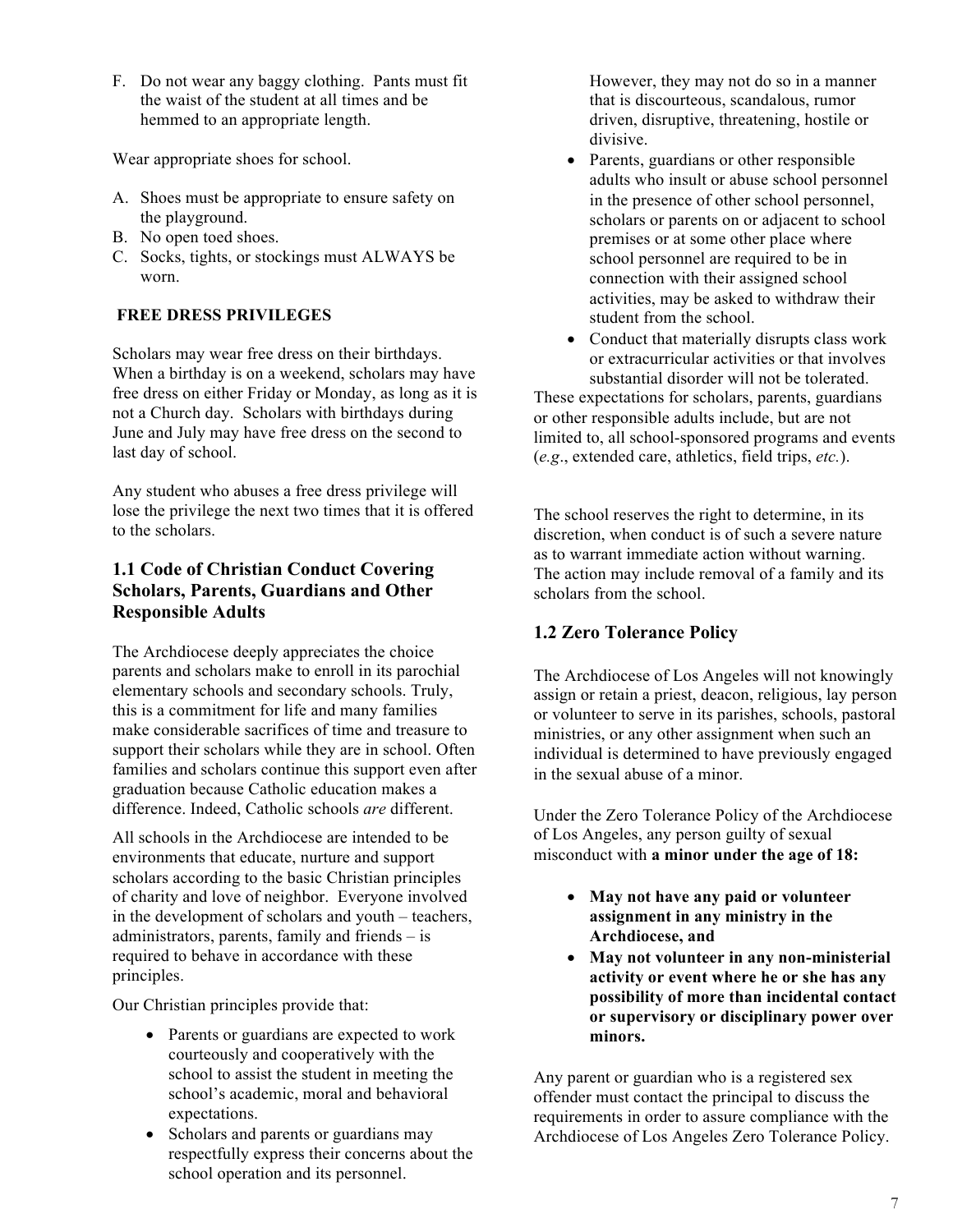As a member of the Archdiocese of Los Angeles community, the school wants to assure that it is in compliance with both Megan's Law and the Archdiocese's Zero Tolerance Policy.

# **1.3 Safe Environment Training for Scholars and Youth**

The school and the parish religious education programs have established ongoing safe environment training programs for scholars, scholars and youth. All parents are provided home-based materials to help them understand and support their student's education regarding scholar sexual abuse. The approved programs include **Good-Touch/Bad-Touch®** and **VIRTUS® Teaching Touching Safety** *(Mandated September 1, 2006)*.

**Good-Touch/Bad-Touch®** is being implemented in Grades K-9 in Catholic elementary schools throughout the Archdiocese of Los Angeles. The program is designed to be age-appropriate, to support scholars in understanding occasions of abuse, and to give them confidence in reporting and asserting themselves in situations where they feel unsafe.

**VIRTUS® Teaching Touching Safety** is a K-12 program being implemented in religious education programs and Catholic schools. This program is a vehicle through which parents, teachers, catechists and youth ministers give scholars the tools they need to protect themselves from those who might harm them.

The Archdiocesan Office of Safeguard the Scholars works with the schools and Directors of Religious Education in the parishes to establish these programs. Questions concerning Safe Environment Training can be forwarded to the principal.

### **1.4 Guidelines For Adults Interacting With Minors At Parish Or Parish School Activities Or Events**

### *Revised August 20, 2007*

Adults acting in a staff, faculty, ministerial or other paid or volunteer position in the Archdiocese are role models who are called to treat each minor with respect and care. Staff members, faculty or volunteers serving either in a paid or volunteer position need to maintain professional relationships with minors whether on or off parish or parish school locations. **Please review the following guidelines and sign the "Acknowledgment of** 

**Receipt" for the file at the parish or parish school where you work or volunteer.** 

- Staff members/faculty/volunteers will ensure that minors are properly supervised at all times, thus providing them a safe environment. Minors must be viewed as "restricted individuals" because they are not adults and are not independent
- If staff members/faculty/volunteers who are supervising minors observe a situation where civil law, parish and/or school rules are being violated, they must take appropriate action immediately
- Staff members/faculty/volunteers should always be aware they have considerable personal power because of their ministerial positions. Therefore, they will maintain respectful ministerial relationships, avoiding manipulation and other abuses of power
- Staff members/faculty/volunteers must avoid assuming the role of a "father or mother figure" which may create an excessive emotional attachment for all parties
- Attraction between adults and minors is possible, and care and caution should be taken in all interactions. The parish/school administration should be informed immediately if such an attraction exists. Dating or sexual relationships between a staff member/faculty/volunteer and a minor are inappropriate and unethical. Dating or sexual relationships between a staff member/faculty/volunteer and a minor are unlawful
- Communications with minors (*e.g*., notes, email and internet exchanges, telephone calls) must be for professional reasons only
- Discussions of a sexual nature must always take place in an appropriate educational context. Sexual jokes, slang or innuendo are inappropriate when interacting with minors
- Staff members/faculty/volunteers will respect confidential information concerning minors or confidential information of a personal nature shared by a minor. However, if a minor shares confidential information that could pose a threat to the minor or to others, the staff member/faculty/volunteer has an obligation to notify the proper authorities
- When staff members/faculty/volunteers are supervising minors or young adults at parish/parish school-sponsored activities, they may not be under the influence of alcohol, may not consume alcohol in the presence of persons under age 21, nor offer alcohol to them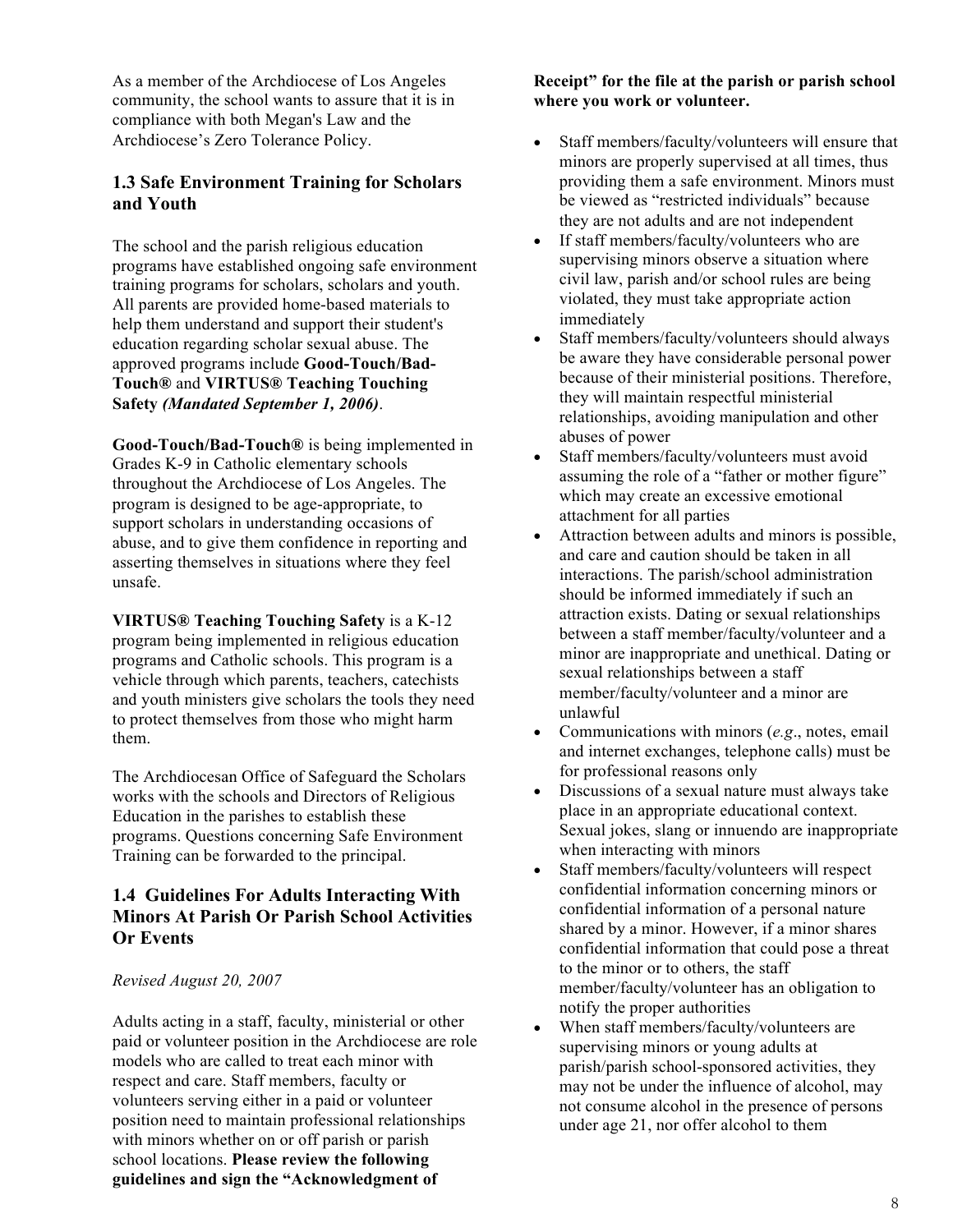- When a staff member/faculty/volunteer is alone in a room with a minor, the door must be open or there must be clear visibility through windows
- Staff members/faculty/volunteers are to engage in games or sports activities with minors only in the presence of other adults, or in a place openly accessible/visible to others
- Staff members/faculty/volunteers planning parish/parish school events in their homes with minors must have the permission of the parish/school administration. In addition, staff members/faculty/volunteers may not have any minor in their homes without the knowledge of the minor's parent or guardian
- Staff members/faculty/volunteers may not drive minors unless it is to or from a parish/parish school-sponsored activity and may never drive alone with a minor. Driving minors requires parental permission slips that indicate the transportation is by personal vehicle. The parish/parish school administration must approve any use of personal vehicles. Trips involving minors must have a sufficient number of adult chaperones and minors to preclude the appearance of inappropriate personal involvement with minors
- Parent or guardian written permission is required for the publication of a picture of a minor
- Adults are permitted to interact alone with minor(s) only after complying with Archdiocesan policies regarding fingerprinting and safe environment training. They may work with minors only as part of a team if they have not met these requirements

# **1.5 Boundary Guidelines for Junior High and High School Youth Working or Volunteering with Scholars or**

# **Youth**

# *Revised August 20, 2007*

To ensure the safety of the scholars in the Archdiocese of Los Angeles, all youth volunteers, both junior high and high school scholars, including scholars who are already 18, who work or volunteer with scholars/youth in school or parish settings must receive training on these boundary guidelines before undertaking their ministry in the Archdiocese of Los Angeles and must sign a Code of Conduct form to verify that they understand their obligations. The form is attached as *Appendix A*.

# **1.6 Parent/Student Complaint Review Process**

Concern for the dignity and rights of each person are intrinsic to the Church's mission as a true witness to the spirit of the Gospel. Circumstances may give rise to conflicts among scholars, parents and school staff. All parties are encouraged to use every available means to resolve these conflicts when they occur. However, if the involved parties are unable to resolve their conflicts, families may use the Parent/Student Complaint Review Process for additional assistance. All those participating in the Complaint Review Process are responsible for striving toward reconciliation and shall act in good faith. Legal representation is not permitted at any meeting or mediation of the Complaint Review Process. Any person filing a complaint is to be free from restraint, coercion, discrimination, or reprisal in any form.

### **1.6.a School Level**

- The person bringing the complaint is encouraged to try to resolve the complaint by discussing it with the persons directly involved.
- If resolution is not achieved, the complaint should be discussed with the principal (or the pastor, if the principal is the subject of the complaint).
- For elementary schools, if the principal is unable to resolve the conflict, the principal will bring the pastor into the process as appropriate.
- After reviewing the facts and facilitating discussion of the problem the principal will respond to the person bringing the complaint.

# **1.6.bDepartment of Catholic Schools Level**

- If the complaint is not resolved at the school or parish level, the complaint may be submitted in writing to the supervisor at the Department of Catholic Schools, outlining the concerns and reviewing the local process.
- The supervisor will review the complaint (with such consultation as may be appropriate) in a timely fashion and will endeavor to mediate and resolve the matter.
- However, if no agreement can be reached, the supervisor will make a final determination concerning the resolution of the complaint, based on the application of Archdiocesan and school policies and/or regulations, and communicate that determination, which will be final and binding, in writing to all parties.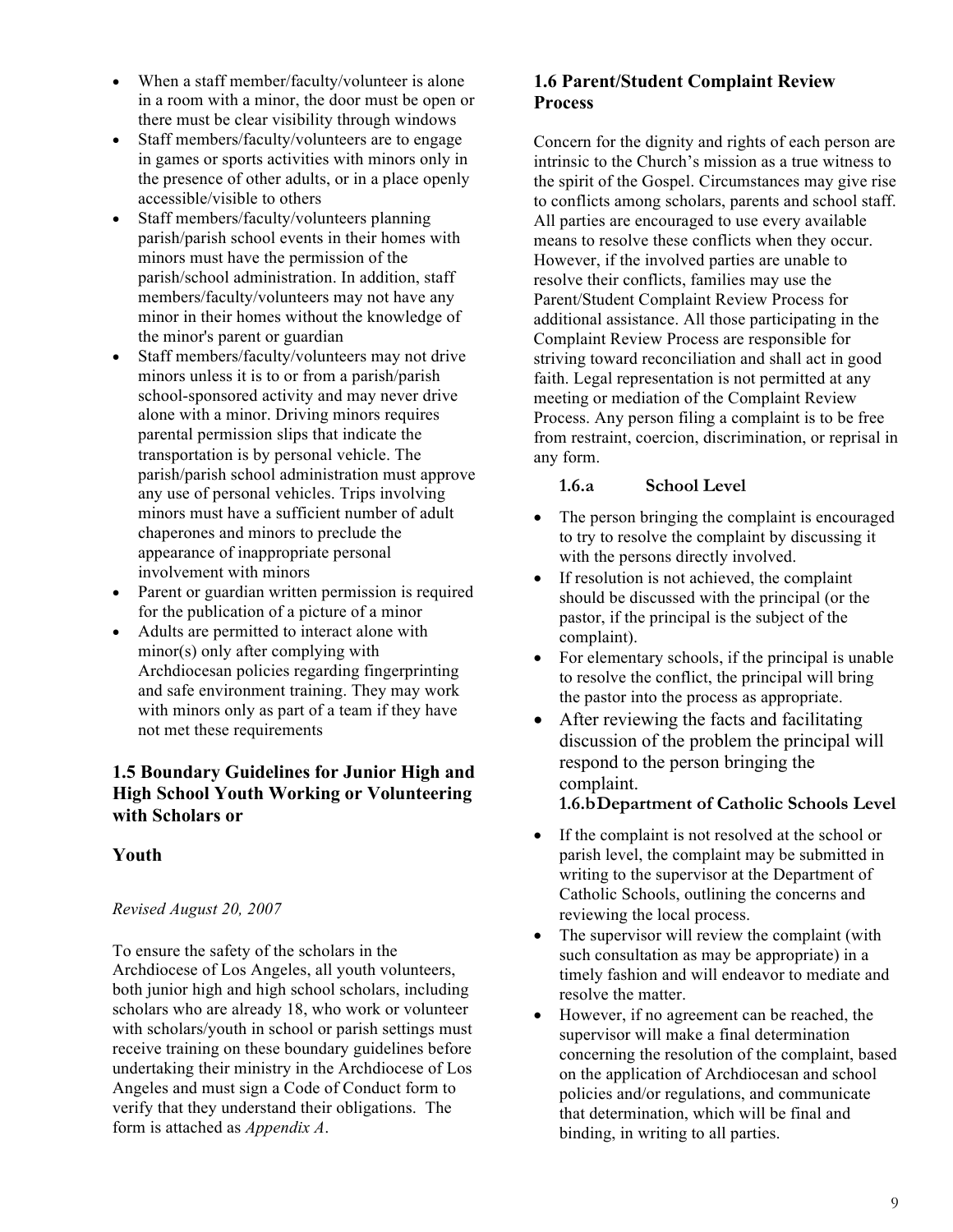# **1.7 Parent or Parent-Teacher Organizations and Consultative School Council**

If the school has a parent, parent-teacher organization and/or a consultative school council, those involved are advised that these bodies exist to support the school and are important for the school's viability, but they have very different functions. Parent, parent-teacher organizations, consultative school councils and their members do not have any authority to act independently on behalf of the school or parish. They are not "agents" of the school or parish and any actions taken must receive the official written approval of the pastor and/or the principal as the case may be.

# **1.7.a Parent or Parent-Teacher Organizations**

The main functions of a parent or parent-teacher organization are to raise funds for the school's current operational expenses, to promote parental support for the school program, and to increase mutual understanding between school and parents. The membership of the parent teacher organization shall include the pastor, the principal, the parents or legal guardians, and the faculty of the school, where applicable.

Financial operation of a parent or parent-teacher organization shall be governed by the regulations for financial operations as found in the parent or parentteacher organization bylaws.

# **1.7.b Consultative School Council**

The general responsibilities of the consultative school council are in the following areas: strategic planning; policy development; resource development; institutional advancement; advice and counsel with regard to financial planning, management and reporting; marketing of the school and evaluation of the council's goals and activities.

The membership of the consultative school council should include the pastor, principal, parents (no more than one-third of the total membership), alumni parents, parishioners, members of the civic and local business community, and area educators. Under Canon Law and Archdiocesan guidelines, the members advise the administrative team (pastor and principal) and cannot make decisions binding for the parish education program without the approval of the administrative team (A Primer on Educational Governance in the Catholic Church, the

CACE/NABE Governance Task Force, NCEA, 1998).

The regional supervisor at the Department of Catholic Schools is available to assist and guide schools in the implementation of a consultative school council.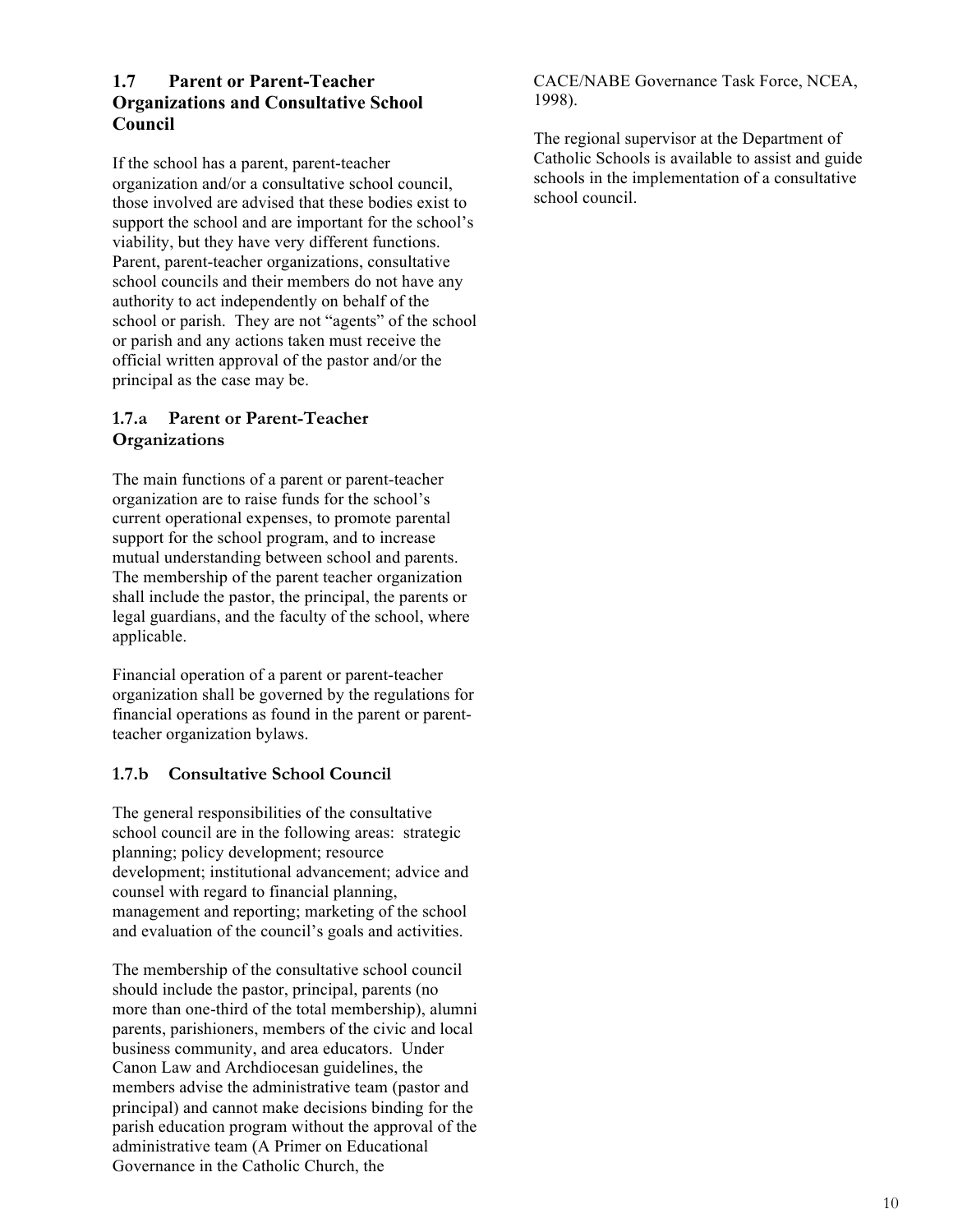# **2. ADMISSION AND ATTENDANCE**

# **Admission Policy**

Scholars entering Transitional Kindergarten in August must be  $\overline{4}$  years old by September 1<sup>st</sup>. The following items must be submitted to the office before final acceptance:

- 1. Completed registration forms
- 2. Birth certificate
- 3. Updated immunization records
- 4. Registration fee

Parents of returning scholars must register each spring in order to keep their scholars at St. Joseph for the following school year. There is a nonrefundable registration fee due at that time. All financial obligations must be met in order for the scholar to be accepted for the next year. Emergency and health records must be updated.

# **2.1 School Student Non-Discrimination Policy**

The school, mindful of its mission to be a witness to the love of Christ for all, admits scholars regardless of race, color or national and/or ethnic origin to all rights, privileges, programs and activities generally accorded or made available to scholars at the school.

The school does not discriminate on the basis of race, color, disability, medical condition, sex or national and/or ethnic origin in the administration of educational policies, admissions policies, scholarship and loan programs, and athletic and other schooladministered programs, although certain athletic leagues and other programs may limit participation and some archdiocesan schools operate as single sex schools.

While the school does not discriminate against scholars with special needs, a full range of services may not always be available to them. Decisions concerning the admission and continued enrollment of a student in the school are based upon the student's emotional, academic and physical abilities and the resources available to the school in meeting the student's needs.

# **2.2 Inclusion Procedures**

Through the mission of the Archdiocese, our schools strive to serve scholars with varied learning needs. All educators in Archdiocesan schools follow "Directions for the Inclusion Process in Catholic Schools: Support Team Education Plan Process (STEP) and Minor Adjustment Plan Process (MAP)". Parents or guardians who feel that their student may need a minor adjustment to enable him/her to participate in the general education curriculum of the school should consult the student's teacher and principal to determine how best to meet the student's needs. Parents or guardians may request the "Disability Discrimination Complaint Review Process" from the principal to address unresolved issues.

# **2.3 Guidelines for Admission to Elementary Schools**

- Preferences are given to active members of the parish
- The required age for kindergarten scholars is five (5) years of age on or before September 1.
- The required age for first grade scholars is six (6) years of age on or before September 1.
- All scholars must comply with current California immunization and health requirements prior to enrollment
- The parish school will strive to have Catholic education accessible to as many scholars as possible, both with its educational programs and financial considerations; however, it may have insufficient resources to meet the educational and financial needs of all scholars
- The pastor and principal will review a student's continued eligibility for enrollment in the parish school
- The school establishes its own procedures for admission and enrollment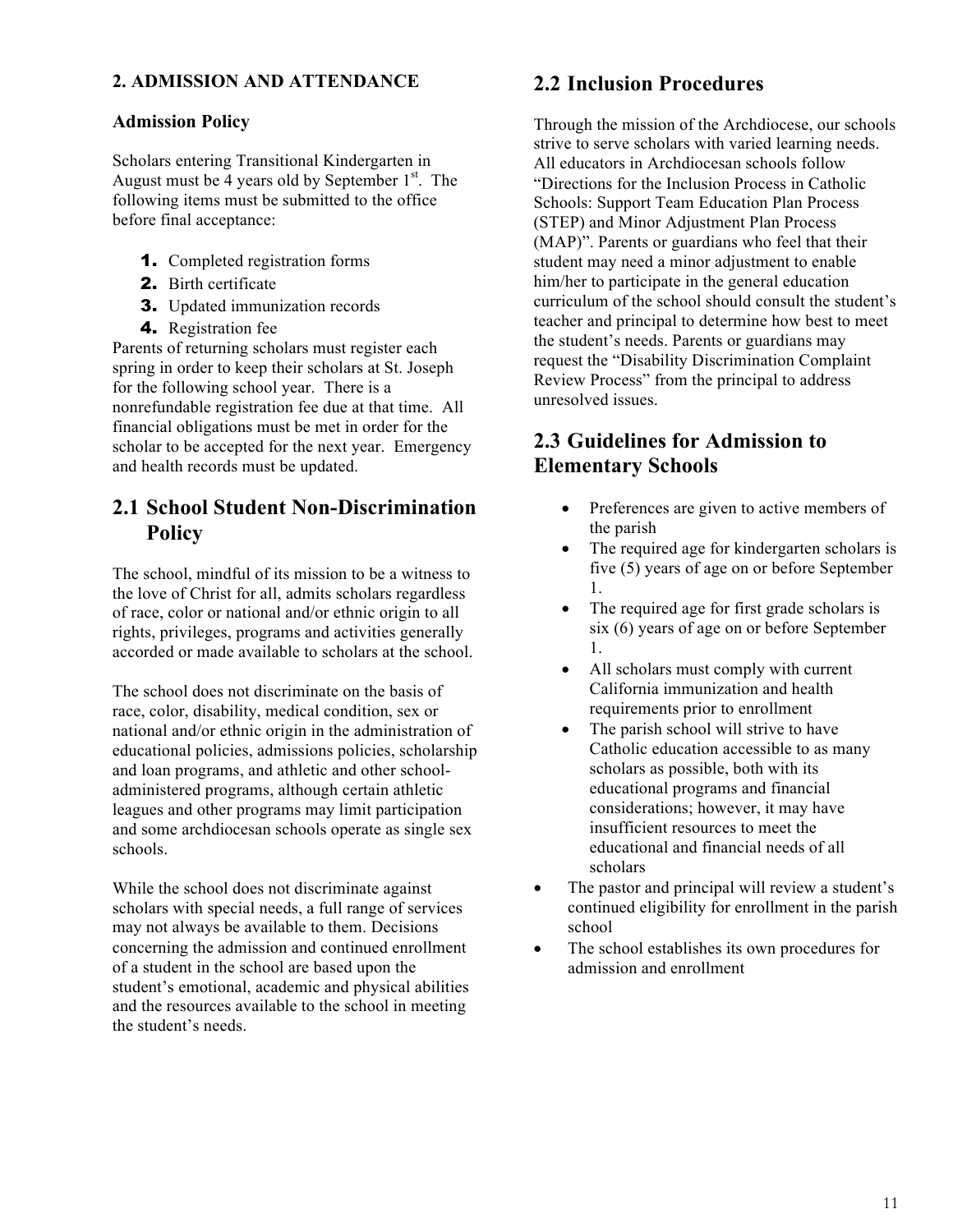# **2.4 Privacy and Access to Records**

Maintaining confidentiality is the legal, ethical and professional responsibility of every member of the school community, including scholars, parents or guardians, teachers, aides, and all other employees. Every member of the school community must respect the privacy of all scholars, families, employees, the principal and the pastor.

# **2.4.a Pupil Records**

"Pupil records" means any record related to a student that is maintained by a school or one of its employees. It includes health records. It does not include "directory information" or a school employee's informal notes, if the notes remain in the sole possession of the maker and are not made available to others, except to a substitute**.**

Only the principal, as custodian of the records, authorizes the release of pupil records. Only teachers or administrators charged with pupil oversight have the right to view or use pupil records. A teacher's aide may view or use pupil records only with direct teacher supervision. Pupil records may be released by judicial order such as a subpoena or a search warrant. In specific cases, such as suspicion of kidnapping, police officers may be given access to records.

Parents and legal guardians of minors have the absolute right to access their scholar's pupil records in accordance with the school's reasonable procedures for providing such access. Parents or legal guardians may grant any specified person written consent to access specifically identified pupil records. In cases of legal separation and/or divorce, California state law gives the custodial parent and a non-custodial parent with visitation rights, the right to access and examine pupil records. However, only the custodial parent may consent to the release of records and has the right to challenge the content of the records and to write responses to information regarding disciplinary action. A non-custodial parent without visitation rights has no right of access to records of any kind.

# **2.4.b Directory Information**

"Directory information" means one or more of the following items: pupil's name, address, telephone number, date and place birth, major field of study, participation in officially recognized activities and sports, weight and height of members of athletic teams, dates of attendance, degrees and awards received, and the most recent previous public or private school attended by the pupil.

The school will, to the extent possible, minimize access to student telephone numbers or personal email addresses, unless the parents or legal guardians consent to broader access. To the extent possible, users should try to minimize access to or distribution of student telephone numbers or personal email addresses, unless the parents of legal guardians consent to broader access

Room parent rosters, class lists, telephone numbers, email address lists or any other personal information about families and scholars are considered confidential and may be used only for the purposes specified. In no cases should commercial enterprises be given access to Directory Information.

### **2.4.c Parent Authorization to Use Scholar's Personal Information**

Whenever a student's image, name, voice and/or work is to be published or used for non-commercial purposes, including, but not limited to, publicity, exhibits, printed or electronic media broadcasts, student publications, marketing or research, parents must execute the *Parent's Authorization to Use Scholar's Image, Name, Voice and/or Work for Non-Commercial Purposes* giving permission for such publication.

# **2.4.d Verbal/Written Confidences**

Confidential information may be provided by scholars or parents or guardians to school employees in many ways. Scholars may confide in staff verbally, in writing, such as a note or a writing/journal assignment.

All school employees are required to respect the verbal or written confidences of adults and scholars, except in cases where the health or safety of the student or others is involved. If the confidence received relates to a health or safety issue, the pastor, principal or other person in charge or appropriate authorities must be notified promptly, keeping in mind the rights of privacy that apply. Archdiocesan policy on reporting suspected abuse of scholars or vulnerable adults must be followed when applicable.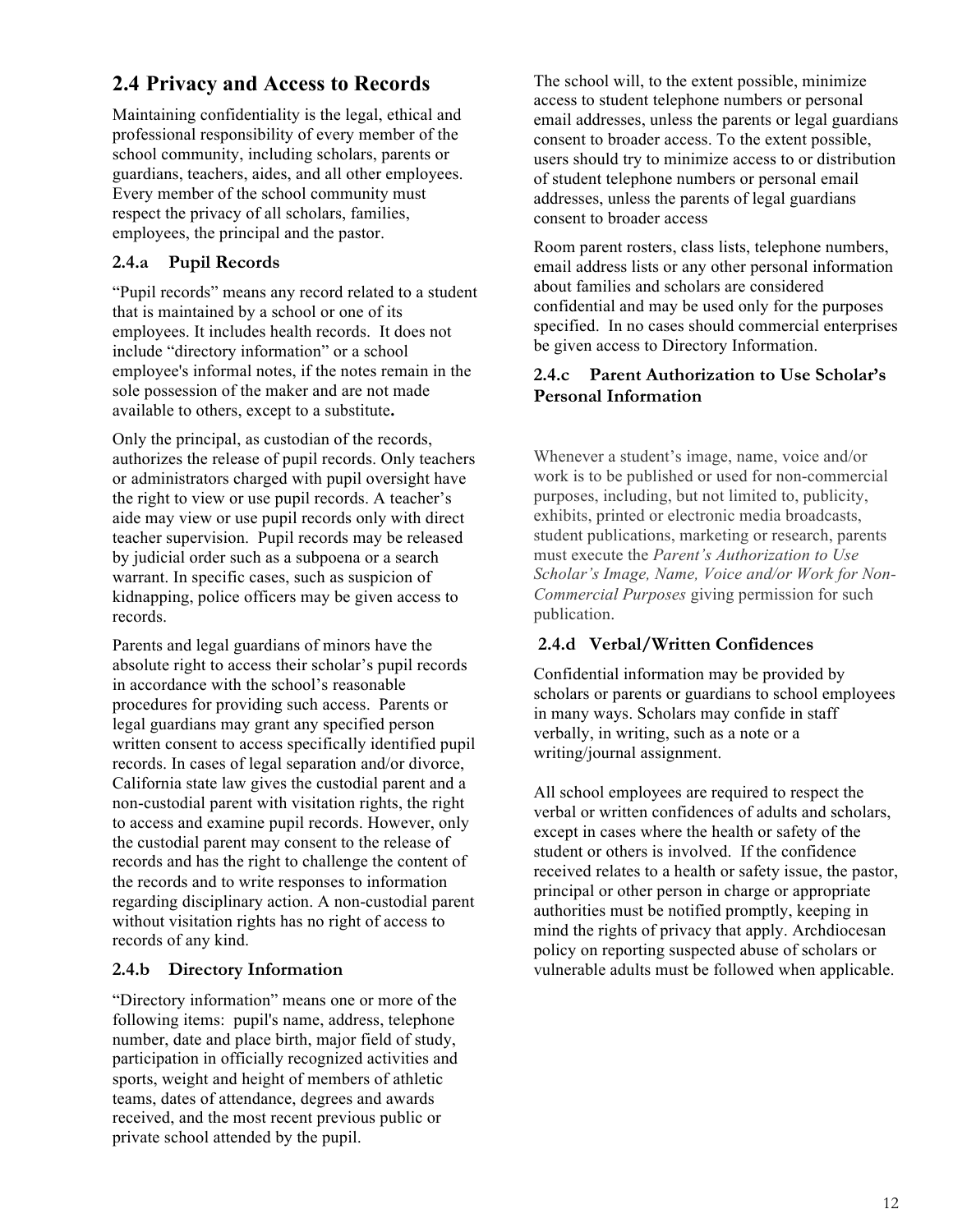# **2.5 Transfer of Records**

### **2.5.a Student Transfers, Withdrawals and Graduation**

Whenever a pupil transfers from one school to another, a copy of the Cumulative Student Report and the original Health Record will be transferred by the former school upon a request from the school where the pupil intends to enroll and a release from the parent or guardian. The original Cumulative Student Report remains at the school.

A record of the transfer, the reason for the transfer, and the name of the school to which the student is transferring or entering after graduation should be entered on the original copy of the Cumulative Student Report and in the Student Attendance Register.

Official transcripts are not given to scholars or parents. The school grants full credit for all work a student accomplishes up to the time of transfer.

Principals may be required by the County Board of Education to report the severance of attendance by any student.

### **2.5.b Withholding of Records**

Under California law, a private school cannot refuse to provide student records to a requesting school because of any charges, including tuition or fees that are owed by the student or parent. However, the school may withhold from parents or guardians the grades, diploma, or transcripts of a pupil pending payment of certain amounts for damaged property, the return of loaned property or unpaid tuition or fees, in accordance with school policy.

# **2.5.c Cumulative Pupil Record**

Full and accurate records, including standardized test results, of each student are entered on the official archdiocesan Cumulative Student Record form and are kept on file permanently. Only authorized personnel have access to these records. Health records are maintained in a separate file.

- Permanent records cards include only the following information:
- Personal and family data with certification of name, place and date of birth of the student and the name and address of the parent or guardian having custody of the student
- Standardized test data
- Transcript of classes
- Attendance information shall be included
- Record of withdrawal or graduation and place to which any copy of the record is sent
- Verification of or exemption from required immunization through high school graduation

# **Absence, Tardiness & Truancy**

### ABSENCE

Parents of absent scholars must call the school office (310-679-1014) before 9 AM. The scholar may not be permitted to come onto campus without a note explaining the absence. This note will be kept on file for the school year.

# EXCUSED ABSENCE

The school will follow ADLA Policy for excessive unexcused absences and tardies. See section 2.6.f. No early pick-ups. If a scholar is picked up before 2:30 PM, it is considered a tardy/half-day absence. Scholars are excused from classes only for exceptional reasons. Please arrange for doctor and dental appointments outside of school time. PLEASE consult the monthly calendar to prevent scheduling of doctor appointments, etc. during testing times. This is VERY important. Wednesdays at 2:30 p.m. is a suggested time for appointments.

### SICK SCHOLARS

Scholars sent home for vomiting or high fever are not allowed to return to campus for 24 hours after the last episode of vomiting or their temperature is stabilized. Scholars who are suspected of or diagnosed with lice or pink eye may not be allowed to return to school until they have undergone treatment.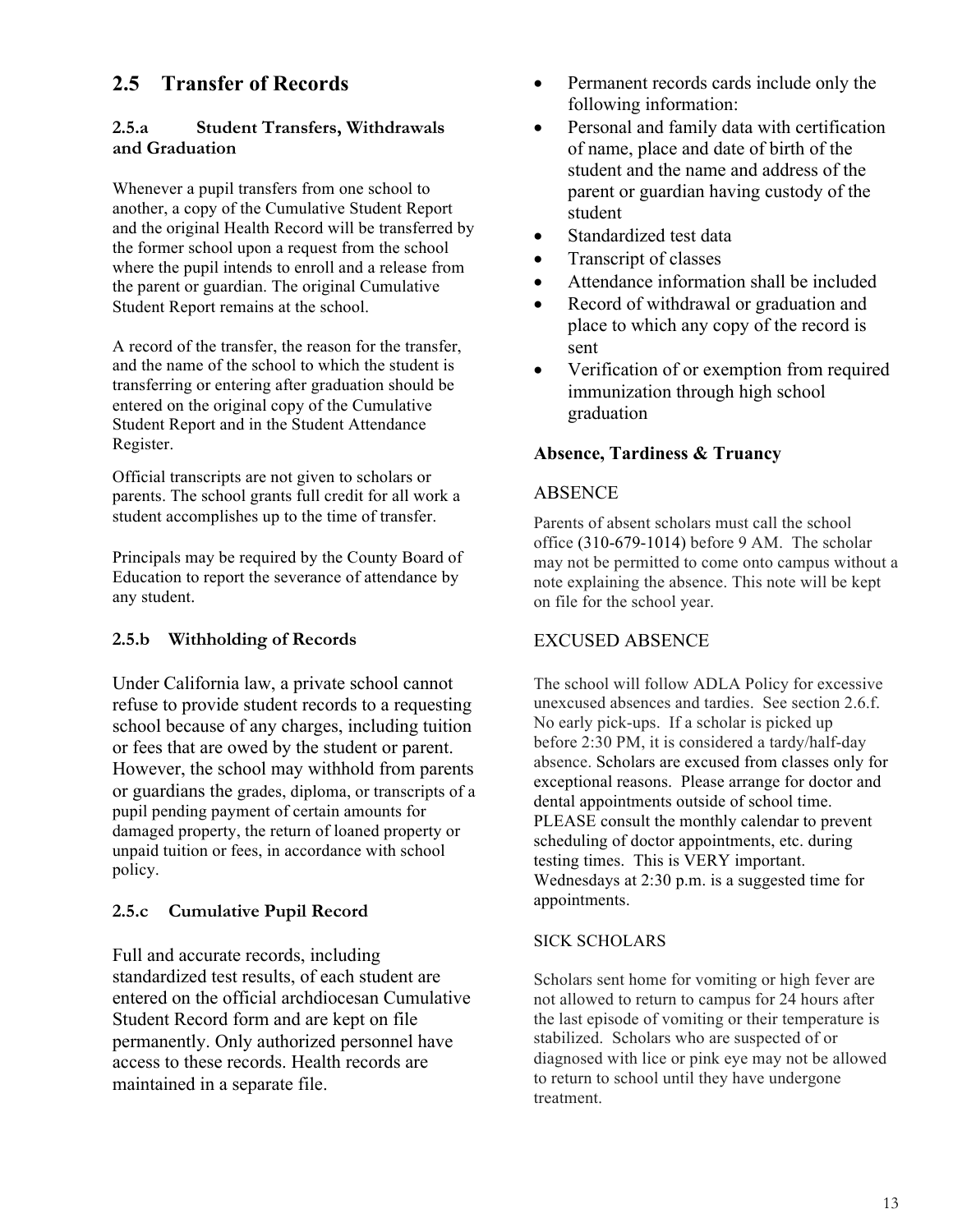### TARDY/HALF DAY ABSENCES

School starts at 7:40 a.m. for all grades. Scholars are tardy if they arrive after that time. If they arrive after 8:30 a.m. they are marked half day absent for the morning. If they leave before 2:30 in the afternoon they will be marked half day absent for the afternoon. Frequent tardiness could require that parents confer with the principal or vice-principal.

# **2.6.Absence**

Principals and teachers are responsible for checking the regular attendance of all scholars. Every absence must be recorded on the attendance register and record. Elementary schools record absences according to the instructions on the Student Attendance Register.

### **2.6.a Absences with Acceptable Excuse**

When a student has been absent, a written excuse signed by the parent or guardian is required, and the excuses are kept on file for a period of one year. An acceptable excuse includes illness, attendance at medical or dental appointments, funeral services for family members, quarantine directed by County or City Officials or emergency or special circumstances as determined by the school authorities. Excessive unexcused absences may result in loss of academic credit.

### **2.6.b Extended Absences**

When, for family reasons, parents wish to take their scholars out of school temporarily, the principal and teacher will discuss with the parents the possible effects of such an absence. If a student is absent for an extended time, (*e.g*., 15 or more days), official grades may be withheld.

### **2.6.d Leaving School Early**

A student may not leave the school before the regular dismissal time without a written request from a parent or guardian. The request must state the reason for early dismissal.

#### 2.6.e Tardiness

A student is tardy if he or she arrives after the time fixed by the school for the beginning of the morning or afternoon session. If the student comes after the designated time, he or she is marked absent half a day. A record of all tardiness is kept in the attendance register and records.

A student who is absent from school without an acceptable excuse three full days in one school year or is tardy or absent for more than any 30 minute period during the school day on three occasions in one school year, or any combination thereof, is a truant and shall be reported to the attendance office or superintendent of the public school district.

In the event that the school suspects that a student is truant (absent from school, without an acceptable excuse), the school administration will contact the parent or guardian. If the school suspects that the student is a habitual truant (absent three times in a school year, without an acceptable excuse) and all resources at the school level have been exhausted, the school principal will notify the local public Scholar Welfare and Attendance authorities.

A student who has been reported once as a truant and who is absent again from school one or more days, or is tardy on one or more days, without an acceptable excuse, will be reported again as a truant to the attendance office of the local public school district. A student who has been reported as truant three or more times is considered a habitual truant and is subject to dismissal.

If a student has been absent without excuse, and it is impossible to contact the parent or guardian within 24 hours after repeated attempts, the attendance office of the local public school district, the local police department, Scholar Protective Services or all of those agencies will be notified.

# **2.7 Work Permits**

Under California law and other relevant laws, a minor student may not work without a work permit issued by the appropriate authority. To obtain a work permit, certain information is required from the student's school. Information regarding work permits and how to apply is available from the California Department of Education website: www.cde.ca.gov.

The minor/student, after obtaining a promise of employment, must obtain a "Statement of Intent to Employ Minor and Request for Work Permit." The minor, the employer and the parent or guardian must each complete their sections and submit the completed application to the school. The school will verify the information entered on the application by the minor and parent or guardian and will also examine the student's records and consult the teacher to confirm the student's satisfactory academic achievement to date. The student must then submit the form to the "work permit issuing authority." If all requirements are met, the work permit issuing authority may issue the "Permit to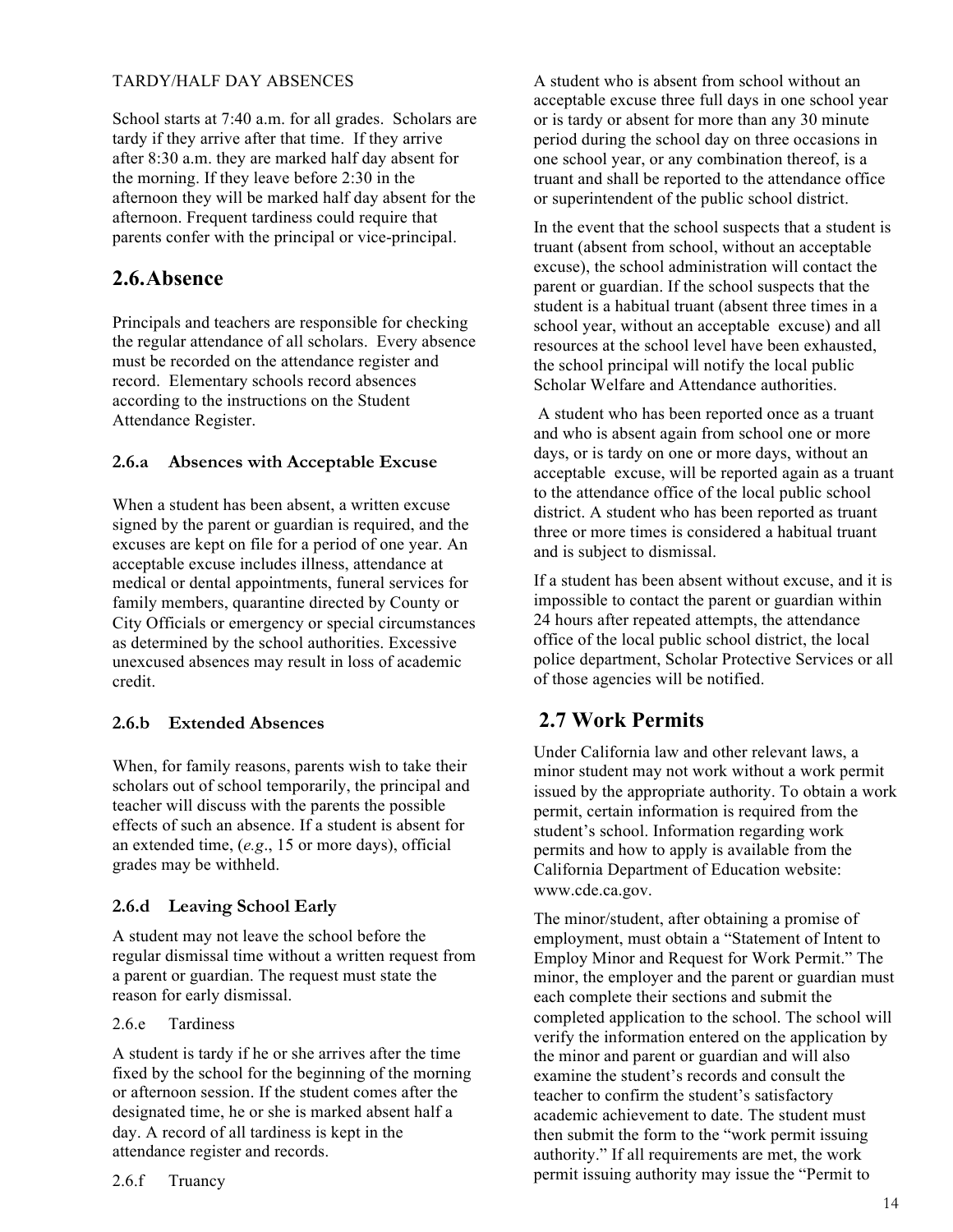Employ and Work." The "work permit issuing authority" may be the local public school superintendent , those persons authorized in writing by the public school Superintendent to issue the permit, or a school staff member who has been designated and trained as the work permit issuing authority for the school.

A copy of the signed work permit must be kept in the student's file.

For additional information and forms see http://www.dir.ca.gov/DLSE/ScholarLaborPamphlet 2000.html

# **2.8 Student Accident Insurance**

The Student Accident Insurance Program is provided for all full time scholars in archdiocesan schools/parish. This program assists only with medical expenses incurred because of accidental bodily injury sustained by scholars while attending school, while traveling to or from school or while participating in a school sponsored and supervised activity, including school sponsored sport and extended day programs. This insurance supplements any insurance maintained by the parents.

### **Communications Procedures**

# **HOME-SCHOOL COMMUNICATIONS**

Gradelink is our electronic communication system (telephone, text, and email) for school communications. The parent is responsible for keeping contact information up to date for this system.

The parent is responsible for making sure that they receive all teacher communications. This includes Gradelink notifications, class website notifications, class newsletters/notes, and behavior apps (i.e., Class Dojo).

Every Wednesday a Parent Envelope is sent home with the oldest or only scholar for each family. This envelope contains calendars, schedules and other important pieces of information. Parents should check the contents of the envelope each Wednesday, and sign and return the envelope the following day. Tuition money, money for scrip, or any other types of payments should **not** be put in the family envelope, but given directly to front office personnel or the classroom teacher.

**It is the responsibility of the parent to ask their child daily for ALL notifications. While the** 

**school will do its best to communicate to families, we are not responsible for any missed communications**

#### **Test Envelope**

Tests, quizzes, other important assignments, and notes from the classroom teacher may be sent home in the weekly test envelope every Wednesday. All of these papers are to be signed and returned in the test envelope the next day. Please do not sign the envelope, as it is very important that each individual paper has a parent signature.

### **Messages**

Any message must be given at the office so as not to interrupt classes. Messages will be given to scholars at recess, lunch, and after lunch No one is to go to any classroom during the day, without clearance from the office. The safety of your scholar requires this action.

### **Telephone**

Scholars are discouraged from using their personal cell phones. All communication must come from the office phone. Scholars who violate this rule may be subject to disciplinary procedures.

# **Arrival/Dismissal Procedures**

### **PICKING UP AND DROPPING OFF SCHOLARS**

If you drop off or pick up a student in an area other than the parking lot, please be aware of the traffic laws of the city. Many times red lined areas are blocked by cars. **Do not double park!** This blocks the safety crosswalks. Scholars are taught safety measures in the classroom. It is the obligation of all adults to model the use of these safety rules. We cannot expect our scholars to obey rules, if we as adults choose to ignore them. Every driver is responsible for the safety of their scholar and every scholar at this school. Parents who are considered unsafe drivers may be fined, reported to police, and/or be required to meet with administration

# **PARKING LOT**

- A. You MUST park in a marked space when picking up your scholar, NOT in the middle of the aisles or double park on the streets.
- B. If you run over an orange cone there will be a \$10.00 charge. The first and last driveways are EXITS ONLY. The gate on Hawthorne Blvd. is closed for safety.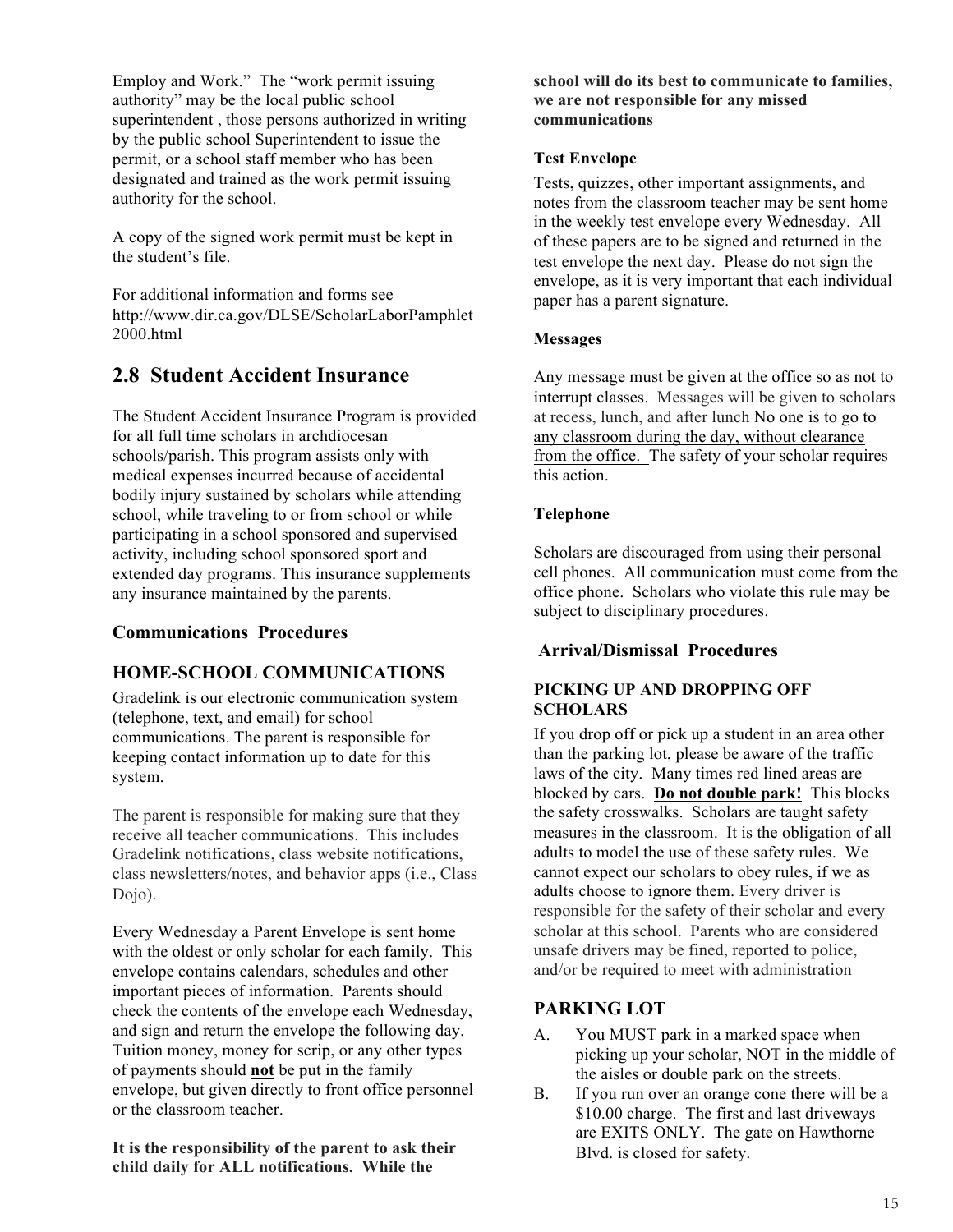- C. The speed limit in the parking lot is no more than 5 m.p.h. This is for your scholar's safety.
- D. Scholars are not allowed to run or wait for you in the parking areas. They MUST wait for you in the area between the church and the first row of orange cones. This again is for their safety.

RESPECT for the adults on safety patrol is EXPECTED from all parents and scholars.

# **WALKERS**

Parents must file a "Permission to Walk Home" form, no later than the second week of school. Otherwise, the child will not be permitted to leave campus until the note is on file. If your child is walking home directly, children cannot loiter in front of the school or near school premises. Once the student is off campus, the parents take full responsibility for the safe arrival of their child.

### **EARLY DISMISSAL**

Faculty meetings are held **EVERY WEDNESDAY.**  Scholars are dismissed at 2:15 p.m. Please arrange to pick up your scholar at this time. It is very dangerous to leave scholars unsupervised. Students not picked up by 2:30 p.m. will be sent to after school care.

# **Security Procedures**

# **RESPONSIBILITY OF PARENTS**

A. Parents are responsible to determine a safe method to transport scholars to and from school.

B*.* The school is NOT responsible for scholars before 7:30 a.m. or after school is dismissed, unless they are in our morning or afterschool extended care program.

C. Scholars may not be on school grounds before 7:30 a.m. or after school is dismissed without adult supervision.

D. Emergency cards must be on file in the office to be used in any emergency situation. Parents are responsible for keeping the information on this card up-to-date. The oldest scholar in each family takes this card home to parents on the opening day of school. This card must be returned as quickly as possible to the school. Scholars will be released only to adults on the emergency form.

E. Divorced or separated parents must file a courtcertified copy of the custody section of the divorce or separation decree with the principal's office. The school will not be held responsible for failing to

honor arrangements that have not been made known in writing.

### **RESPONSIBILITY OF SCHOOL**

A. The school provides first aid for minor injuries only. By state law we are unable to give aspirin, Tylenol, etc. to any student. Long-term medication sent to school must be labeled with the student's name, room number, and a copy of the doctor's prescription or complete directions. Scholars must be able to administer their own medication. Otherwise, a non-school employee will be asked to administer it.

B. Drills for evacuating the building in case of fire, earthquake or other emergencies are held monthly. C. School personnel have received CPR and First Aid training.

D. The school is not and cannot be responsible for scholars who loiter on the way to or from school. E. Scholars may not remain at school after 3:00 p.m. (2:30 p.m. – Wednesdays) unsupervised.

F. Any scholars remaining on school grounds 15 minutes after dismissal will be sent to Daycare. The cost of drop-in for Daycare is \$10.00 per day per scholar.

### **Parent/Guardian Right Of Visitation**

Parents are welcome to visit the school campus and their scholar's classroom during the regular school day. However, as a courtesy, please notify the teacher in advance. For the safety and protection of all the members of the community, St. Joseph is a closed campus. Therefore, all visitors to the school, including parents, are asked to report to the school office upon arrival to receive a visitor's badge. It is expected that visiting parents will not disrupt the school program and will behave in a manner appropriate for a Catholic elementary school setting.

#### **DISRUPTION OR DISORDERLY CONDUCT BY PARENTS, GUARDIANS, OR OTHER FAMILY MEMEBERS**

Any parent/guardian or other person whose conduct, in a place where a school employee is required to be in the course of his/her duties, materially disrupts class work or extracurricular activities or involves substantial disorder is guilty of a misdemeanor. This statement does not apply to any otherwise lawful employee concerted activity, including but not limited to, picketing and the distribution of handbills.

Any parent/guardian, or family member who upbraids, insults, or abuses the principal or any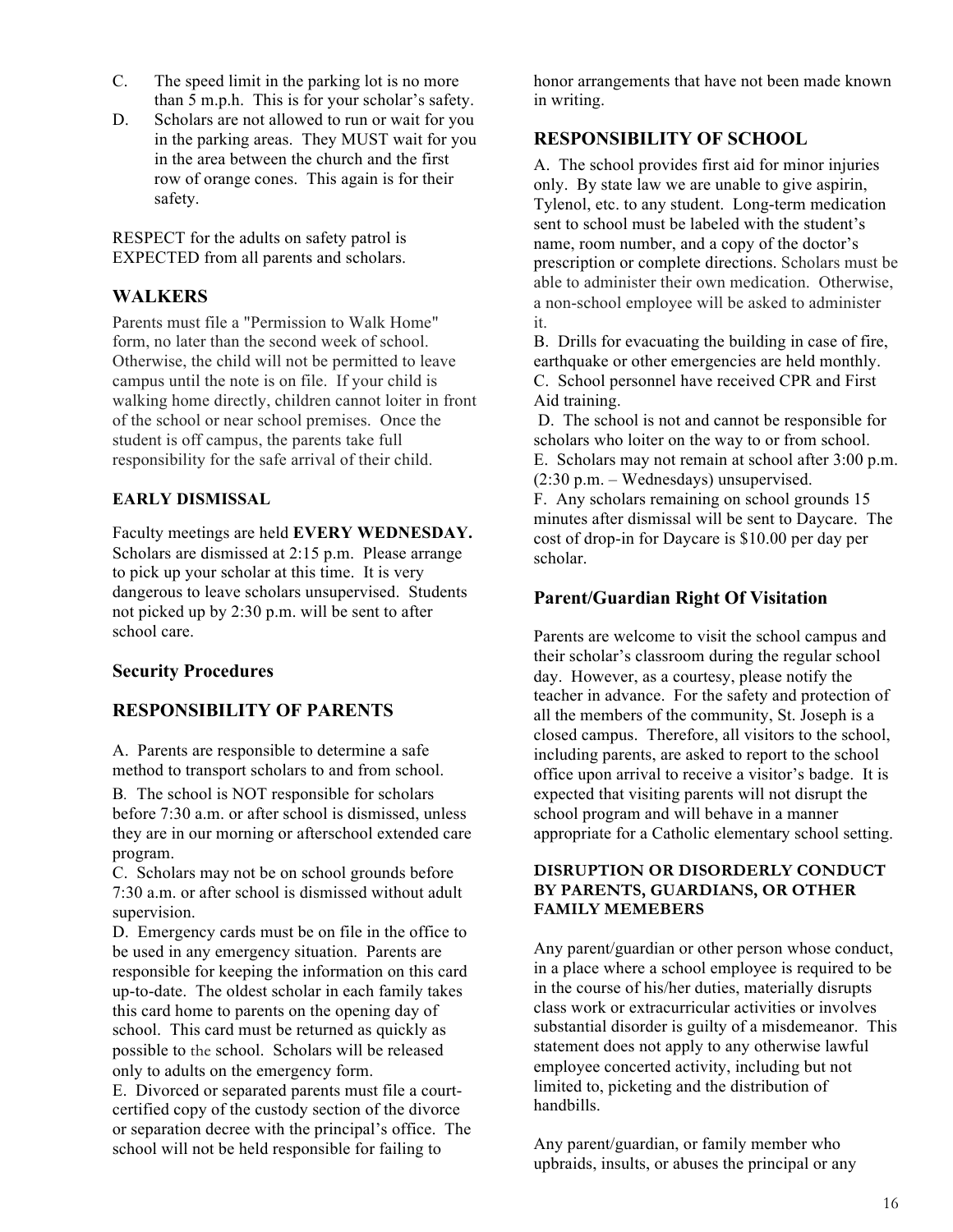teacher of the school is risking their scholar(s)'s continuation in the school.

Any parent/guardian, or other person who insults or abuses the principal or any teacher in the presence of other school personnel, scholars, or parents and at a place which is on school premises or public sidewalks, streets, or other public ways adjacent to school premises or at some other place if the principal or teacher is required to be at such other place in connection with assigned school activities, risks the continuation of their scholar in the school.

### **After School Care Program**

Classes are dismissed at 2:45 p.m. each day, 2:15 p.m. on Wednesdays. There is teacher supervision for 15 minutes after dismissal. All scholars who have not been picked up by 3:00 p.m. will be sent to after school care. There is a fee for this drop-in service, \$10.00 per scholar per day. Parents are responsible to pay this fee for EACH scholar WHEN THE SCHOLAR IS PICKED UP. Transitional Kindergarten and Kindergarten scholars remain in their classroom and are sent to After School Care 15 minutes after dismissal. Saint Joseph School requires a signed After School Care Agreement. Parents must pay the drop-in fee.

- St. Joseph School requires an After School Care agreement with participating parents
- Archdiocesan student insurance covers scholars during the time of the program
- Our program, under the auspices of St. Joseph School, may only serve those scholars presently enrolled in the formal school program
- St. Joseph School requires up-to-date family information, emergency contact, and maintains a record of arrivals, and departures
- St. Joseph School may arrange with independent contractors or entities to provide extended school day programs.

### **3. ACADEMICS AND CO-CURRICULAR ACTIVITIES**

#### **Curriculum Offerings**

The school follows the curriculum guidelines as determined by the Department of Catholic Schools of the Archdiocese of Los Angeles. Scholars receive instruction in religion, reading, language, social studies, science, spelling, mathematics, physical education, art, music, drama, and technology. Our graduates are well qualified for acceptance into the local private Catholic high schools.

#### **Religion Program & Expectations**

All scholars receive religious instruction. It is expected that parents participate fully in the faith development of their scholars. Scholars in  $2<sup>nd</sup>$  grade receive the Sacraments of First Reconciliation and First Communion. Special arrangements are made for transfer scholars who have not received the **Sacraments** 

#### LITURGY (MASS)

Scholars (grades 2-8) attend weekly mass on Fridays. In addition, at different times throughout the school year, we ask the scholars to attend Mass and participate actively so that they will learn the value of the liturgy by experience. Scholars should be in church uniform for each Mass. This is part of the Religion Program. Parents are welcome and encouraged to attend and participate. Each class plans at least one liturgy each school year. Please check the monthly calendar for scheduled Masses.

#### CHRISTIAN SERVICE HOURS

All scholars in grades 5, 6, 7  $\&$  8 are required to perform 7 hours of Christian service per trimester. This is part of the religion grade, and for  $8<sup>th</sup>$  graders is part of the graduation requirement.

#### **Graduation Requirements**

Scholars in the  $8<sup>th</sup>$  grade class must have a passing grade average in all major subject areas in order to be academically eligible for graduation. The  $8<sup>th</sup>$ grade scholars must also earn the privilege of participating in any graduation activities by following the point structure set forth in the Graduation Agreement. All outstanding accounts must be paid in full before the student will be allowed to participate in graduation activities.

#### **Academic Probation/ Retention /Transfer**

#### **PROBATION**

Scholars may be placed on academic probation if they receive an "F" in any academic subject or disciplinary probation if they have a "D" or lower in conduct or work habits. If the D or F is not raised to a "C" during the next grading period, the student may be retained, or may be asked to leave the school.

#### **RETENTION**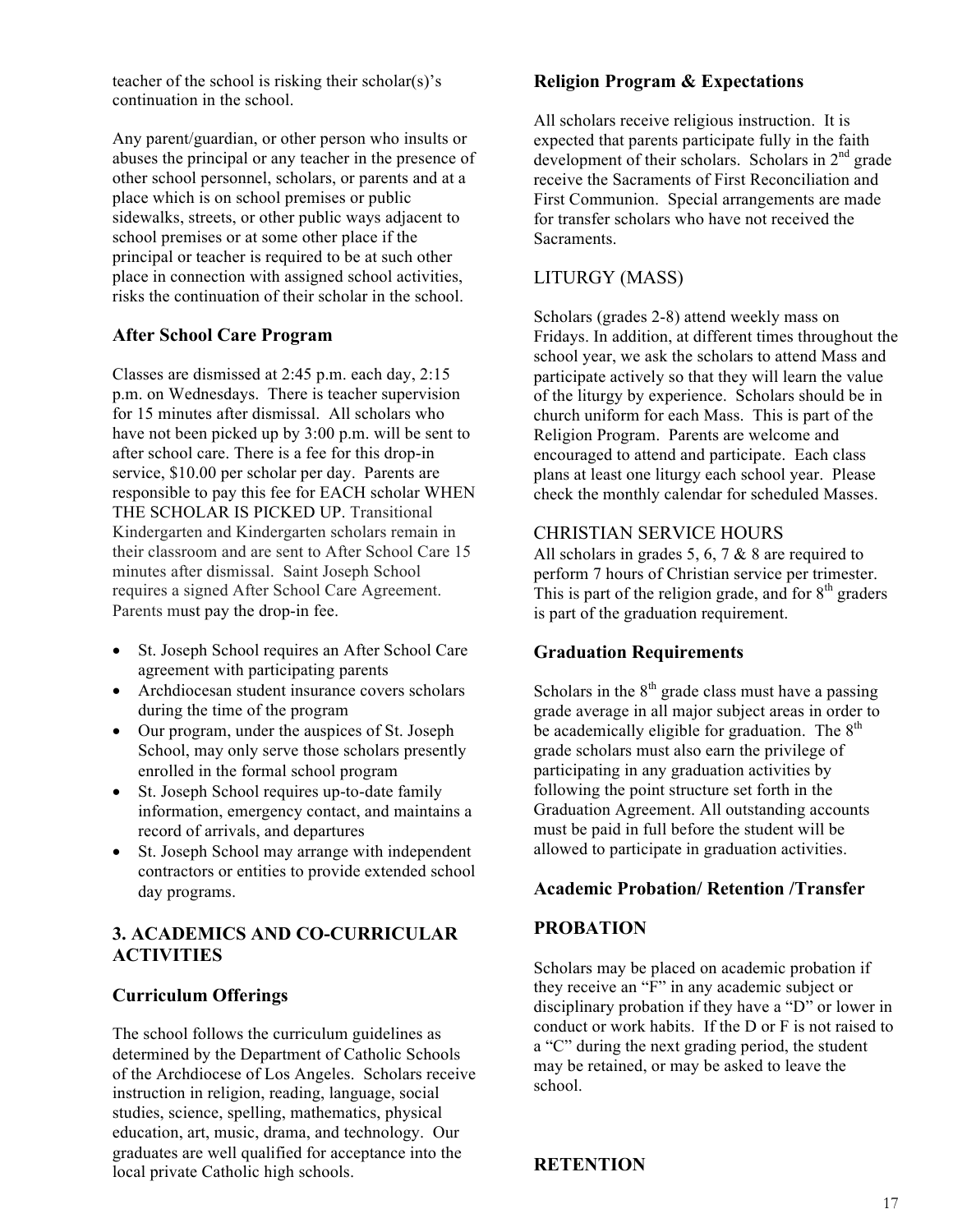The notification for potential retention is given to parents during the second trimester, with a final retention agreement signed in May. Retention decisions are final and cannot be appealed. Parents who are unable to comply with the retention agreement are allowed to transfer to another school. The decision to retain a student involves a collaborative effort on the part of the teacher, the parents and the principal/director to provide for the overall welfare of the student. The decision making process includes carefully weighing academic, emotional and social factors in extensive consultation with all of the involved parties. The final decision to retain a student is the responsibility of the principal/director.

# **TRANSFER TO ANOTHER SCHOOL**

If, due to moving or any other reason, your scholar is being transferred to another school, you may obtain a transfer from the school office to present at the new school. The school will then request a transcript of records from our office.

### **Testing And Assessment**

In order to obtain an objective estimate of the scholar's ability and progress, standardized tests are administered periodically.

**ACRE TEST** (Religious Education Development Inventory) to Grade 5

**ACRE TEST** (Religious Education Outcomes Inventory) to Grade 8

**STAR TEST** Administered to Grades K-8

The testing service prepares a report for the parents and explains the scores. Parents are encouraged to ask the teachers to give further explanation so that they understand what this information can do to help their scholar succeed in school.

# **Homework**

Homework is an important part of a scholar's education. Homework reinforces what scholars have learned in class and is sometimes class work that has not been completed. Being aware of your scholar's homework is an excellent way to track your scholar's progress. Parents should examine the assignments worked on at home.

Many assignments are completed in class. Ask your scholar to bring these assignments home to help you keep abreast of classroom activities. Incomplete

class assignments must be completed at home. In case of absence, it is the responsibility of the student to arrange for make up assignments.

The amount of homework assigned is based on what the average scholar of the grade can accomplish in the time prescribed:

Grades 1 & 2 - 45 Maximum minutes of concentrated attention Grades  $3 & 4 - 60$  Maximum minutes of concentrated attention Grades 5 & 6 - 90 Maximum minutes of concentrated attention Grades 7 & 8 - 120 Maximum minutes of concentrated attention

This does not mean that each scholar will be assigned the maximum each night. Homework is the work of the scholar. It is made up of reading, study, and some written assignments. Families can help by supervising, showing interest, and providing a quiet time and place for the scholars to complete home assignments. In the primary grades the scholars should read aloud EVERY evening. Independent reading is very important for all scholars and should be included in the time allotted for homework.

# **Grading**

# **GRADING SCALE AND INTERPRETATION OF GRADES**

The grading scale for grades TK-K is as follows:

- $E =$  Exceeds grade level academic expectations
- $M =$  Meets grade level academic expectations
- $T =$  Needs more time to meet grade level expectations

The grading scale for grades 1-2 is as follows:

- $O =$  Outstanding academic performance
- $G = Good$ , above average academic performance
- $S = S$ atisfactory academic performance
- $NI = N$ eeds improvement

In grades 3-8 the marking codes of A, B, C, D, and F are used. Using the letter grades seems to present a more accurate assessment of the scholars.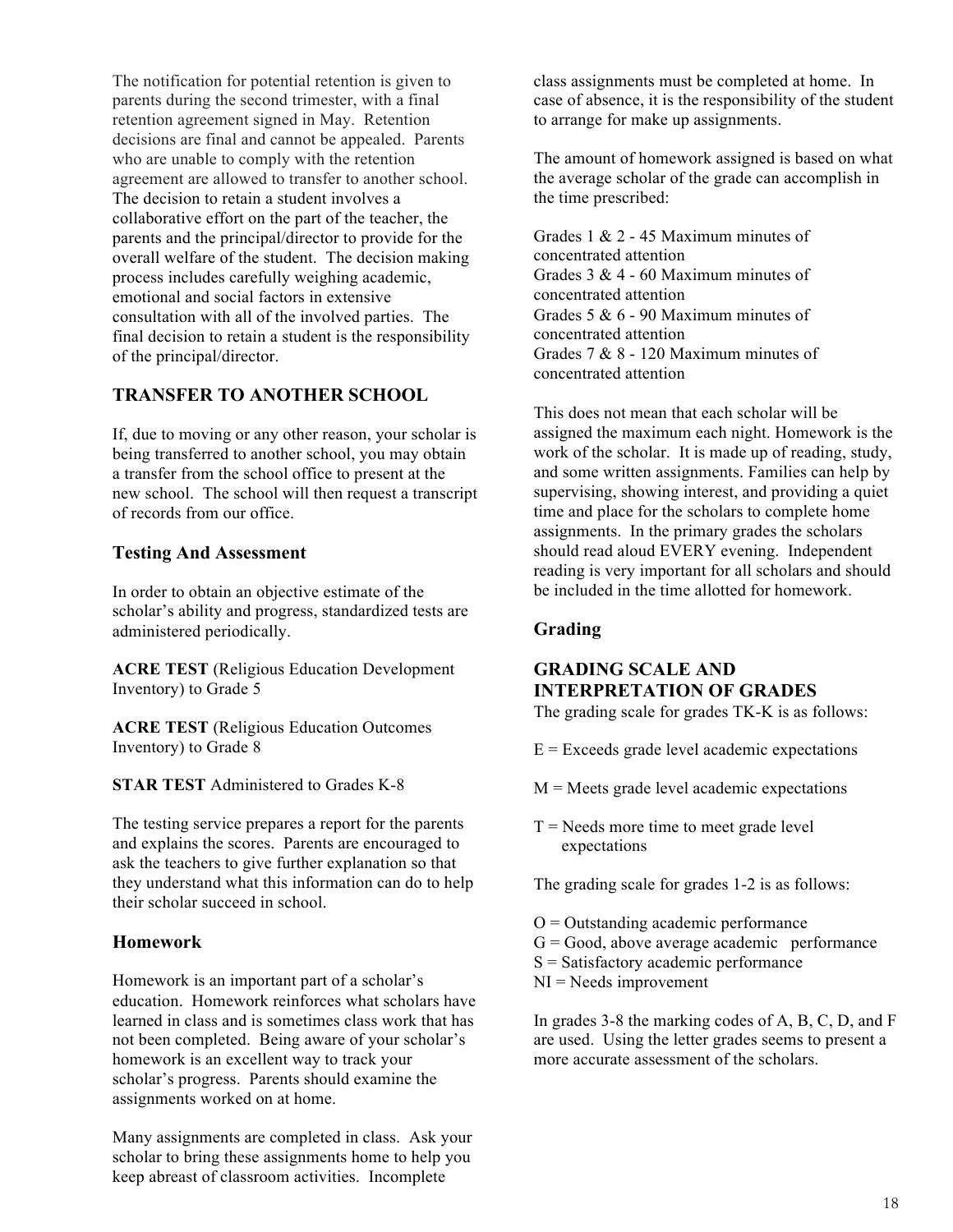#### GRADING SCALE

| A    | 93-100 |
|------|--------|
| $B+$ | 90-92  |
| В    | 87-89  |
| В-   | 85-86  |
| C+   | 80-84  |
| C    | 75-79  |
| С-   | 70-74  |
| D    | 65-69  |
| F    | 0-64   |
|      |        |

#### **GRADELINK**

Parents with scholars in first – eighth grade may view student grades at any time via the Internet. Information regarding this program is sent home at the beginning of the year.

#### **TEST ENVELOPES**

Report cards represent a summary of an entire trimester's work. Parents should review the papers sent home each week in the test envelope. A parent signature is required on all graded tests and papers. This work will give you a good idea of how your scholar is performing and what to expect on the report card. Your interest and support can alter performance in a positive way.

#### **REPORT CARDS**

Report cards are given at the end of a trimester grading period. There are three trimesters in the school year. Report cards are given directly to the scholars, on a day marked on the monthly calendars.

#### **PROGRESS REPORTS**

Progress reports are given once during each grading period. The notices are sent so parents will be aware of the academic progress of their scholars. These reports do not become part of the student's permanent academic record. Here at St. Joseph the Progress reports are given to parents at a Parent Conferences for the first trimester. These notices are to be signed and returned to the teacher the next school day. When the school and the parents work on resolving problems together, the problem can usually be corrected before the end of the grading period.

### **PARENT/TEACHER CONFERENCE**

If you wish to talk to your scholar's teacher at any time, call the school office at (310) 679-1014. A message will be given to the teacher who will call you back to confirm an appointment.

#### **Honors/Awards**

At the end of each academic trimester, scholars in grades 1 thru 8 are eligible to receive a Christian Conduct award if they have received all Os/As in conduct on the report card. Academic Awards are given to scholars who have a 3.5 grade point average with no D's or F's in any academic subject. Highest Honors Awards are given to scholars who have received all A's in academic subjects and at least a B in behavior.

#### **Field Trips And Excursion Policy**

Field trips are opportunities to extend learning beyond the classroom. Permission slips will be sent to you before such occasions. SCHOLARS ON PROBATION ARE NOT ALLOWED TO PARTICIPATE UNLESS SPECIAL PERMISSION IS GIVEN BY HIS/HER ADMINISTRATION.

Scholars on field trips wear the school uniform, unless specifically directed by the teacher to wear other clothes. Scholars should carry their lunches in disposable brown bags.

The only adults allowed to supervise field trips are Virtus-Certified parents and/or stepparents of scholars going on the trip. Grandparents, aunts, uncles, and older siblings are not permitted to act as chaperons on field trips.

#### **Athletics/ Student Council**

#### ATHLETICS

CYO sports are played after school for boys and girls in grades 2-8. The program varies with the sport that is in season at the time.

Cheerleading is an important segment of the sports program. We have an active group of cheerleaders. Scholars are able to try out if they are in grades 3-7 for the following year. Cheerleading begins in the fall and continues through the spring. It is a yearlong commitment.

A student participating in **any** sport or extracurricular activity must maintain a 2.0 GPA WHILE maintaining a "C" in behavior and work habits.

Our sponsors and coaches provide excellent role models for our scholars.

#### STUDENT COUNCIL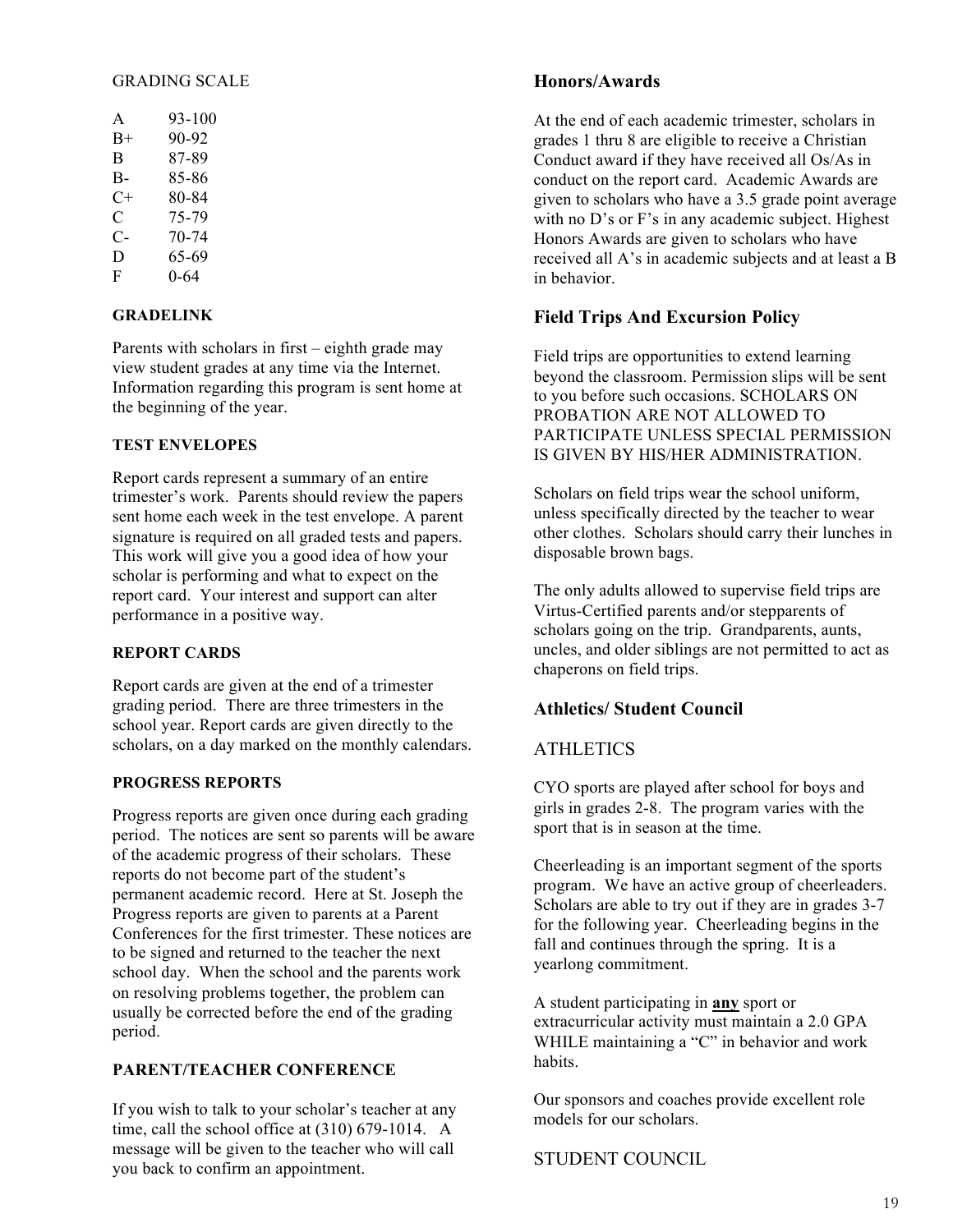Scholars in grades 5-8 can be members of Student Council. To qualify each student must have at least a "C" in all academic subjects and "B" in behavior and work habits. This average must be maintained through the school year that the student is in office. If a progress report indicates poor classroom performance the student will be suspended from office for the remainder of that Trimester.

# **3.1 Tutoring**

If a student requires private tutoring or parents wish to have a student tutored in school subjects, the parents are responsible for engaging the tutor and paying all tutoring costs. The school may assist the parents in identifying tutoring resources.

Teachers may not be paid for tutoring scholars assigned to their classes. With prior permission from the principal, teachers may tutor other scholars who attend the school and be paid for such tutoring by the parents.

A school may arrange with independent contractors or entities, who are not teachers or staff at the school to provide tutoring on a fee basis. Independent entities must have appropriate licenses, agreements for use of the premises and insurance.

All tutors and entities must comply with the procedures and policies of the extended school day program and the Archdiocesan Guidelines for Adults Interacting with Minors at Parish or Parish School Activities or Events.

# **3.2 Counseling Policy**

The mission and purpose of the school is education. The school does not assume the responsibilities proper to the family and to society. The school may not assume the responsibility for psychological counseling or therapy because it is not qualified or licensed to provide such counseling or therapy.

The school may engage in the following activities in addition to providing classroom instruction:

- Provide advice regarding academic subjects and student progress in school
- Give limited guidance to scholars who present with non-academic personal issues or situations
- Provide referrals to marriage and family counselors, scholar psychologists, licensed academic psychologists, psychiatrists and similar professional for diagnosis and treatment. If the school provides referrals to parents, the list must

include at least three names of qualified persons or entities

• Retain, where necessary, appropriate professionals to provide educational testing that is needed for assessment of a student's academic ability, learning patterns, achievement motivation, and personality factors directly related to academic learning problems, or psychological counseling services for the school. Prior to entering into such a contractual relationship, the principal will ensure that the person is credentialed, licensed or otherwise properly qualified. The school may refer a student for specific or additional testing, as appropriate, generally at the parent or guardian's expense

In cases of actual or suspected scholar abuse or neglect or abuse of vulnerable adults, the Archdiocesan Victims' Assistance Ministry is available as a resource. The Victims' Assistance Ministry provides outreach and guidance to those suffering from abuse; sponsors a faith-based trauma recovery program; and assists in informing parish, school, archdiocesan and governmental authorities of the allegations of abuse or neglect. Referral to the Victim's Assistance Ministry is not a substitute for mandated reporting of suspected abuse. Such a report must be made in accordance with Archdiocesan policy.

# **4. TUITION AND FEES**

THERE WILL BE A \$20.00 FEE FOR ALL RETURNED CHECKS AND A \$10.00 FEE FOR ALL RE-DEPOSITED CHECKS.

# **TECHNOLOGY AND SUPPLIES**

A standard fee of \$250.00 (\$10.00 late fee per scholar per week) for each scholar is charged for important materials. It includes:

Insurance coverage Audio-visual equipment and materials New periodicals Physical Education equipment Ordinary classroom supplies Standardized Testing Program Diocesan Fee Playground equipment Reading and Math kits School issued computers and I Pads Online resources and support Monthly internet fees Janitorial supplies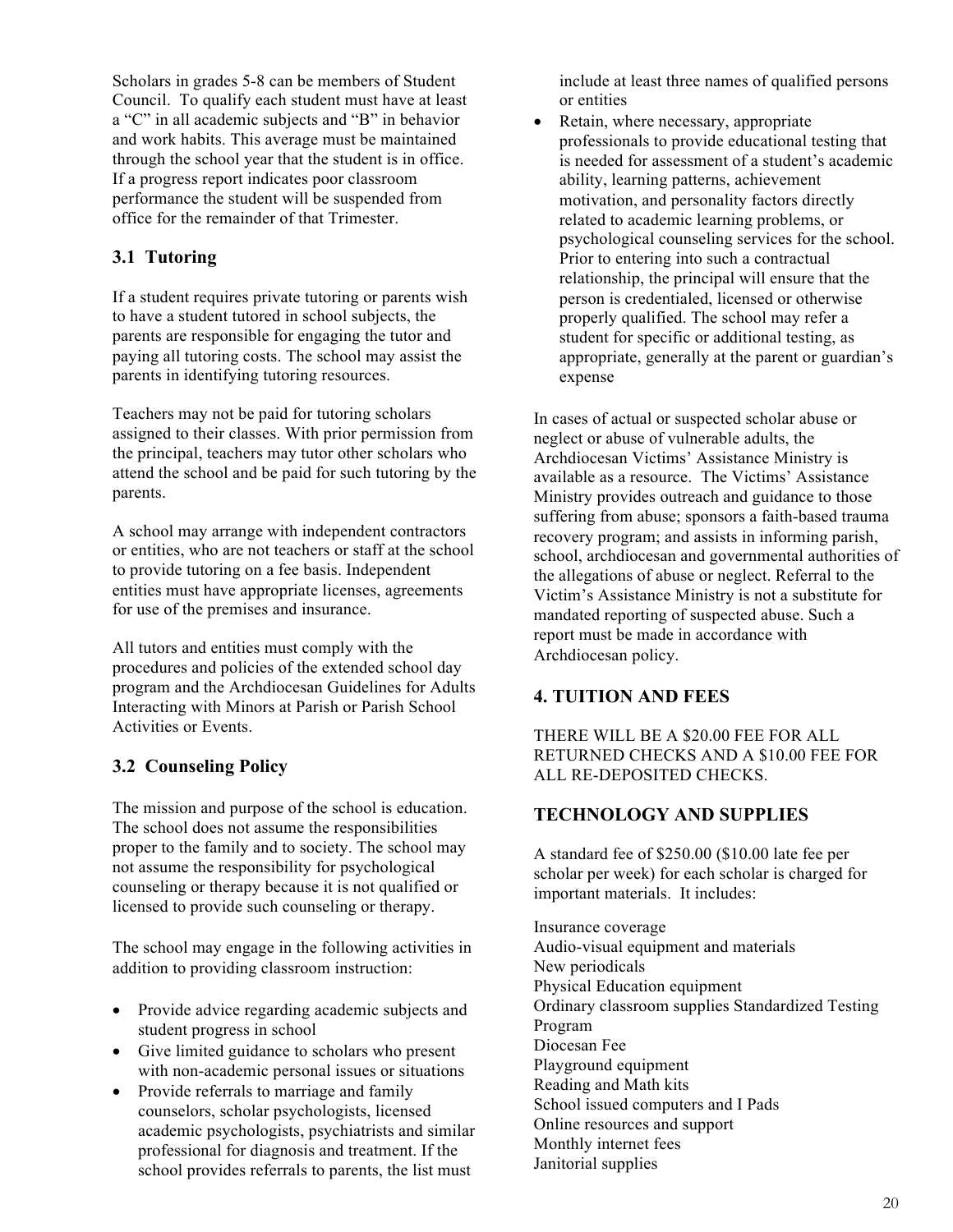**The Technology and Supply Fee is nonrefundable.**

### **Tuition Collection, Payment Plans, Automatic Deductions**

#### **Tuition is non-refundable**

The contract and tuition information are contained in the F.A.C.T.S. agreement. If a payment is missed, F.A.C.T.S. will attempt to collect the money from your account again in 15 days. Each time a payment is non-sufficient funds, F.A.C.T.S. will charge your account and your bank will also charge your account. A copy of the current tuition scale can be obtained in the school office. The scale for the next school year is handed out in the spring of each school year.

Parents must be aware that any tuition and/or fees that are delinquent may result in your scholar not being allowed to attend school until arrangements are made in the school office.

### **Tuition Assistance**

Parents who meet the requirements may apply for the Catholic Education Foundation Tuition Assistance scholarship. Applications are due in February. Tuition assistance is also given through the school. Contact the principal if assistance is needed.

### **Fundraising And Parent Service Requirements**

St. Joseph's has long had a tradition of involvement by parents in school programs. This section attempts to define and explain the program allowing parents to choose a method of assistance that fits their schedule. Each family is required to participate in three mandatory fundraisers and complete 40 service hours for the year. Hours may be recorded via paper or Gradelink's system. Up to 20 hours may be performed through leadership or service in the parish, please contact the Principal for further information.

# **FUNDRAISING**

.

All parents are expected to participate in three fundraisers each year: World's Finest Chocolate, Hawaiian Ticket Raffle Sales, and the Jog-A-Thon (Grades K-8)

Playground supervision - 9:45 a.m. -10:05 a.m./11:45 a.m. -12:40 p.m. Hot Lunch Program- 8:30 a.m. - 12:30 p.m. Crosswalk and parking patrol 7:30-7:50 Teacher's Aide in school OR at home Fundraisers - dinners, etc. Secretarial jobs Drive scholars to and from sports games (valid Virtus Certification, driver's license and proof of insurance required) Help at the Parish Fiesta (usually the last weekend in September) a. cooking

- b. working in booths
- c. clean-up on the last night
- d. baked goods

DOUBLE SERVICE HOURS ARE GIVEN FOR CLEAN-UP ON THE LAST NIGHT PTO or Marketing Committee Events or Meetings

Service hour sheets are to be signed by the following designated people ONLY: Front Office Administration Faculty Mrs. Guadiana – cafeteria PTO Fiesta booth coordinators (during Parish Fiesta ONLY)

#### **NO OTHER SIGNATURES WILL BE ACCEPTED!**

All forty (40) service hours MUST be done at the school or at the Fiesta. Up to 20 hours may be performed through leadership or service in the parish, please contact the Principal for further information.

#### **SERVICE HOUR FEE**

Each family is given a paper to keep track of their own service hours. It is the responsibility of each family to turn this signed paper into the office in order to receive credit for service hours. Hours may also be submitted via Gradelink for electronic signature.

The hourly service hour fee is \$11 per hour (\$440.00 annual total). If 40 service hours have not been worked by the first school day in May, a fee based on hours not worked will be charged to your account. Service hour papers must be given into the school office by **the second Friday in May.**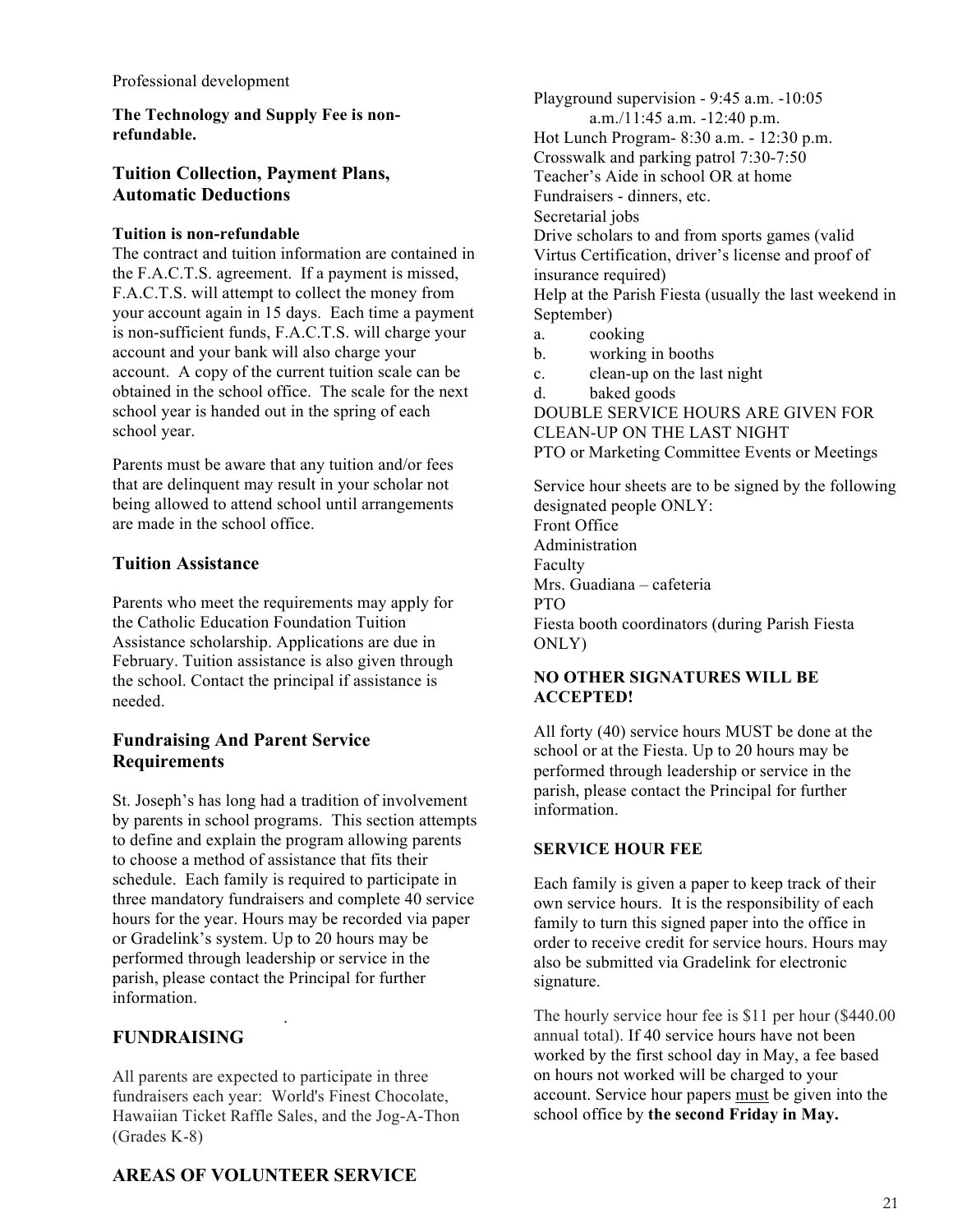# **Costs/Fees**

Projects whose cost is not covered by the above fees must be paid for by separate charges. For example, if the class should go on a field trip, a fee is charged to cover the cost of transportation, et al. Joining a school sport activity also has a fee.

# **5. DISCIPLINE**

Scholars who have habitual disciplinary issues may be placed on a behavior contract, which may lead to expulsion.

Discipline in the Catholic school is an aspect of moral guidance and not a form of punishment. The purpose of discipline is to provide a school climate conducive to learning and one that promotes character development.

Discipline is maintained in a classroom or school when scholars work cooperatively with the principal, the teachers, and their classmates towards the attainment of the class and school objectives. However, it should be noted that the legitimate interest of the school extends beyond the school day and beyond the school hours.

# **Rules And Regulations**

Each student:

- 1. Must be in appropriate school uniform at all times, unless free dress privileges have been given. If a student is not in uniform, he/she will receive a note home for the first offence.
- 2. Is responsible for following safety rules and instructions regarding his/her coming to school, playing and working at school and returning home.
- 3. Is responsible for following school and classroom rules at all times.
- 4. Must respect and obey the classroom teachers and all other adults.
- 5. Is prohibited from belonging to a gang.
- 6. Is prohibited from writing graffiti or gang-type markings, or deliberately marking or defacing school property and personal property used at school. There should be no writing on backpacks, other than the student's name, grade and room number.
- 7. Must respect all others and all property not belonging to him/her. Books must be covered at all times. There should be no writing on books other than the student's name, grade and room number.
- 8. Must arrive at school on time, 7:40 a.m. and leave promptly after dismissal, unless participating in a supervised school activity.
- 9. Is prohibited from riding a bicycle on the school grounds.
- 10. Is not permitted to chew gum at school. Food is allowed only in the lunch area, except when authorized by school administration.
- 11. Is prohibited from leaving the school grounds, for any reason, unless accompanied by their parents, teacher, or a responsible adult.
- 12. Must wait on school grounds to be picked up when dismissed at 2:45. Scholars may under no circumstances leave school grounds and then return to be picked up.
- 13. Scholars may not go into the church without notifying an adult.
- 14. Must abide by the policies and rules in the Internet Use Agreement.

# **5.1 Maintenance of Effective Discipline**

Effective discipline is maintained when there is:

- Reasonable quiet and order in the building
- Positive correction of behavior
- Constant encouragement of acceptable classroom conduct
- Firm but fair treatment of difficult scholars
- Consistent follow through

# **5.2 Disapproved Disciplinary Measures**

The following disciplinary measures are forbidden:

- All corporal punishment, including shaking and slapping
- Language that is sarcastic or calculated to bring ridicule on the student, his or her parents, or background
- Using religious exercises or important class assignments as punitive measures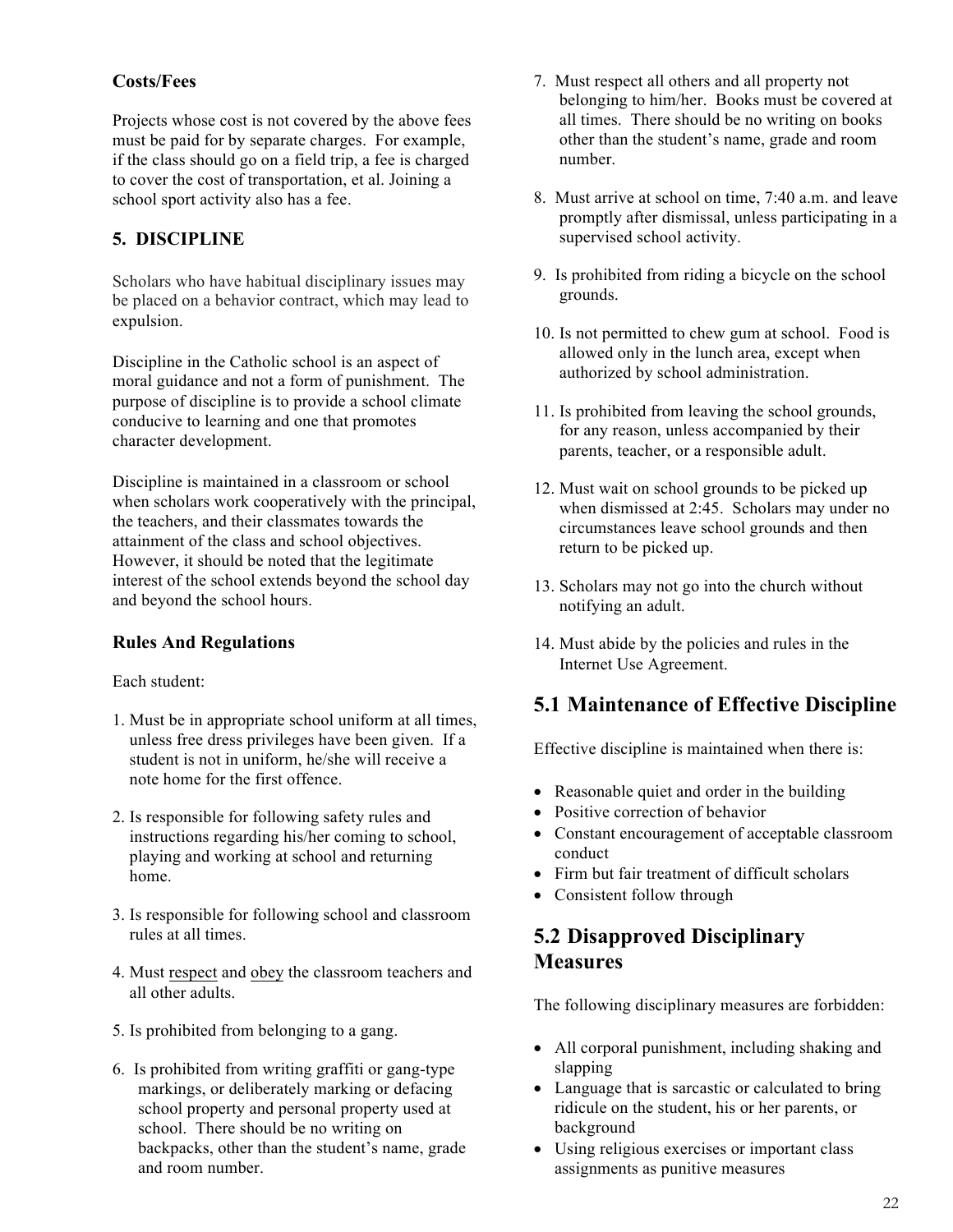- Bizarre and unusual punishments
- Withholding or altering rightfully earned academic grades
- Any disciplinary action that isolates a student without proper supervision

# **5.3 Detention**

- No student shall be required to remain in the classroom during the lunch break, or during any recess. All scholars are required to leave the school rooms at recess and lunchtime, unless it would occasion a danger to health
- Detention before or after school hours is considered an appropriate means of discipline
- A student shall not be detained in school for disciplinary or other reasons for more than one hour after the close of the school day
- Under no circumstances shall a student be detained at school without the knowledge and consent of the parent or guardian who shall also be informed of the reason for detention and the exact time the period of detention will begin and end.

# **5.4 Suspension**

- Any of the reasons listed for expulsion with mitigating circumstances are adequate cause for suspension of a student
- No student shall be suspended from school for more than two consecutive weeks, unless there is an ongoing police investigation of a possible crime, in which case the student may be suspended during the entire investigation
- Notice of suspension must be given to the parents or guardians by telephone or in a conference
- The principal shall schedule a conference with the suspended student's parents or guardians to discuss matters pertinent to the suspension, especially the means by which the parents or guardians and the school can cooperatively encourage the student to improve behavior. The suspended student may be present at the conference
- In no case will a teacher on his or her own authority suspend a student

# **5.5 Expulsion**

# **5.5.a Reasons for Expulsion**

Reasons for expulsion are, but are not limited to, the following offenses committed by scholars:

- Actions gravely detrimental to the moral and spiritual welfare of other scholars
- Habitual profanity or vulgarity
- Assault, battery or any threat of force or violence directed toward any school personnel or student
- Bullying, harassing or hazing school personnel or other scholars
- Open, persistent defiance of the authority of the teacher
- Continued willful disobedience
- Use, sale or possession of narcotics, drugs or any other controlled substance
- Use, sale, distribution, or possession of any alcoholic beverages on or near school premises
- Smoking or having tobacco
- Stealing
- Forging signatures
- Cheating or plagiarism
- Willful cutting, defacing or otherwise injuring in any way property, real or personal belonging to the school
- Habitual truancy
- Possession of harmful weapons (e.g., knives, guns, etc.) or materials that can be used as weapons
- Membership in, active involvement in, or affiliation with a gang or group responsible for coercive or violent activity
- Actions in or out of school which are detrimental to the school's reputation
- Violation of the Electronic Use policies and guidelines
- Inappropriate conduct or behavior unbecoming a student in a Catholic school

# **5.5.b Procedure for Expulsion**

Except in cases involving grave offenses, the following steps must be taken:

- A conference must be held with the parents or guardians, student, teacher, and principal present to advise the family that serious action is contemplated unless behavior improves immediately. In parish schools, the pastor should be notified of the conference, given an opportunity to attend and provided a report of the discussion
- If behavior does not improve, the final decision will be announced at a second conference attended by the principal, teacher, and parents or guardians. If the parents fail, without cause, to attend the conference, the pastor, principal, and teacher will reach a final decision. The final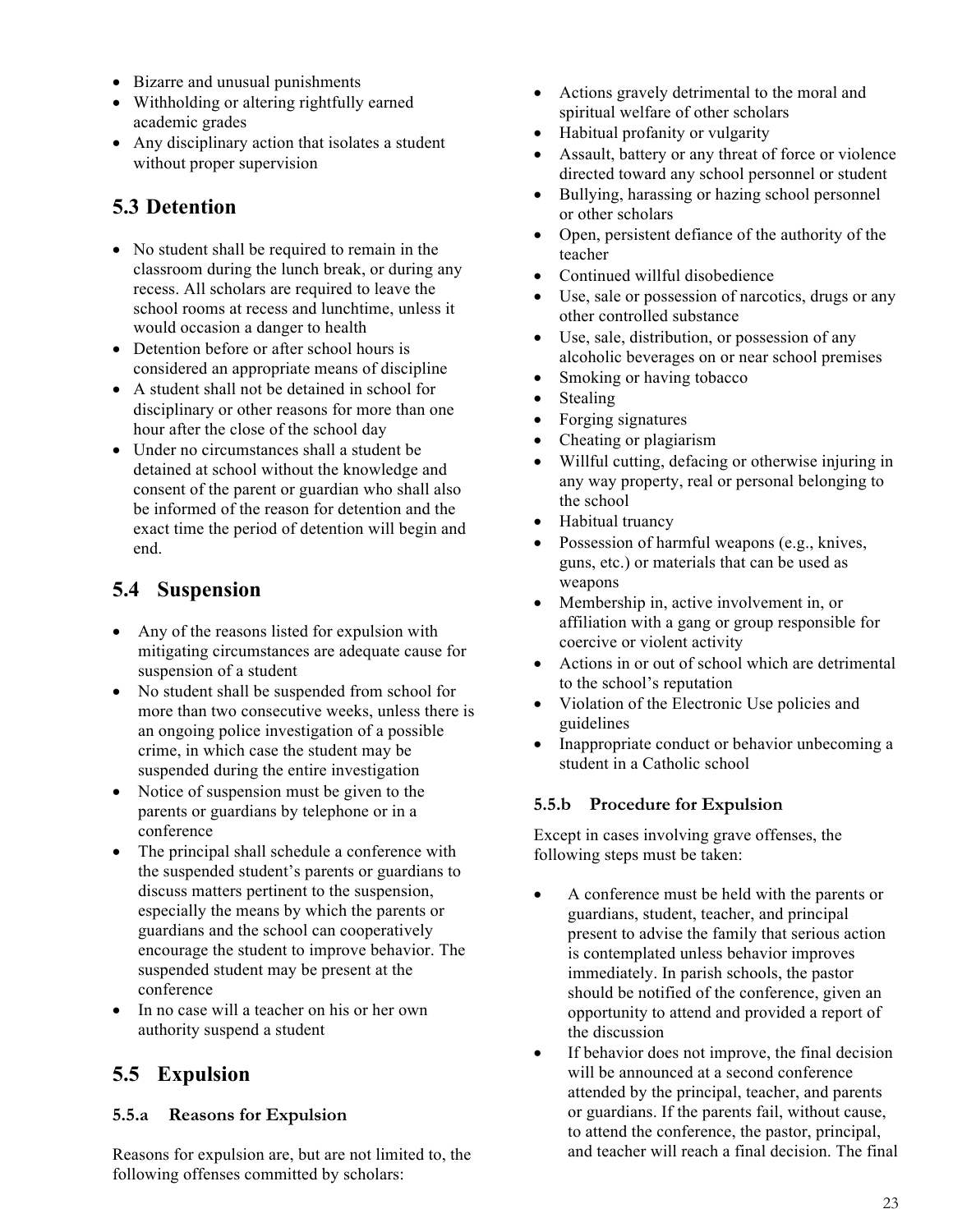decision rests with the pastor in consultation with the principal

- In no case will a teacher on his or her own authority expel a student
- Full credit will be given for all work accomplished by the student up to the moment of expulsion

### **5.5.c Written Record**

A written record of the steps leading to expulsion must be kept on file with copies of all communications and reports.

### **5.5.d Cases Involving Grave Offenses**

- In cases involving grave offenses, which may include a violation of criminal law or actions so outrageous as to shock the conscience or behavior of the community, the student is immediately suspended and there is no requirement to hold the initial parent-principal conference
- The procedure involving cases of grave offenses is followed when the continued presence of the student at school (even for a short period of time) will, in the reasonable judgment of the principal, pose a serious threat to the health and welfare of another student or scholars, or faculty members
- When immediate suspension is imposed, with probable expulsion, while the case is being investigated, the rules and the consequences of the violation should be clearly explained to the student and parents or guardians

# **5.5.e Time of Expulsion**

- An expulsion may be made immediately if the reasons are urgent
- Only in exceptional cases shall expulsion of an eighth grade student who has been in the school one or more years be allowed
- If an expulsion is to take place during the last quarter of the school year or during the last semester in the case of an eighth grade student, prior approval of the Department of Catholic Schools is required before the expulsion can take effect
- If such action is contemplated, approval shall be obtained before the announcement of the final decision to the parents at the meeting described below

# **5.5.f Reporting of Expulsions**

All expulsions even if they occur at the end of the year, are reported to the elementary supervisor at the Department of Catholic Schools. The County Office of Education where the school is located may require notification of pupil expulsions.

# **5.5.g Right to Make Exceptions**

The principal, in consultation with the pastor, retains the right to make exceptions in cases where mitigating circumstances call for a different response than policy suggests.

# **5.5.h Home Study**

Circumstances may arise which dictate that a student, at the discretion of the principal, be excluded from school attendance for a period of time. This is a remedy for unusual situations and is not considered a suspension. Scholars may be given tests, *etc*. outside school hours so that grades can be reported.

# **5.6 Harassment, Bullying And Hazing Policy**

The school is committed to provide a safe and comfortable learning environment that respects Christian values and is free from harassment, bullying or hazing in any form. Harassment, bullying or hazing of any student by any other student, lay employee, religious, clergy, or school volunteer is prohibited. The school will treat allegations of any such conduct seriously and will review and investigate such allegations in a prompt, confidential and thorough manner.

Substantiated acts of harassment, bullying or hazing by a student will result in disciplinary action up to and including dismissal of the student. Scholars found to have filed false or frivolous charges will also be subject to disciplinary action up to and including dismissal. For scholars in grades TK-3, this disciplinary action shall depend on the maturity of the scholars and the circumstances involved. For scholars in grades 4 through 8, the disciplinary action may include suspension or dismissal.

**Harassment** occurs when an individual is subjected to treatment or a school environment that is hostile or intimidating. It includes, but is not limited to, any or all of the following: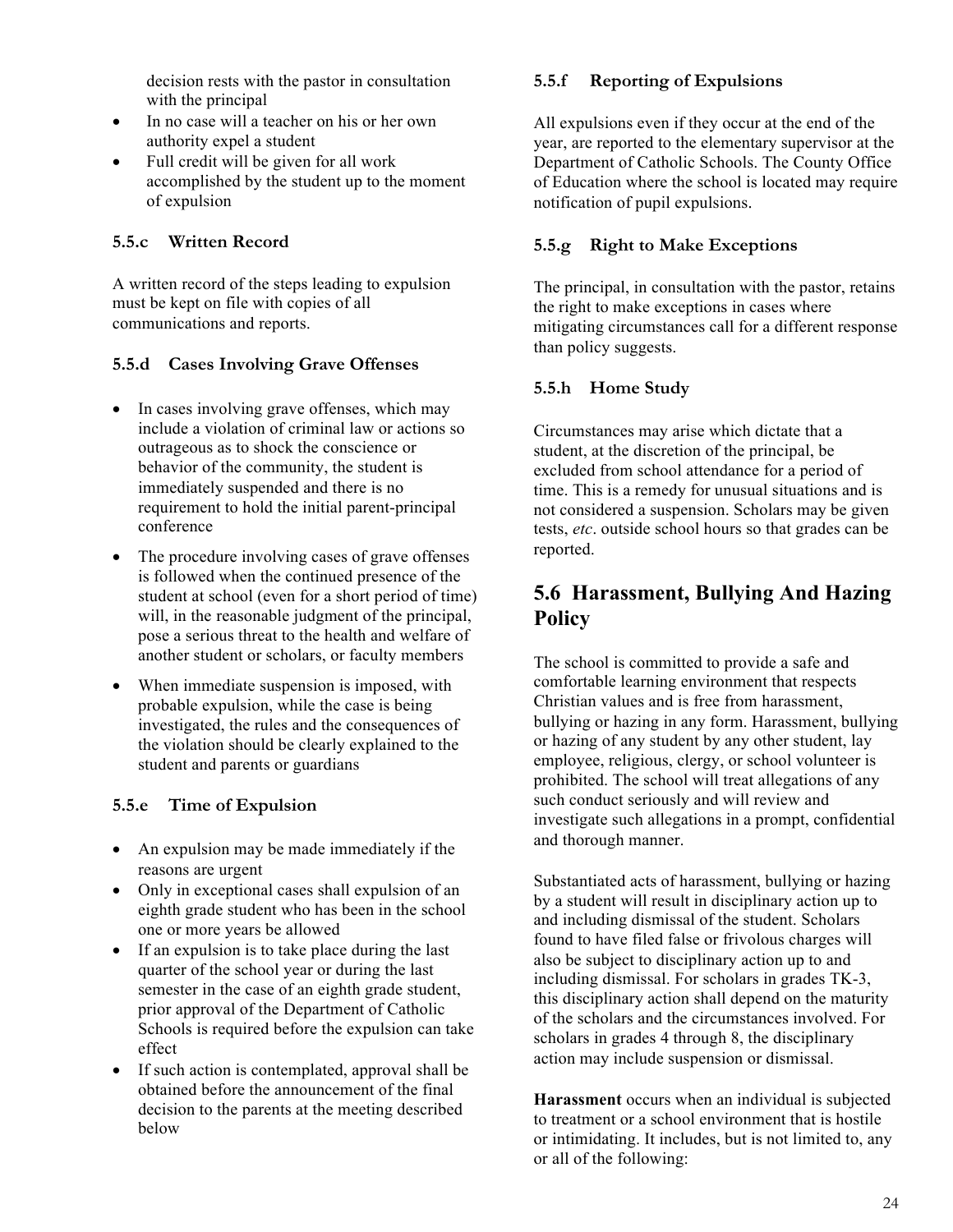- **Verbal harassment:** Derogatory comments and jokes; threatening words spoken to another person.
- **Physical harassment**: Unwanted physical touching, contact, assault, deliberate impeding or blocking movements, or any intimidating interference with normal work or movement
- **Visual harassment**: Derogatory, demeaning or inflammatory posters, cartoons, written words, drawings, and gestures
- **Sexual harassment**: Unwelcome sexual advances, requests for sexual favors, and other verbal or physical conduct of a sexual nature.

**Bullying** is the habitual harassing, intimidating, tormenting, browbeating, humiliating, terrorizing, oppressing and/or threatening of another person. Bullying typically consists of direct behaviors, such as teasing, taunting, threatening, hitting, shoving, and stealing that are initiated by one or more scholars against a victim or victims. In addition to direct attacks, bullying may also be indirect, such as spreading rumors that cause victims to be socially isolated through intentional exclusion. Whether the bullying is direct or indirect, the key component of bullying is physical or psychological intimidation that occurs repeatedly over time to create an ongoing pattern of harassment and abuse.

Scholars also may be involved in cyber bullying, which occurs when they bully each other using the Internet, mobile phones or other cyber technology. This can include, but is not limited to:

- Sending inappropriate text, e-mail, or instant messages
- Posting inappropriate pictures or messages about others in blogs, web sites or social communication networks
- Using someone else's user name to spread rumors or lies about someone

**Hazing** is any method of initiation or pre-initiation into a student organization or student body or any pastime or amusement engaged in with respect to these organizations which causes, or is likely to cause, bodily danger, physical harm, or personal degradation or disgrace resulting in physical or mental harm, to any student or other person.

Scholars are responsible for:

• Conducting themselves in a manner that contributes to a positive school environment

- Avoiding any activity that may be considered discriminatory, intimidating, harassing, bullying or hazing
- If a student is a target of harassment, bullying or hazing, when possible, informing the other person(s) that the behavior is offensive and unwelcome
- Reporting all incidents of discrimination, harassment, bullying or hazing to the principal or teacher

As appropriate, the scholars involved may be asked to complete a formal, written complaint which will be investigated and will involve only the necessary parties. Confidentiality will be maintained as much as possible.

# **5.7 Student Threats**

All threats by scholars to inflict serious harm to self or others, or to destroy property, will be taken seriously. Whoever hears or becomes aware of any threat made by a student should immediately report it to the pastor, principal, or a teacher. The principal will notify the police and the Department of Catholic School immediately.

The student who has made the threat will be kept in the school office under supervision until the police arrive. The parents or guardians of the student who has made the threat will be notified. Any adult or student who has been identified as the potential victim, or mentioned in writing as a potential victim, will be notified immediately.

The student who has made the threat will be suspended until the investigation by the police and school has been completed.

The decision to re-admit a student who has made a threat will be made by the principal and pastor on a case-by-case basis.

Practical jokes or offhand comments of a threatening nature will be taken seriously and will be investigated. The police may be notified and these actions may result in suspension or removal of a student from school.

# **5.8 School Searches**

Scholars' legitimate expectation of privacy in their person and in the personal effects they bring to school must be balanced against the obligation of the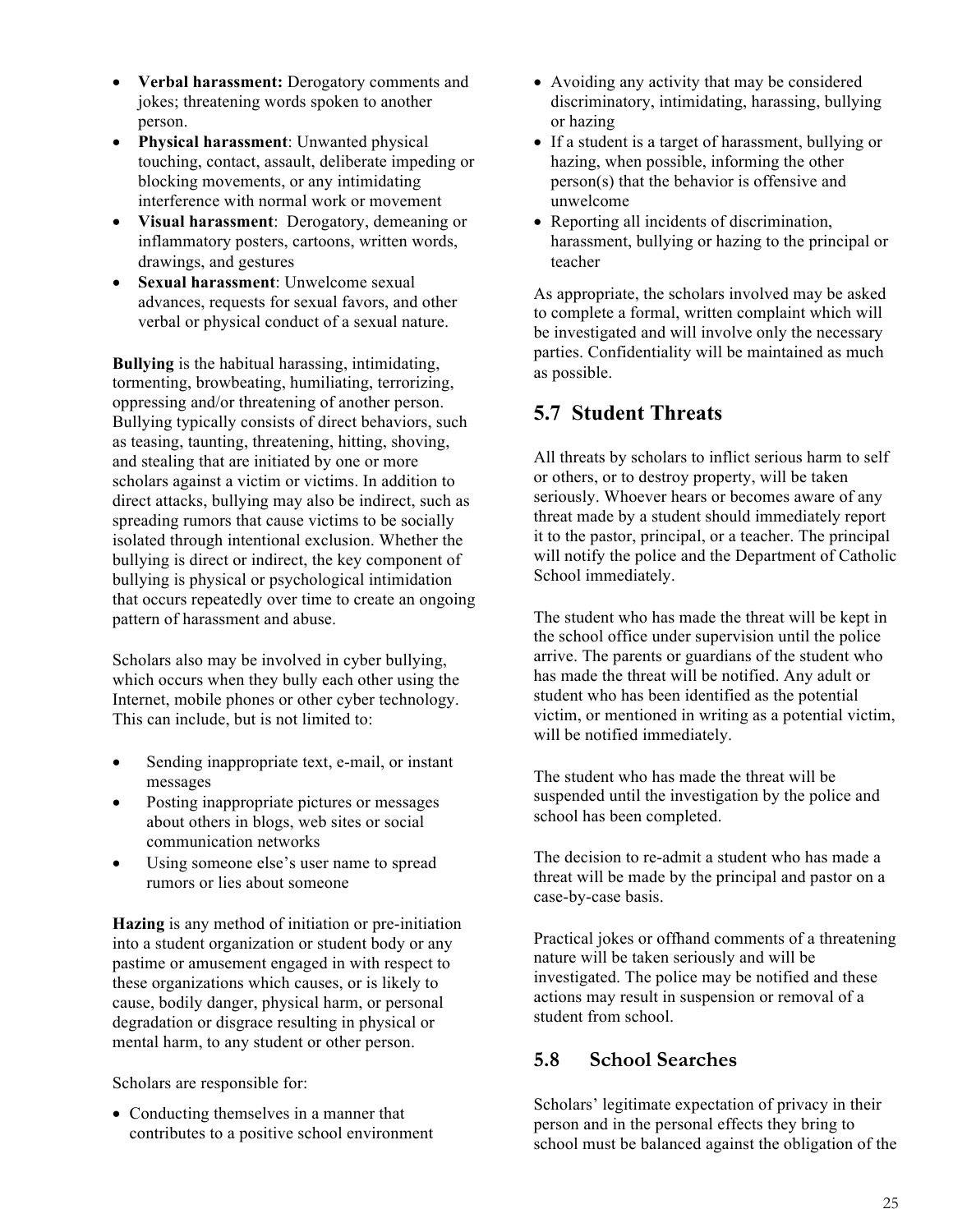school to maintain discipline and to provide a safe environment for the school community.

Accordingly, school officials may conduct a search of the student's person and personal effects based on a **reasonable suspicion** that the search will disclose evidence that the student is violating or has violated the law or a school rule.

School officials do not need a warrant or a parent's permission to conduct a search of the student and/or the school's or a student's personal property, as long as they have a reasonable suspicion that a law or school rule is being or has been violated.

Scholars do not own their lockers or other school property. Lockers are made available to the student by the school. The student does have some expectation of privacy in his or her locker from other scholars. However, a student may not exclude school officials if the school official has a reasonable suspicion that a law or school rule has been violated.

A student has a greater expectation of privacy concerning his or her backpack, purse, clothing and other personal effects. A school official who finds it necessary to conduct a search of a student's backpack, purse, clothing or personal effects, must have a reasonable suspicion that the student is violating or has violated a law or school rule. The student's parents should be notified of any such search.

An alert from a trained and certified detector dog is sufficient to allow the school official to have a reasonable suspicion and to conduct a search of the student's locker, car or his or her personal property and effects. In addition to this policy on searches by the school, every student is subject to the Archdiocesan and school use and privacy policies concerning cell phones and other electronic devices, whether the devices belong to the school or to the student.

If a student refuses to cooperate in a reasonable search of the school or student property (including electronic devices), the student's parents and/or the police may be called for assistance or referral.

# **6. ACCEPTABLE USE AND RESPONSIBILITY POLICY FOR ELECTRONIC COMMUNICATIONS**

### ["ARCHDIOCESAN AUP"]

All information used in the course of activities for or on behalf of the Roman Catholic Archdiocese of Los Angeles ("Archdiocese") or an archdiocesan school, parish, the seminary, a cemetery, or other

archdiocesan department or operating unit ("Location") is an asset of the Archdiocese and/or the Location, as appropriate. Electronic information and communications require particular safeguards and impose unique responsibilities on all users. The Archdiocese maintains a system of information security to protect our proprietary data. Integral parts of this system are the policies, standards and procedures designed for users. All users must adhere to these policies, standards and procedures for the complete system to remain viable.

These policies, standards and procedures apply to all users of technology, whether adult, scholar or youth, whether they are paid or volunteer staff, clergy or members of religious orders, in the Archdiocese or in any Location.

These policies, standards and procedures include, but are not limited to, maintaining data confidentiality, maintaining the confidentiality of data security controls and passwords, and immediately reporting any suspected or actual security violations. The Archdiocese prohibits the use or alteration of archdiocesan data and/or information technology without proper authorization. All users have an obligation to protect the confidentiality and nondisclosure of proprietary, confidential and privileged data, as well as personally identifiable information.

# **6.1 Definitions**

**Electronic communications systems** include, but are not limited to, electronic mail, telecommunications systems including telephone, voice mail, and video, facsimile transmissions, stand-alone or networked computers, intranets, the Internet and any other communications systems that may be created in the future.

**Electronic communications devices** include, but are not limited to, regular and mobile telephones (cell phones, smart phones, walkie-talkies), facsimile machines, computers, laptops, electronic notebooks, audio and video equipment, flash drives, memory sticks, iPods®, media players, Blackberries®, and other wireless equipment that may be created in the future.

**Electronic communications materials** include, but are not limited to, DVDs, CDs, laser discs, audio and video-tape, audio and visual recordings, films, microfiche, audio and visual broadcasts, computer operating systems, software programs, electronically stored data and text files, computer applications,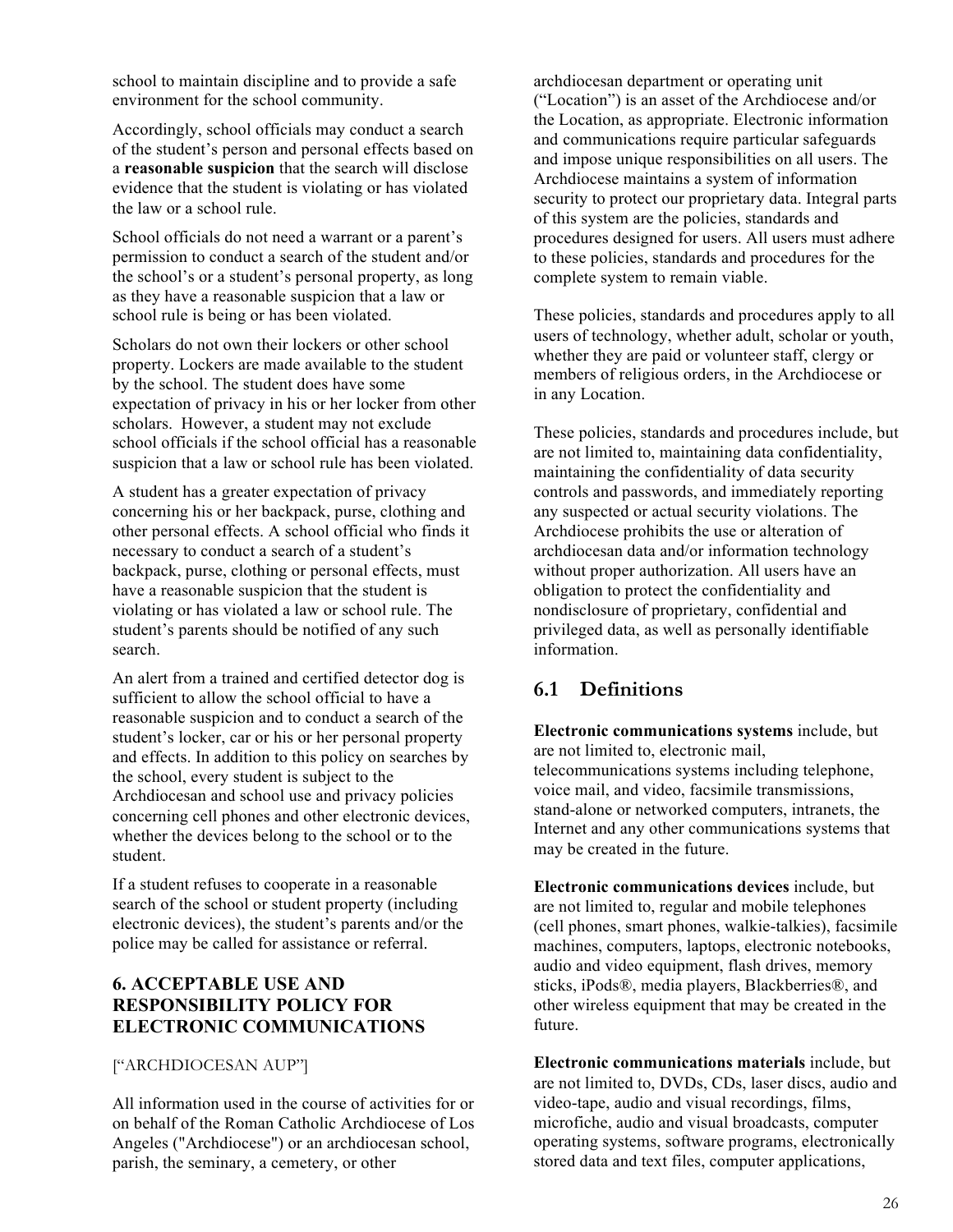emails, text messages, instant messages, and all other downloaded, uploaded, retrieved, opened, saved, forwarded or otherwise accessed or stored content.

# **6.2 Electronic Communications Systems, Devices and Materials and Users Covered**

- a. All electronic communications systems, devices and materials in the schools, parishes, the seminary, cemeteries, archdiocesan departments or offices, or other archdiocesan operating units (the "Premises").
- b. All electronic communications devices and materials taken from the Premises for use at home or on the road.
- c. All personal devices and materials brought from home and used on the Premises during regular business hours.
- d. All personal devices and materials, regardless of where they are situated, that are used in such a manner that the Archdiocese and/or the Location may be implicated in their use
- e. All users of electronic communications systems, devices and materials, including, but not limited to, volunteers, clergy and religious, scholars, employees, staff or contractors associated with the Archdiocese and/or the Location.

# **6.3 Ownership and Control of Communications**

All systems, devices and materials located on archdiocesan premises, and all work performed on them, are property of Location and/or the Archdiocese. These systems, devices and materials are to be used primarily to conduct official Location and/or Archdiocese business, not personal business.

With permission from the person in charge of the parish (i.e., pastor, priest administrator or parish life director), principal or other person in charge of the Location, individuals may use systems, devices and materials, including access to the Internet, for personal business and web exploration outside regular business hours or during breaks. All users are expected to conform to appropriate content management and web surfing guidelines, whether during or outside regular business hours.

The Archdiocese and the Locations, as applicable, reserve the right to monitor, access, retrieve, read and disclose all content created, sent, received, or stored on Archdiocese and/or Location systems,

devices and materials (including connections made and sites visited) to law enforcement officials or others, without prior notice.

# **6.4 Guidelines for Email Correspondence and Other Electronic Communications**

- a. All users of Archdiocese and Location communications systems and devices should use care in creating email, text, video, still images, instant or voice mail messages or in any postings on any social networking site. Even when a message has been deleted, it may still exist on a backup system, be restored, downloaded, recorded, printed out, or may have been forwarded to someone else without its creator's knowledge. The contents of email and text messages are the same as other written documentation and cannot be considered private or confidential.
- b. Email and other electronic communications are not necessarily secure.
- c. As with paper records, proper care should be taken in creating and retaining electronic records for future use, reference and disclosure, as applicable.
- d. Postings to "All Employees," "All Parents," "All Seminarians," "All Parishioners" and the like on intranets or the Internet must be approved by the person in charge of the parish (pastor, priest administrator or parish life director), principal or other person in charge of the Location before they are sent out.
- e. Use of personal electronic communications devices and materials during regular business hours should be kept to a minimum and limited mainly to emergencies.
- f. Archdiocese and Location systems, devices and materials are not private and security cannot be guaranteed. Passwords and user IDs are intended to enhance system security; not to provide users with personal privacy. User account passwords for systems not controlled by a centralized user directory or authentication system must be on record with the person in charge of the parish (pastor, priest administrator or parish life director) principal or other person in charge of the Location.
- g. User IDs and passwords should not be disclosed to unauthorized parties or shared with other employees, scholars or volunteers. User accounts are intended to be used only by the assigned party.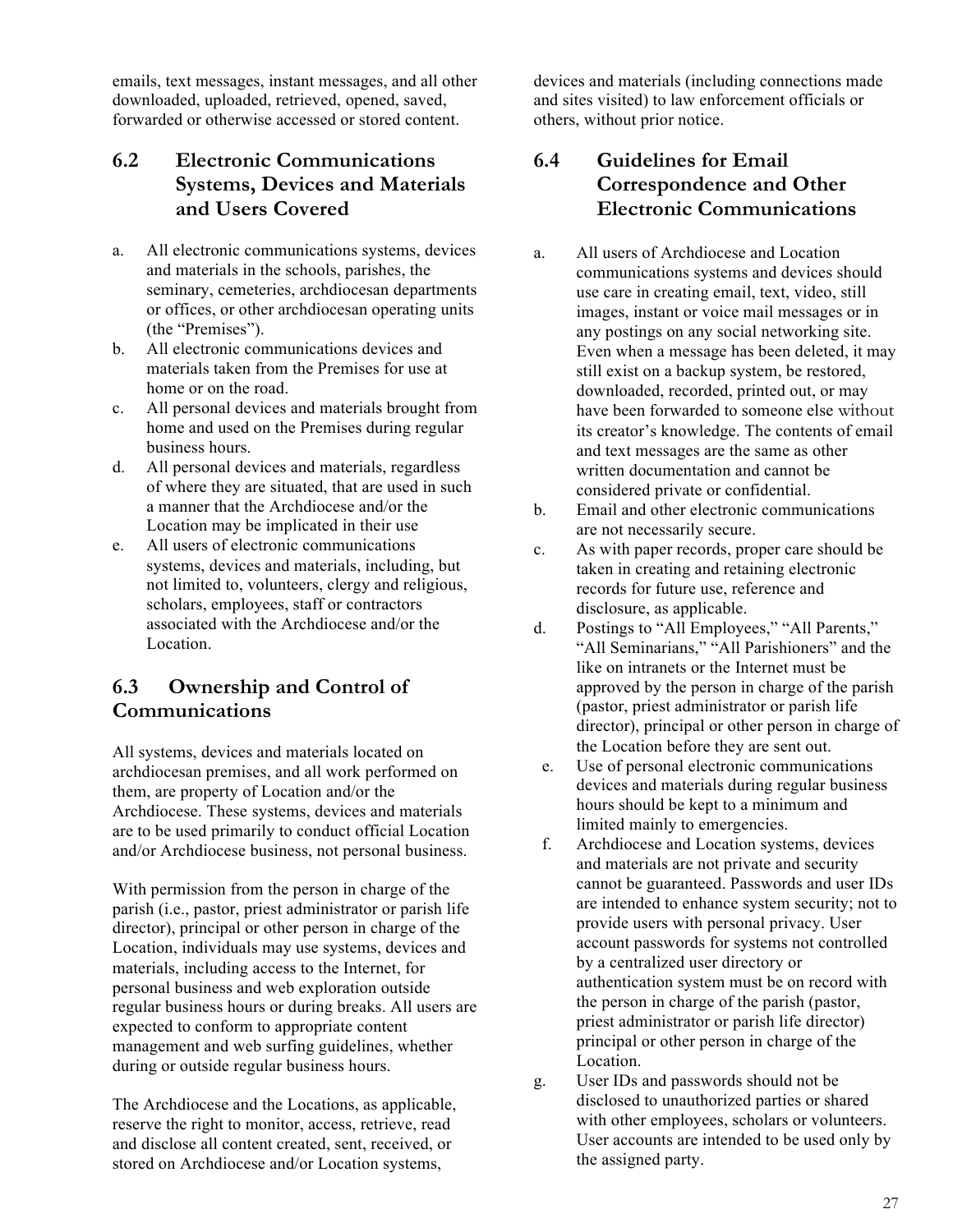- h. All information systems that create, store, transmit or otherwise publish data or information must have authentication and authorization systems in place to prevent unauthorized use, access, and modification of data and applications. Systems that transmit or publish approved information that is intended for the general public may allow unauthenticated (anonymous) access as long as such systems do not allow unauthorized posting and modification of the published information.
- i. Any device accessed or used by minors on the Premises must include updated and functioning filters to preclude access to prohibited content. All obscene materials, sexually explicit materials including pornography, and materials that are otherwise harmful to minors or in violation of this electronic communications policy are prohibited and must be blocked. Before allowing minors to access the Internet, a responsible adult must ensure that appropriate content filters are "ON" and functioning.
- j. Content filters for minors may NOT be disabled or turned "OFF" without obtaining prior permission from the archdiocesan Applied Technology Department or the person with equivalent authority at the location.
- k. All files downloaded from the Internet, all data received from outside sources, and all content downloaded from portable memory devices must be scanned with updated or current virus detection software. Immediately report any viruses, tampering or other system breaches to the person in charge of the location.
- l. Critical information should be copied onto backup storage periodically. Backed up information should be stored in a safe place and be available for recovery in case of a loss of the original information. Depending on the complexity of a Location's information systems, a detailed disaster recovery plan may need to be developed.
- m. Computer networks must be protected from unauthorized use. Both local physical access and remote access must be controlled.
- n. Information systems hardware should be secured against unauthorized physical access.

# **6.5 Prohibited Practices**

Users of Archdiocese and Location electronic communication systems, devices or materials and users of personal devices and materials on the Premises under circumstances when the Archdiocese and/or the Location may become implicated in the use may not:

- a. Violate any federal, state or local laws or regulations.
- b. Violate any rules of conduct, codes of ethics, safe environment or any educational policies, including but not limited to those that apply to communications or the use of information.
- c. Post or cause to be distributed any personally identifying information about the user or others without permission or review by a responsible adult person, unless required by the user's job duties or assigned responsibilities. Personal identifying information includes, but is not limited to, names or screen names; telephone numbers; work, home or school addresses; email addresses and web addresses (URLs) of social networking sites or blogs.
- d. Post or distribute any communications, video, music or pictures which a reasonable person, according to the teachings of the Roman Catholic Church, would consider to be defamatory, offensive, harassing, disruptive, derogatory or bullying. This includes, but is not limited to, sexual comments or images, racial or ethnic slurs, or other comments or images that would offend someone on the basis of race, creed, gender, national origin, sexual orientation, age, political beliefs, mental or physical disability, or veteran status.
- e. Engage in improper fraternizing or socializing between adults and minors.
- f. Engage in pirating or unauthorized copying, acquisition or distribution of copyrighted materials, music, video or film; arrange for the purchase or sale of any drugs, alcohol, or regulated substances and goods; or participate in internet gambling.
- g. Post or send chain letters or engage in "spamming" (sending annoying, unnecessary or unsolicited commercial messages).
- h. Record any telephone, video, or other conversation or communication without the express permission of the other participants to the conversation or communication, except where allowed by law.
- i. Use electronic communications devices for designing, developing, distributing or storing any works of programming or software unless required by the duties of the job or assignment.
- j. Upload, download, view or otherwise receive or transmit copyrighted, trademarked, patented, indecent or pornographic material, trade secrets, or other confidential, private, or proprietary information or other materials to which the user does not have access rights. Regarding copyrighted materials, certain exceptions are given for educational and liturgical purposes.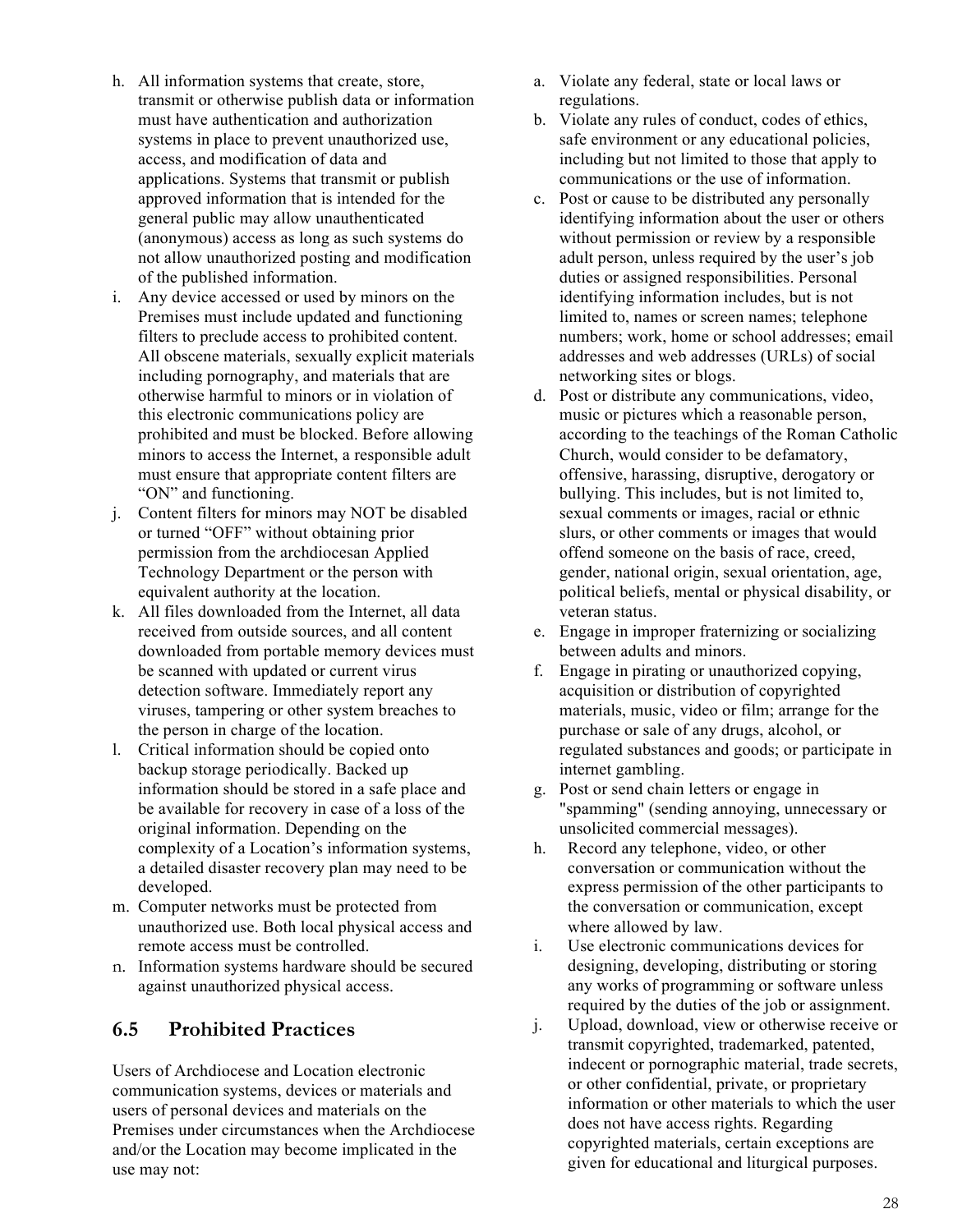See *Archdiocese of Los Angeles Copyright and Video Screening Policy*.

- k. Damage, alter, disrupt, or gain unauthorized access to computers or other systems; e.g. use others' passwords, trespass on others' folders, work or files or alter or forward email messages in a manner that misrepresents the original message or a message chain.
- l. Give unauthorized persons access to Archdiocese or Location systems, provide access to confidential information, or otherwise jeopardize the security of the electronic communications systems (*e.g*. by unauthorized use or disclosure of passwords).
- m. Transmit confidential, proprietary, or sensitive information unless the transmission falls within the scope of the user's job duties or assignment by a responsible adult.
- n. Introduce or install any unauthorized software, virus, malware, tracking devices or recording devices onto any system.
- o. Bypass (via proxy servers or other means), defeat or otherwise render inoperative any network security systems, firewalls or content filters.
- p. Allow any minor to access the Internet on Archdiocese or Location communications devices before a responsible adult has checked to insure that active filtering of prohibited materials is enabled.
- q. Use electronic communications devices or systems to transmit any radio frequency signal that is not permitted and/or licensed by the Federal Communication Commission ("FCC") or that would violate FCC rules or policies.
- r. Access or manipulate services, networks or hardware without express authority.

# **6.6 Consequences of Violations of Electronic Communications Policy**

Violations of this policy, including breaches of confidentiality or security, may result in suspension of electronic communication privileges, confiscation of any electronic communication device or materials, and disciplinary action up to and including termination of employment, removal from parish or school activities, expulsion from school, canonical review, referral to law enforcement and other appropriate disciplinary action.

# **St. Joseph Student Electronic Communications Policy**

**Guidelines For Use Of Electronic Communication Systems and Devices**  The following guidelines apply to all electronic communications systems which include, but are not limited to, electronic mail, voice mail, facsimile machines, stand-alone or networked computers, the Intranet, the Internet and the World Wide Web, and to electronic communication devices of any kind (for example, phones, computers, audio and video equipment, iPods, MP3 players, and wireless devices), including those which scholars bring with them from home to school.

Parents are required to explain these policies to their scholar(s), including primary grade scholars. By signing this document, parents and scholars are agreeing to abide by the guidelines and policies listed below.

# **Guidelines for Use of School Computers, Related Electronic Communications Systems and Other Electronic Communication Devices:**

- All school electronic communication devices, all school computers and related electronic communication systems, all information stored on them, and all work performed on them, are governed by these school policies and are subject to school supervision and inspection.
- The school reserves the right to monitor, access, retrieve, read, and disclose all messages, information and files created, sent, received, or stored on its systems (including connections made and sites visited) to law enforcement officials or others, without prior notice.
- Scholars may only use the system at school under the direct supervision of a staff member. During school hours while on school premises, scholars may not use any electronic communications devices that they bring from home without direct approval of a staff member and under direct supervision of a staff member.
- Where pertinent and approved, scholars may create e-mail messages on school computers for posting on school approved sites. However, caution must be exercised in doing so because the contents of e-mail cannot be considered private or confidential. Even when a message has been deleted, it may still exist on a back-up system, be restored, be printed out, or may have been forwarded to someone else without its creator's knowledge.
- Any files downloaded from the Internet and any computer disks received from non-school sources must be scanned with virus detection software. Immediately report any viruses,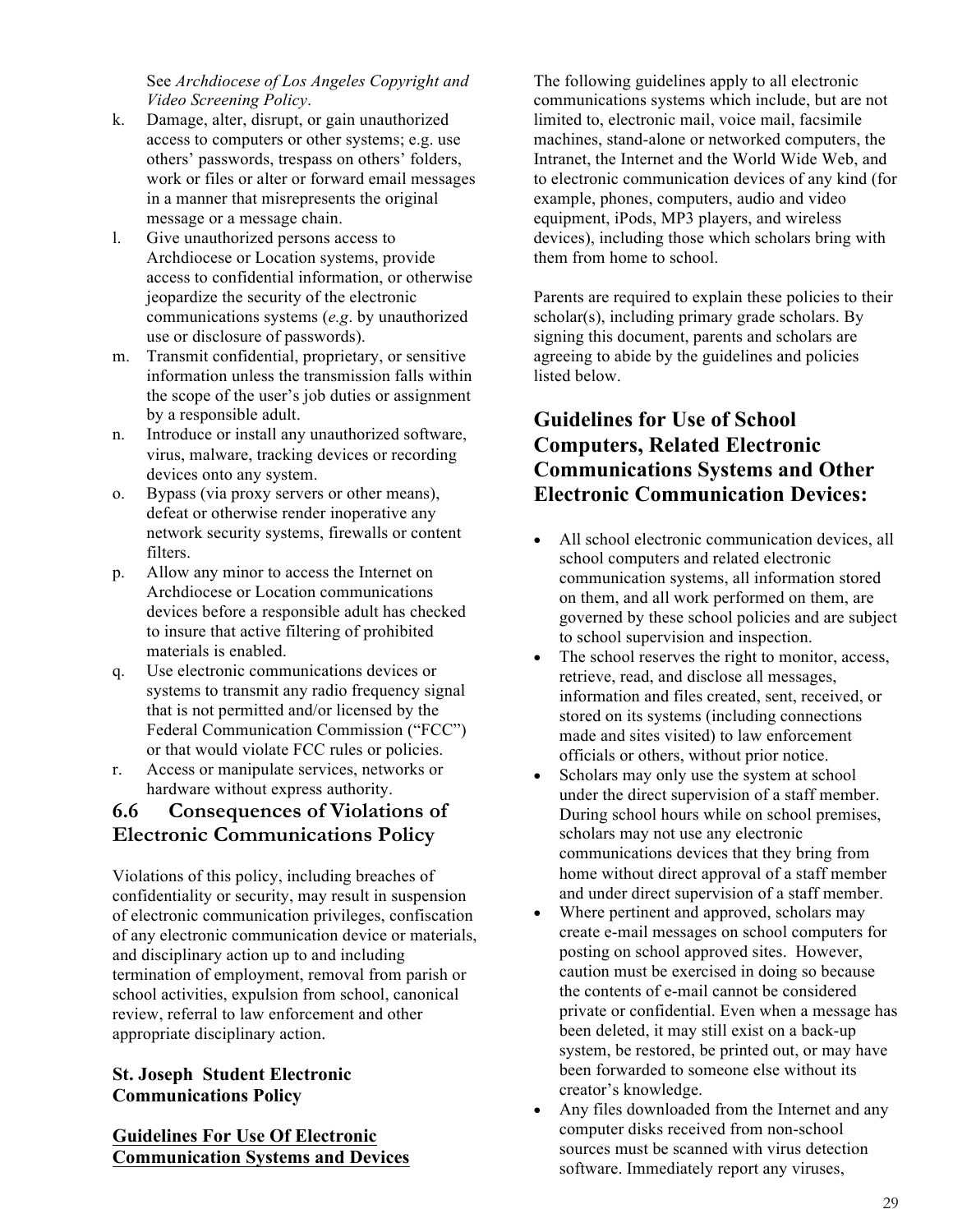tampering, or other system breaches to the principal.

- If approved by the principal, scholars may create personal web pages on the school's computer system for posting on approved sites. All materials placed on the web page must be preapproved in a manner specified by the school. Materials placed on the web page must relate to school.
- Scholars and parents will promptly inform the teacher or other school personnel of any message received that is inappropriate or makes them feel uncomfortable.
- The school will not be responsible for continually supervising or monitoring every communication and Internet session for every student.

### **SCHOLARS USING SCHOOL COMPUTERS AND/OR RELATED ELECTRONIC COMMUNICATIONS SYSTEMS AND/OR ELECTRONIC COMMUNICATION DEVICES MAY NOT:**

- Violate any school conduct or educational rules.
- Engage in conduct that does not accord with the teachings of the Roman Catholic Church.
- Post personal contact information about self or others without specific teacher oversight. Personal contact information includes name, screen name, address, telephone, school address, parent/s name/s, work address, etc.
- Agree to meet with someone they have met online without their parents' approval and the presence of a parent at any meeting.
- Use obscene, defamatory, disruptive or threatening language.
- Harass, insult or attack others.
- Send comments or images that would offend a reasonable person or organization on the basis of race, creed, gender, national origin, sexual orientation, political beliefs, or disability.
- Upload, download, view or otherwise transmit copyrighted, trademarked, patented, or indecent material, trade secrets, or other confidential, private, or proprietary information. Regarding copyrighted materials, certain exceptions are given for educational purposes and if there is any doubt, scholars must consult with their teachers.
- Engage in any other illegal act, such as the pirating or unauthorized distribution (such as "pod casting") of copyrighted materials, music or film, or arranging for the purchase or sale of any drugs, alcohol, or regulated substances and goods.
- Employ the network for commercial and/or or political lobbying purposes.
- Access material that is profane or obscene (pornography), that advocates illegal acts, or that advocates violence or illegal, improper discrimination towards others.
- Damage, alter, disrupt or gain unauthorized access to computers or other systems; e.g. use others' passwords, trespass on other's folders, work or files.
- Enable unauthorized persons to access or use the school's computer systems or jeopardize the security of the school's electronic communications systems.
- Alter, without authorization, the start up screen or the desktop, or download applications that will subvert these functions.
- Introduce a virus, attempt to breach system security or tamper with the school's computer system.
- Re-post a message that was sent privately without permission of the person who sent the message.
- Download large files unless absolutely necessary. If necessary, scholars will download the file at a time when the system is not being heavily used.
- Post chain letters or engage in "spamming" (sending an annoying or unnecessary message to a large number of people).
- Scholars may not use school facilities or equipment to transmit any radio frequency signal that is not permitted and/or licensed by the Federal Communication Commission or that would violate FCC rules or policies.
- Use computer systems for the design, development, distribution or storage of any works of programming or software unless explicitly permitted by the school staff.

# **GUIDELINES FOR USE OF COMPUTERS OR PERSONAL ELECTRONIC COMMUNICATION DEVICES:**

**We expect our parents to be equal stakeholders in the implementation of our computer and technology system policies by monitoring their scholar's Internet access and electronic use outside of school in a manner supportive of the school's policies. Inappropriate electronic communications among scholars outside of school or in school using personal electronic devices, may subject the student to disciplinary action.**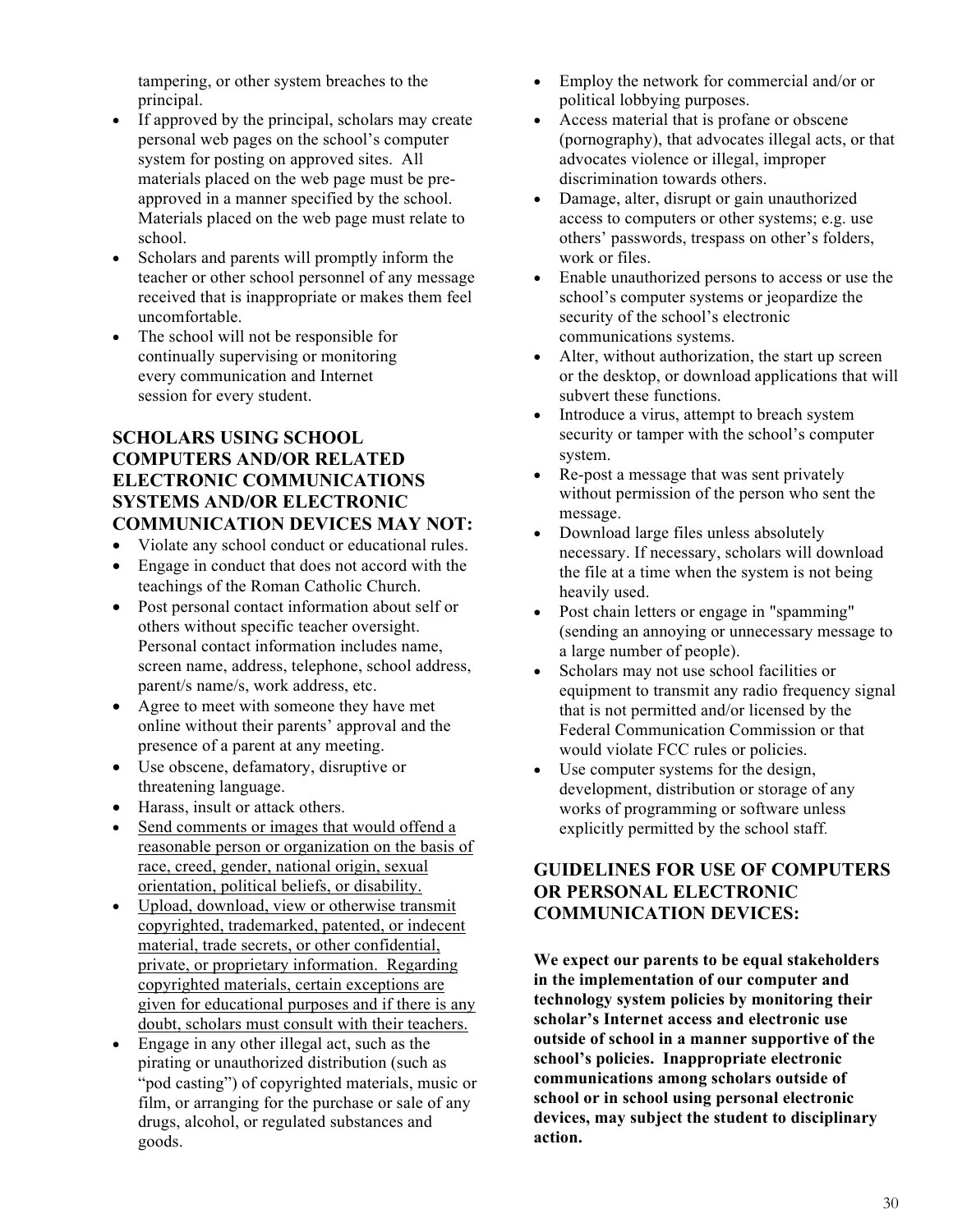# **SCHOLARS MAY NOT:**

- Threaten the safety or reputation of the school, its staff or scholars.
- Post personal contact information about other school personnel, teachers, or scholars. Personal contact information includes name, screen name, address, telephone, school address, parent/s name/s, work address, photos, email addresses, cell phone numbers, etc.
- Use obscene, defamatory, disruptive language toward or about any school personnel, teachers or scholars.
- Harass, insult, defame, bully, attack or invade the privacy of any school personnel, teachers, or scholars.
- Send comments, text or images to school personnel, teachers, or scholars that would be considered offensive on the basis of race, creed, gender, national origin, sexual orientation, political beliefs, or disability.
- Damage, alter, disrupt or gain unauthorized access to school computers or school systems; e.g. use others' passwords, trespass on other's folders, work or files.
- Enable unauthorized persons to access or use the school's computer systems or jeopardize the security of the school's electronic communications systems.

### **CONSEQUENCES FOR VIOLATING ANY OF THE ABOVE GUIDELINES:**

- Suspension or permanent loss of access.
- Disciplinary action, including but not limited to suspension and even expulsion, depending on the gravity of the offense, at the principal's discretion.
- Involvement of law enforcement agencies.

# PARENT CONDUCT

- Parents and scholars are expected to follow the appropriate chain of communication (contact school personnel first; if issue is not resolved, then contact the principal, pastor, and the Archdiocese) in communicating problems or issues with the school.
- Posting inappropriate comments about the school, its personnel or scholars, on the web and via emails does not constitute following the appropriate chain of communication.
- The school reserves the right to ask parents to withdraw their scholars in such cases where parents fail to abide by these policies.

### **Saint Joseph School iPad/MLD Acceptable Use Policy**

To bring an Apple iPad or any other mobile learning device (MLD) such as but not limited to a kindle or tablet:

# 1. Scholars must abide by all school rules as outlined in the Student/Parent Handbook and **Acceptable Use Policies of Saint Joseph School,** the Los Angeles Archdiocese, and the **Department of Catholic Schools.**

2. iPads/MLDs are for educational use. Scholars who play games, text, or attempt to access any social networks during class time will have their iPads/MLDs held by the teacher until the student's parent or guardian sets up a meeting to discuss the incident. Repeated violations may result in loss of iPad/MLD privileges.

3. Scholars and Parents agree that any inappropriate use of the iPad/MLD will result in school discipline that may include the loss of iPad/MLD use. Disciplinary action includes but is not limited to detention, conduct referral, suspension/expulsion according to the Student/Parent Handbook. Inappropriate use includes but is not limited to the following:

- Visiting inappropriate websites (such as websites containing lewd, sexually suggestive, or graphically violent images or demeaning, derogatory, or hateful speech.)
- Sending email that is considered physically, sexually, or verbally harassing.
- Possessing lewd, graphically violent, or derogatory/demeaning pictures and/or media files
- Cheating
- Installing unapproved apps or media

Scholars and Parents acknowledge that Saint Joseph School may search iPads/MLDs designated for school use at any time to verify contents. Scholars/Parents may not set a privacy code on their iPads/MLDs.

4. Scholars and Parents agree that only the student may use the iPad/MLD. Siblings and friends should not have use of the iPad/MLD.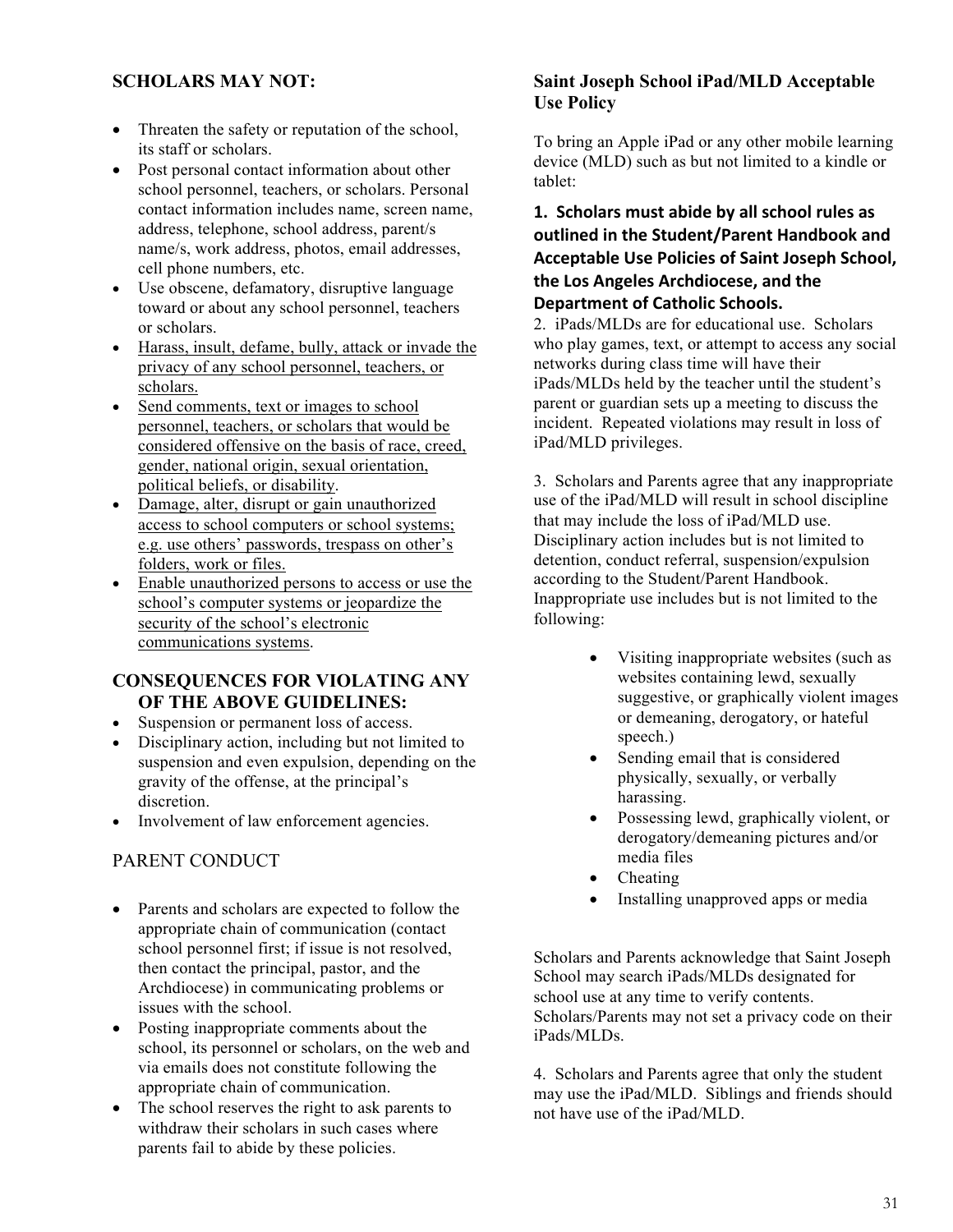5. iPads/MLDs must be turned OFF at the beginning of the school day and will be turned on only when asked by the teacher.

6. All iPad/MLD wallpaper and backgrounds must be school-appropriate.

7. Watching video online is disruptive to our wireless networks. Streaming videos can make the Internet slow for everyone. Streaming video from the Internet during school hours is prohibited.

8. To ensure the safety of your iPad/MLD as well as its proper use, scholars are not allowed to take their iPads/MLDs out to morning, lunch or afternoon recess. Scholars may use their iPads/MLDs before or after-school ONLY if they are in a supervised *classroom* setting.

### **Student Activities Strictly Prohibited**

- Bypassing (or attempting to bypass) the Saint Joseph web filter through a web proxy.
- Attempting to "jailbreak" the iPad (that is, attempting to alter the iPad's operating system in order to run additional, unauthorized applications.)
- Gaining access to other scholars' accounts, files, and/or data.
- Sending, accessing, uploading, downloading, or distributing materials that are offensive, threatening, profane, obscene, or sexually suggestive.
- Using or advocating racial, ethnic, religious, or gender-based slurs.
- Using technology to threaten, bully, or harass others.
- Using chat rooms or any social network environment not approved or managed by Saint Joseph School (Facebook, Twitter, Instagram, et al.).
- Illegal installation or transmission of copyrighted materials

A student whose behavior indicates careless use or abuse of iPads or other technical resources will be referred to the principal for appropriate disciplinary action. Consequences of violations could include but are not limited to revocation of Internet access, network privileges, computer access, detention, suspension, or expulsion. Records of Digital Citizenship and Responsibility will become part of the student's file and will be included with his/her transcript as part of the high school application process.

The scholar is 100% responsible for the Chromebook and/or iPad assigned to him/her. The scholar is obliged to make sure the device is in proper working order at the time of daily check out. The deposit is refunded at the end of the scholar's school year. It will be used to repair or replace the device.

I release the school, all school employees and any designated authority of any and all responsibility for the electronic learning /reading devices in the event of damage, loss theft, or accident.

# **7. HEALTH AND SAFETY**

# **7.1 Emergency Card**

Each student shall have an Emergency Card that is complete, current, and readily available to the school. The student's parent or guardian is required to inform the school when there are changes to a home, cell or work phone number or address, the names of persons to notify in case of an emergency, or to any medication prescription for a student. The Emergency Card shall indicate whether or not the parent or guardian gives the school permission to choose a physician in an emergency.

In case of emergency, the Emergency Card will be shown to the paramedics or emergency room staff to authorize treatment, and to advise them if a student has any particular medical needs or is on medication. Therefore, it is imperative that the information be accurate, complete, and up-to-date.

When a student becomes ill or is injured, the parent or guardian will be contacted immediately. If the parent or guardian cannot be reached, another person listed on the emergency card will be contacted.

Only minor and very basic first aid will be administered to scholars at school; no secondary treatment, such as changing or removing bandages, will be administered. Parents or guardians will be contacted immediately if there is any question regarding the seriousness of or complications arising from an injury.

No medicine of any kind, including aspirin, may be given to scholars without written permission from parents/guardians. See *Medication Authorization and Permission Form.*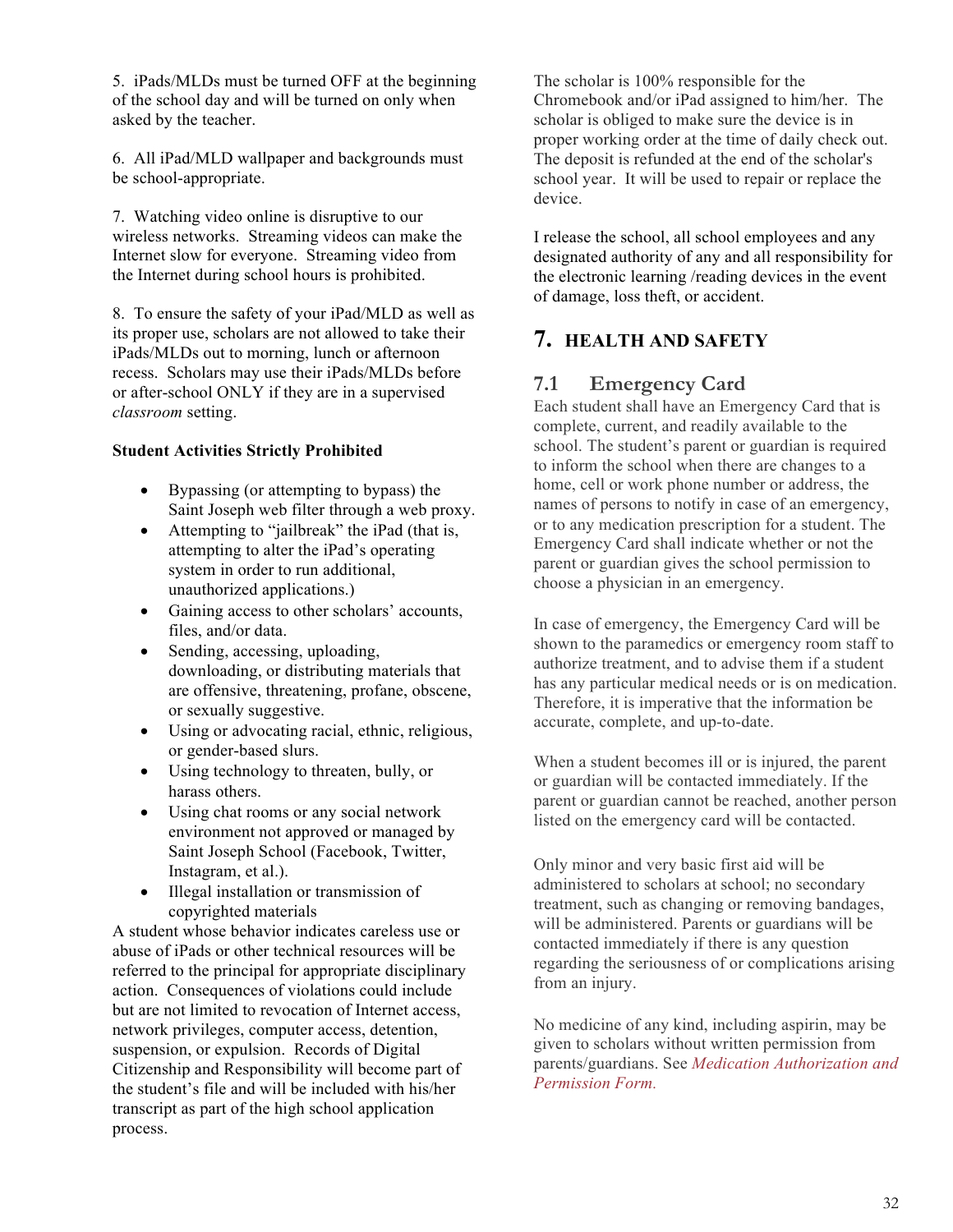# **7.2 Examinations and Inoculations**

A student, with the permission of the parent or guardian, may be subject to routine tests in school, including auditory, visual, and dental inspection and, upon referral by the principal, to a complete physical examination and/or other professional help.

A tuberculosis patch test and/or X-rays, immunization for prevention of diphtheria and smallpox vaccination may be given only with the explicit written permission of the parents.

# **7.3 Immunization**

All directives regarding immunization, issued annually by the State of California, shall be implemented. No student may be unconditionally admitted to school unless he or she has been immunized against poliomyelitis, measles, rubella, diphtheria, tetanus, pertussis, and varicella for first admission to schools in California. In addition, Hepatitis B immunization is required for scholars entering preschool and kindergarten. All scholars entering grade seven are required to present documentation showing the dates when three doses of Hepatitis B and two doses of a measles-containing vaccine have been received. All scholars entering a California school for the first time must have a Mantoux tuberculosis test.

Immunization is not required for admission if a parent or guardian presents a letter stating that such immunization is contrary to his or her beliefs, or presents a written statement from a physician to the effect that immunization is not considered safe or reasonably beneficial to the individual student.

# **7.4 Health Records**

Every school must comply with all Health Department requirements. Every school has a Health Record Card for each student enrolled in the school. Upon transfer to another school, the student health records are forwarded with the student's transcript to the receiving school.

# **7.5 Medical Appointments**

Early dismissal for medical or dental appointments shall be granted when the parents/guardians make a request. Parents/guardians are urged to keep such requests to a minimum and encouraged to make

arrangements for care during vacation periods or after school hours

# **7.6 Medications**

The school will not furnish medications. All medications administered at school shall be provided by parents.

- A release stating the nature of the medication, signed and dated by the doctor and also signed by the parent, must be provided. See *Medication Authorization and Permission Form.*
- Medications administered at school must be in the original container and labeled. The day's dosage must be sealed, labeled and have the student's name attached. It shall be in an appropriate container, and kept in the school/nurse's office.
- The student shall come to the office for medication
- Because of the risk of scholars sharing medications, scholars may not carry medication of any kind to be self-administered at school. In the event a student is seriously at risk without an epi-pen or inhaler on his or her person, consideration will be given for a variance.
- Scholars may not be given medicine prescribed for other family members
- The medication regulations apply to both prescription and non-prescription medications

• Scholars who are diabetic are allowed to test their blood sugar at school in the health room or office and self-administer medication as necessary. The parent or guardian of a diabetic scholar must sign the *Diabetic Consent Form* and other appropriate medication permission forms and return them to the school. All medications must be kept in the school/nurse's office and appropriately labeled as described above. School employees may not administer injections to diabetic scholars except in emergencies.

No exceptions will be made to the procedure for medication. If parents/guardians do not provide the completed medication form with the prescribed medication, they will have to come to school and personally administer the medication.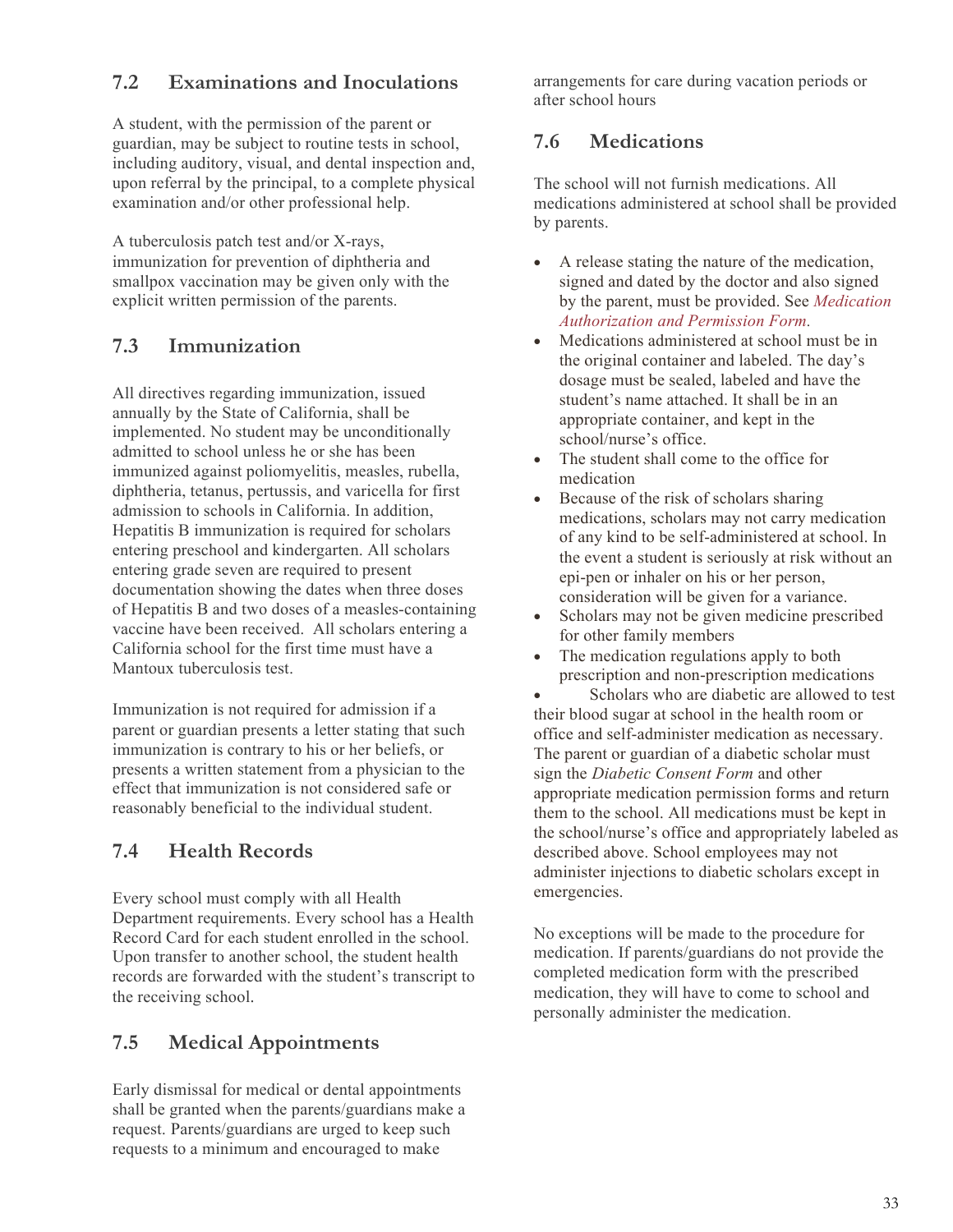# **7.7 Communicable Diseases**

Scholars sent home for vomiting or high fever are not allowed to return to campus for 24 hours after the last episode of vomiting or their temperature is stabilized. Scholars who are suspected of or diagnosed with lice or pink eye may not be allowed to return to school until they have undergone treatment.

The school cooperates with the local health officer in measures necessary for the prevention and control of communicable diseases in school age scholars – Education Code, Section 49403(a).

A student who has been absent from school because of a reported communicable disease must have a permit issued by the Public Health Department, a physician, or a nurse before he or she is readmitted to school.

# **7.8 Allergies**

Some scholars may have severe, life threatening allergies, such as a peanut allergy. While the school will make reasonable efforts to prevent or minimize an allergic student's contact with allergens, the school does not promise an allergy-free environment.

# **7.9 Student Sexual Conduct and Pregnancy**

A primary purpose of Catholic education, whether in a school or in religious education or other parish programs, is to guide young persons in the growth and formation of Christian values and moral conduct, including Catholic teachings on the sanctity of all human and family life and a recognition that the sanctity of family life is enhanced by a loving, permanent and mature commitment.

While psycho-sexual development is an important aspect of the transition to Catholic adulthood, Catholic moral teachings frame this process through age appropriate expressions of affection, friendship and love. Parents are expected to love and respect each other and their scholars and are to be the principal role models, examples and educators for their scholars of these teachings. Sexual activity that is unwelcome, that threatens an individual or involves any misconduct by a youth or an adult toward another person not only violates these moral teachings but also may be unlawful under state law.

Misconduct, whether it occurs in the school, church, home or elsewhere, may be subject to mandatory reporting laws and can subject youth and adults to criminal sanctions. In certain circumstances, sexual conduct, even if it is apparently consensual must be reported and can have criminal implications if one of the participants is not yet 18.

However, should a pregnancy occur, the entire school or parish community should offer Christian support to the mother and father to assure appropriate pre-natal medical and counseling care so that the pregnancy can be brought to term and the infant will have an opportunity to grow and be nurtured as a scholar of God. In such circumstances, the principal, pastor, youth minister and other appropriate staff will meet with the pregnant couple and their parents to plan for the pregnancy, including alternatives to school and religious education arrangements that are appropriate for the medical, health and safety of the scholar in the womb, the pregnant couple and the school or parish community. In schools, the principal, in consultation with the Department of Catholic Schools and the pastor (for elementary and parish high schools) shall review all aspects of each case and make a determination, based on the particular circumstances, of the need for any schooling accommodations or arrangements.

In cases of pregnancy, the mother and father (if known) should be encouraged and assisted in obtaining professional medical care and professional counseling consistent with Catholic teachings, including teachings on the immorality of abortion, relevant to the pregnancy and the future of both parents and the unborn scholar. The Department of Catholic Schools in the Archdiocese can assist in the process and serve as a resource for services and referrals.

# **7.10 Closed Campus**

To preserve the academic environment and school security, archdiocesan and parish schools are designated as "closed campuses." No person may enter the campus unless authorized by the school administration. Visitors must present themselves at the school office if they are seeking information or have business to conduct with the school.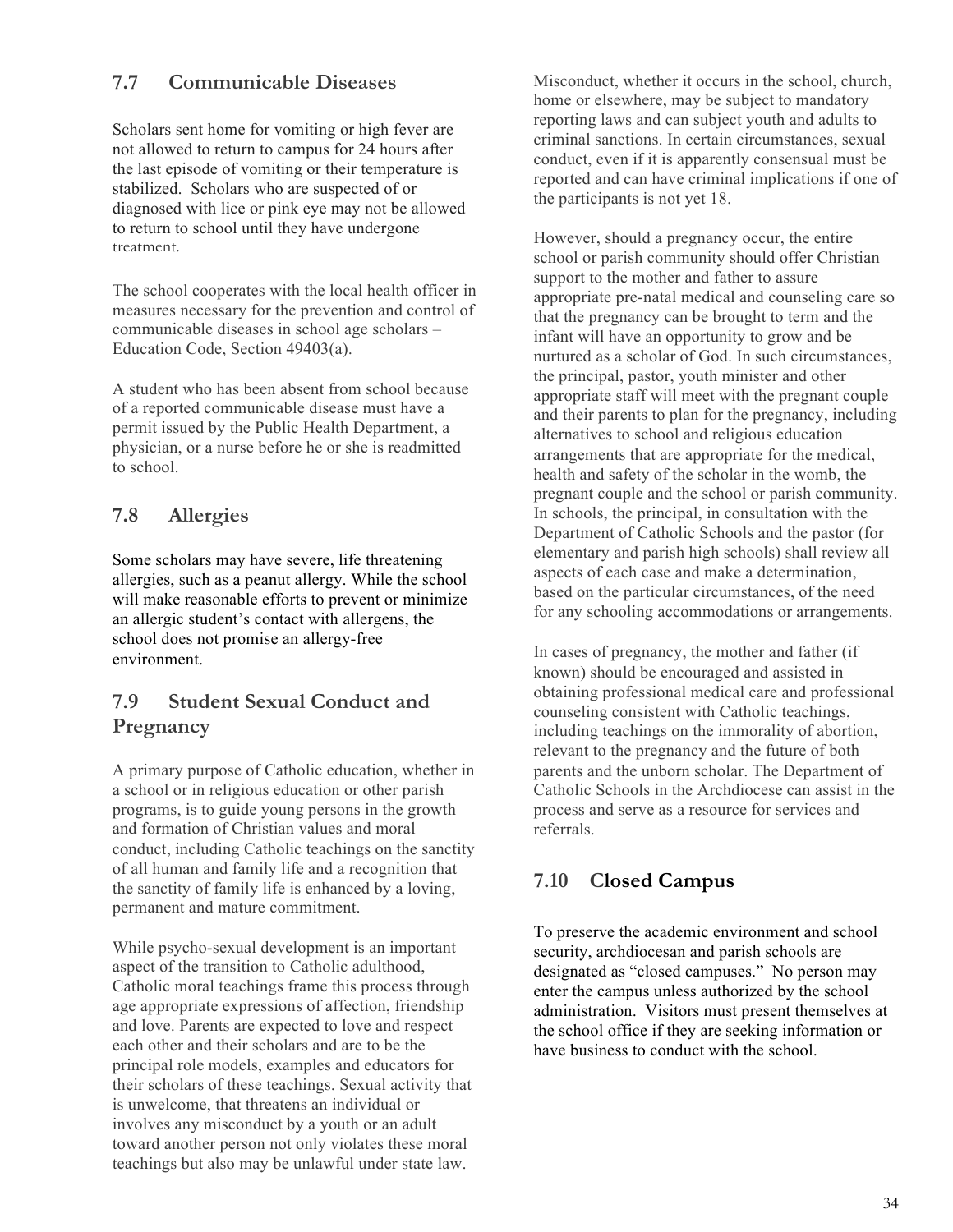# **7.11 Research Projects and Rights of Parents**

Parents must be informed if research projects involving their scholars are to be conducted at the school and must be provided with sufficient information about the research to enable them to give informed consent. Parents have the right to withhold permission allowing their scholars to participate in research studies. Parents have the right to withdraw their scholars at any time from a research project without reprisal.

Parents have the right to request to preview the materials to be used in a research study involving their scholars. Requests to review the Research Materials should be made with appropriate written advance notification to the school and to the researcher.

Except in a limited range of research areas where an Institutional Review Board determines that a waiver of assent is appropriate, student assent to participation in a research project must be obtained. If a student reaches the age of consent applicable to the subject matter of the research project, the student must be given the opportunity to provide informed consent. Scholars have the right to withhold their assent and have a right to withdraw without penalty. Scholars who are not participants in research studies may not be singled out in any way or penalized.

# **7.12 Removal of Scholars from School During School Hours**

No agency, organization, or person other than a parent or guardian who has custody or a delegated school employee is allowed to take a student from the school premises during school hours or immediately before or after school.

Exceptions to this rule may be made only:

- By the parent or guardian, when properly identified
- Upon the written request of the parent or guardian after proper verification
- By properly identified law enforcement officers when an arrest is made
- By properly identified representatives of law enforcement agencies, in case of emergency, as determined by the principal

Legally, the responsibility of notifying the parent or guardian of a student taken from the school by a law enforcement officer or representative of a law

enforcement agency rests with the law enforcement officer. However, the principal of the school should also immediately inform the student's parent or guardian except when a minor has been taken into custody as a victim of suspected scholar abuse, as defined in Section 11165 of the Penal Code or pursuant to Section 305 of the Welfare and Institutions Code.

# **7.13 Interview and Removal from School of Scholars by Police Officers**

Police officers have the right during the school day to interview scholars who are suspects or witnesses. School personnel should not hinder the release of a student to police officers. School personnel are not liable for releasing scholars for this purpose, or other legitimate law enforcement purposes, which require taking the pupil from the school if they are taken with "proper standard of care" which is defined below.

When a student is taken into police custody and removed from school during school hours, the school will inform the parent or guardian except in scholar abuse cases and will maintain a record of circumstances involved.

Scholars can be removed from school during school hours by law enforcement only under the following conditions:

- By properly identified representatives of law enforcement agencies who are making an arrest, with or without a warrant, presenting a warrant for the arrest of a pupil, or taking a student into custody without a warrant
- By properly identified representatives of law enforcement agencies when not making an arrest or taking a scholar into custody as stated above under the following conditions, with the express permission of the parent obtained prior to the release of the pupil and in cases of emergency, when the parents cannot be reached
- By properly identified representatives of a Scholar Protective Agency when taking a scholar into custody

Principals must notify the Department of Catholic Schools if a student is removed from school by law enforcement or Scholar Protective Services.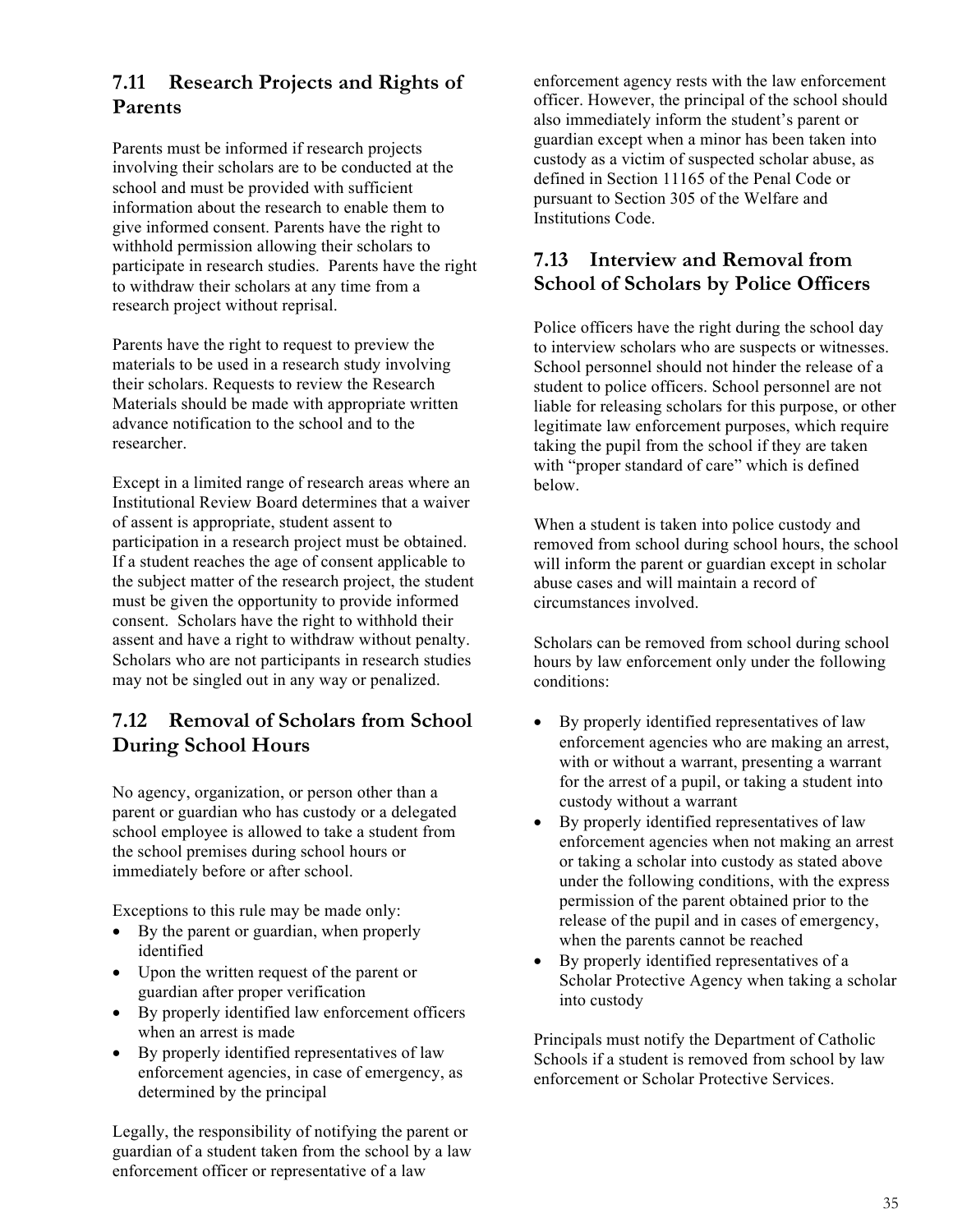# **7.13.a Interview of a Student During School Hours by a Police Officer**

Upon presentation of proper identification to the principal or his or her designee, duly authorized representatives of law enforcement agencies and the scholar protective agencies in the performance of their official duties shall be allowed to interview scholars in those cases in which an interview out of school hours is impossible, impractical or would duly interfere with the enforcement of law.

Although the law does not require it, the parent or guardian should be informed by the principal that such an interview has taken place, except upon request of law enforcement. It is the policy of the Archdiocese that an adult, either a parent or guardian or school staff person will be present for any interview unless the student selects otherwise.

- Before releasing the student for the interview, the principal must exercise the "proper standard of care" which is to:
- Obtain a business card and confirm the identity and official capacity of the police officer and the authority under which he or she acts In the case of the release of the student to the officer, the reason for such an action
- Scholar Protective Agency workers may interview for the purpose of their legal obligations to investigate reported scholar abuse or neglect. Scholar Protective Agency workers are authorized to assume custody to remove a scholar from school.

Before a student is taken into police custody and removed from the school during school hours, the school will attempt to inform the student's parent or guardian. The school will maintain a record of the circumstances involved. In cases of scholar abuse, parental notification is the responsibility of police officers.

### **7.13.b Informing the Parent or Guardian When a Student Has Been Removed from School by a Police Officer**

While it is the duty of the police officer to notify the parent or guardian of the person taken into custody or placed in detention, the school principal shall take immediate steps to notify the parent or guardian of the minor regarding the release of the student to the officer and regarding the place to which the student is reportedly being taken, except when a student has been taken into custody as a victim of suspected

scholar abuse. Even in the case of scholar abuse it is the Scholar Protective Agency's duty to notify the parent or guardian.

# **7.14 Guidelines Related to Possession and Use of Alcohol and Controlled Substances**

State and federal law prohibit the use, sale or delivery of alcohol to persons under 21 or of controlled substances to persons of any age, without a prescription.

The school will consult law enforcement agencies when an alcoholic or controlled substance violation occurs or comes to the attention of the school with each case to be judged individually.

Scholars are encouraged to seek help from a school counselor for themselves or their friends when they are experiencing alcohol or controlled substancerelated problems that are not publicly known in the school or community. School personnel may provide referrals for alcohol and controlled substance abuse so that help can be offered to parents and scholars.

If a student is known to be dealing in controlled substances or providing alcohol on or off campus, or if a student is convicted in court for drug sale, possession or use, the student may be asked to withdraw from the school, or may be expelled.

### **7.14.a Procedures in the Case of Suspected Possession or Use**

- In cases of suspected use of alcohol or controlled substances on campus, school administrators should follow certain procedures. They should:
- Evaluate observable symptoms
- Attempt to determine if the student is in possession of alcohol, drugs, controlled or other harmful substances
- Interview the student in the presence of an adult witness
- Request the student's cooperation in conducting a search of his or her person and possessions (search may include the student's locker and other locations on the school grounds, the student's car where it is suspected that controlled or other harmful substances may be hidden)
- Determine the need for medical attention; in cases which require emergency medical treatment, contact the parents and follow the instructions on the emergency card
- Recommend examination by a physician